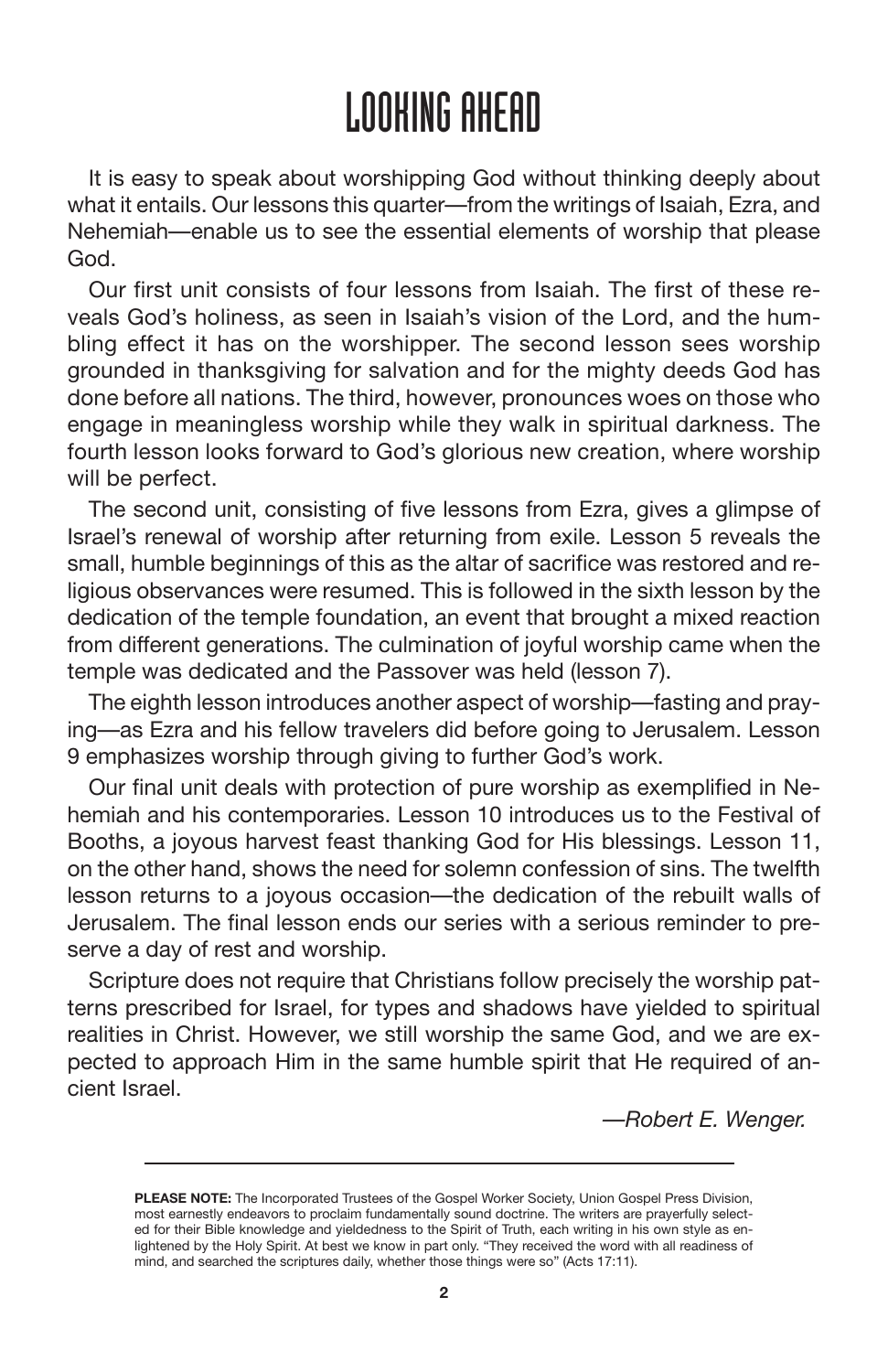### Holy, Holy, Holy

Lesson: Isaiah 6:1-8

Read: Isaiah 6:1-12

TIME: about 739 B.C. PLACE: Jerusalem

**GOLDEN TEXT—"Holy, holy, holy, is the Lord of hosts: the whole earth is full of his glory" (Isaiah 6:3).**

## *Introduction*

This quarter our lessons examine aspects of worship, by which God's people humbly acknowledge His worthiness and recommit themselves to glorifying Him. Our first unit, consisting of four lessons, is taken from Isaiah's prophecy.

It is fitting that the first of these prophecies emphasizes the Lord's holiness, for without recognizing this primary attribute, we cannot worship Him in an acceptable manner.

We live in surroundings in which sin is commonplace. So it is natural for us to become inured to the seriousness of sin in God's sight. We compare our standards to the norms of others and form a high opinion of ourselves, thinking we are "not as other men." Then we carry this attitude into our acts of worship and as a result fail to give God the glory due His holy name.

Isaiah too lived in wicked days in the history of Judah, when the majority fell woefully short of God's laws. Though they went through the motions of worship, the Lord rejected their observances because their hearts were unclean (cf. Isa. 1:2-15). Isaiah could minister to his generation only after he saw God's glory and was cleansed from his sin. His transforming vision is the subject of this week's lesson.

#### **LESSON OUTLINE**

- **I. THE PROPHET'S VISION—Isa. 6:1-4**
- **II. THE PROPHET'S RESPONSE— Isa. 6:5-8**

*Exposition: Verse by Verse*

#### **THE PROPHET'S VISION**

**ISA. 6:1 In the year that king Uzziah died I saw also the Lord sitting upon a throne, high and lifted up, and his train filled the temple.**

**2 Above it stood the seraphims:**

**each one had six wings; with twain he covered his face, and with twain he covered his feet, and with twain he did fly.**

**3 And one cried unto another, and said, Holy, holy, holy, is the LORD of**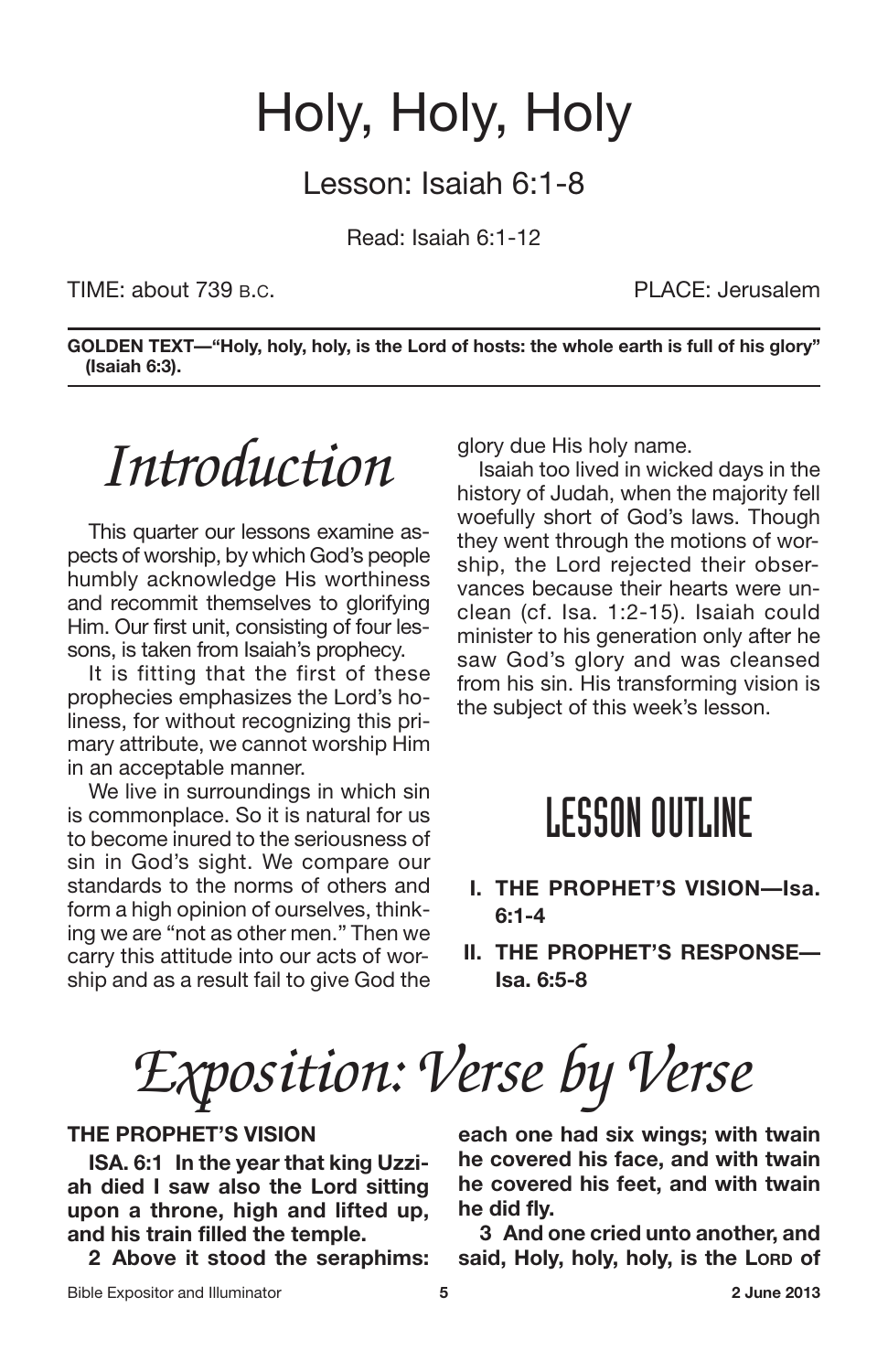**hosts: the whole earth is full of his glory.**

#### **4 And the posts of the door moved at the voice of him that cried, and the house was filled with smoke.**

**The time of the vision (Isa. 6:1***a***).** Isaiah had his vision of the Lord's holiness "in the year that king Uzziah died." This time notation could refer to any time up to a year prior to Uzziah's death or a year after his death. If Isaiah is here recounting his original call to a prophetic ministry, it would have had to occur *before* Uzziah's death (cf. 1:1). If, however, it recounts a second call, it could have taken place afterward.

Whichever it was, the striking thing to Isaiah in recounting it was that the vision occurred at a turning point in Judah's history. King Uzziah (also called Azariah) had a prosperous reign of fifty-two years (II Chron. 26:1-15). He and Jeroboam II of Israel lived in peace and between them expanded the borders of the two kingdoms to approximately the size of Solomon's kingdom (cf. II Kings 14:25-28). Uzziah was also a godly king during much of his reign.

However, becoming unduly proud of his accomplishments, Uzziah later in his reign usurped the place of the priests and tried to burn incense in the temple. The Lord struck him with leprosy, and he had to turn over his authority to Jotham, his son (II Chron. 26:16-21). Thus, the once-mighty king came to an ignominious end. Times of political trouble lay ahead for Judah, for the Assyrians had begun their westward march.

If we are to judge from the first five chapters of Isaiah (as well as from Micah, which was written a little later), the spiritual conditions in Judah were deplorable at this time. The people continued to practice the rituals of their religion, but their abominable behavior showed a lack of real faith. So this was an appropriate time for the Lord to commission Isaiah. An earthly reign was ending; God's wayward people needed to know they were accountable to their heavenly eternal King.

**The nature of the vision (Isa. 6:1***b***-2).** Isaiah reveals that he saw "the Lord." The Hebrew word here (*Adonai*) places emphasis on God's sovereignty and His power to carry out His will. However, His covenant name, *Yahweh,* occurs in verses 3 and 5. Isaiah was no doubt impressed with the Lord's transcendent power in contrast to the fleeting and limited authority of earthly kings.

When Isaiah saw the Lord, he did not actually see His essence, for that is impossible (Exod. 33:20; John 1:18; I John 4:12). Perhaps he saw a humanlike form seated on a throne. The Gospel of John informs us that this was none other than Christ (12:37-41), appearing in His preincarnate glory.

The throne on which He sat was "high and lifted up" (Isa. 6:1), and the train of His flowing robe filled the entire temple. Since this was a vision, the temple was probably not Solomon's temple. Rather, it was God's heavenly dwelling, where He was attended by heavenly beings (cf. Ezek. 1:26-28; Rev. 4:1-11).

Above the throne "stood the seraphims" (Isa. 6:2). Here the English plural ending is unnecessary, for "-im" is already the plural in Hebrew. This is the only mention of heavenly attendants called seraphim in the Bible. They are evidently one of several categories of angels. The name comes from a Hebrew word that means "to burn," so they are probably bright and dazzling in appearance.

Isaiah saw the seraphim (whether few or many we do not know) hovering above God's throne. They covered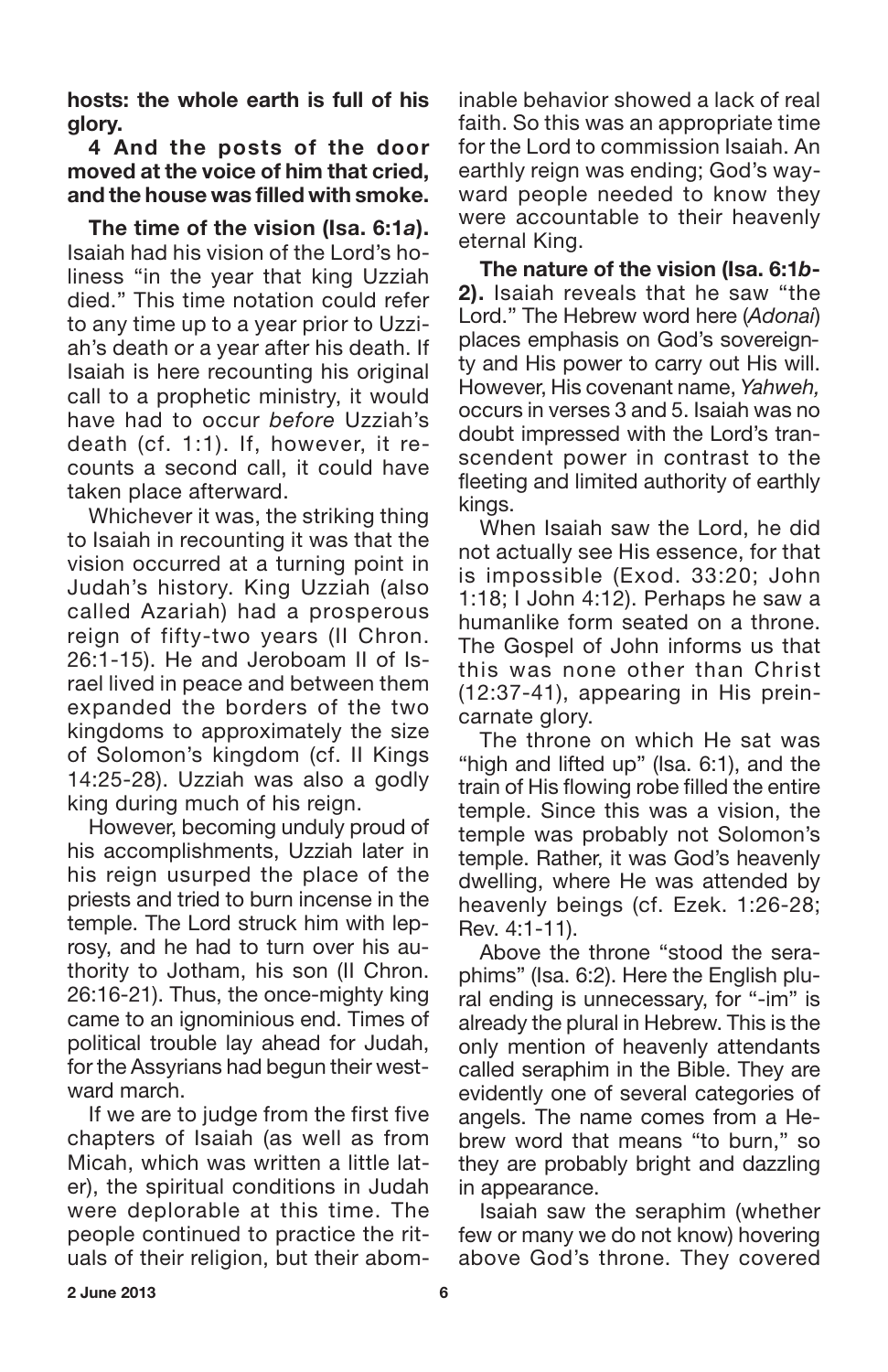their faces and feet with their wings in reverence to Him. With the remaining two wings they flew, maintaining their position above the throne. Thus, Isaiah had a glimpse into the heavenly abode of God, where the glory of even the brightest creatures pales before His glory.

**The proclamation of God's holiness (Isa. 6:3-4).** The seraphim cried out to one another, "Holy, holy, holy, is the Lord of hosts." This probably means that two groups of angels spoke antiphonally to each other. The title they used was "the Lord of hosts," or "Yahweh of armies." It implies that the armies of heaven are constantly at His command.

The word "holy" means "completely set apart." God is separate from and transcendent over all His creation, both in His essence and in His moral purity. He cannot be compared with anything the human mind can conceive, and it is impossible for Him to tolerate sin in His presence (cf. Jas. 1:13; I John 1:5-6). This truth greatly impressed Isaiah, for his prophecy repeatedly refers to God as "the Holy One of Israel" or similar titles (cf. 10:17; 43:15; 49:7).

Why did the seraphim repeat the word three times? Since ancient times, many Bible students have seen this as a reference to the Trinity, ascribing holiness to each Member of the Godhead. It may, indeed, be an Old Testament hint at a truth developed fully only in the New Testament. But we should be cautious not to claim too much for this passage. The repetition was most likely used for emphasis, calling attention to the fullness of God's holiness.

But although He is totally unlike His creation, God has not separated Himself from it: "The whole earth is full of his glory" (Isa. 6:3). The Hebrew more literally reads, "The fullness of all the earth is His glory." This whole earth is the theater in which the splendor of His attributes is displayed. Those who dwell on it have ample opportunity to see this divine witness (Pss. 19:1-2; 24:1; Rom. 1:18-20).

The awesome scene before Isaiah was enhanced by physical manifestations. First, "the posts of the door moved at the voice of him that cried" (Isa. 6:4). The Hebrew can be interpreted to indicate that not only the posts but also the sockets in which they were anchored shook. The cause of the shaking was the thunderous declaration of holiness that came from the seraphim.

Second, the temple was filled with smoke. The presence of the Lord is often associated with smoke, for He is "a consuming fire" (Heb. 12:29). At Sinai, Israel saw a mountain that both smoked and quaked (Exod. 19:18). In this case the smoke may have risen from incense on an altar, for we know such an altar was part of Isaiah's vision (Isa. 6:6). Whatever its source, the accumulation of all that Isaiah had seen and heard left him awestruck and humbled.

#### **THE PROPHET'S RESPONSE**

**5 Then said I, Woe is me! for I am undone; because I am a man of unclean lips, and I dwell in the midst of a people of unclean lips: for mine eyes have seen the King, the LORD of hosts.**

**6 Then flew one of the seraphims unto me, having a live coal in his hand, which he had taken with the tongs from off the altar:**

**7 And he laid it upon my mouth, and said, Lo, this hath touched thy lips; and thine iniquity is taken away, and thy sin purged.**

**8 Also I heard the voice of the Lord, saying, Whom shall I send, and who will go for us? Then said I, Here am I; send me.**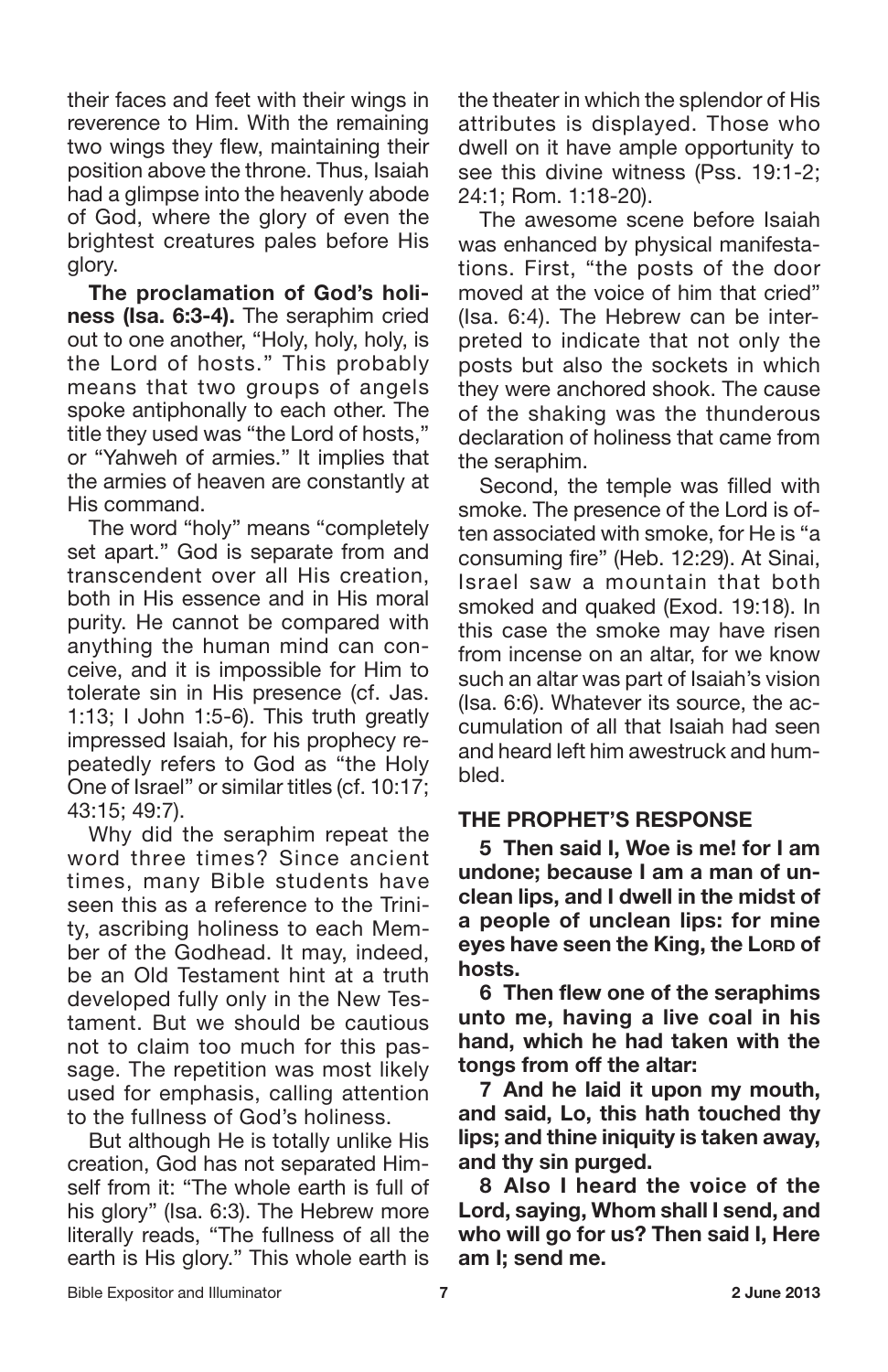**Acknowledging sin (Isa. 6:5).** The heavenly vision brought Isaiah to a devastating examination of himself, and he cried, "Woe is me! for I am undone." He who would be called to pronounce woes on others (cf. 10:1; 18:1; 31:1) had first to see himself in the same hopeless condition. To say that he was undone meant that he saw himself as cut off and doomed.

Isaiah's reaction was identical to that of others who got a glimpse of God. Gideon (Judg. 6:22), Samson's parents (13:22), Job (Job 42:5-6), Simon Peter (Luke 5:8), Paul (Acts 9:6), and John (Rev. 1:17) all were stricken with fear as they saw their sin laid bare before Him.

Isaiah was especially mortified that he was "a man of unclean lips," who lived "in the midst of a people of unclean lips" (Isa. 6:5). He had just heard the seraphim proclaiming God's holiness, and he sensed he ought to be doing the same. But his sinfulness made him unfit to do so. His lips were unclean because his heart was unclean (cf. Matt. 15:18-20). The same was true of the entire nation, and thus their acts of worship were abominable to God (cf. Isa. 1:10-15).

Isaiah was smitten with guilt because he had a glimpse of the King, the Lord of Hosts. Uzziah and Jotham were Judean kings, but they were nothing in comparison to the splendor of Yahweh, the *real* King of Israel. And having seen Him, Isaiah could only contrast his own moral nakedness and that of his people.

It is possible for us as God's people today to have unclean lips in God's sight. Through our lips we may bring forth filth, profanity, gossip, hatred, and lies. But even if we avoid these, our very prayers and expressions of worship may be unclean to Him because our hearts are insincere. And we may remain unaware of this because we have ignored the Bible, God's revelation of Himself. A mere glimpse of His holiness should bring us to our knees.

**Receiving cleansing (Isa. 6:6-7).** Isaiah expected to die because of his sin. But God had a better alternative— He would cleanse him and make him useful in prophesying to his own people. Though Isaiah likened his sin to the sin of his people (vs. 5), his life was probably not as degraded as most of theirs were. But he willingly took his place with them. Seeing the holy God left no room for boasting.

The Lord responded by sending one of the seraphim to cleanse him. He came to Isaiah carrying a burning coal that he had picked up from the altar with a pair of tongs. If this was indeed a piece of coal, it was not the mineral we know today but charcoal made from wood through a process of partial oxidation.

But the Hebrew word often refers to a hot stone. Such heated stones were used on the altar of incense, and the seraph took one and brought it to Isaiah. It is not necessary to assume that he handled the stone directly; rather, he may have held the tongs that in turn gripped it.

The seraph placed the glowing stone on Isaiah's lips, since this was the part of his body that he confessed was unclean. The angel then declared, "Lo, this hath touched thy lips; and thine iniquity is taken away, and thy sin purged" (Isa. 6:7). This purging by fire was administered by a heavenly being whose name (*seraph*) meant "burning one." But the fire did not come from him; it was the holy fire taken from the incense altar of God.

Fire occurs often in Scripture as an agent of purification. Refiners of precious metals used fire to burn away dross and achieve purity in their products. So God's purification is likened to refinement by fire (cf. Isa. 1:25; 48:10; Mal. 3:2-3; I Pet. 1:6-7). Though fire is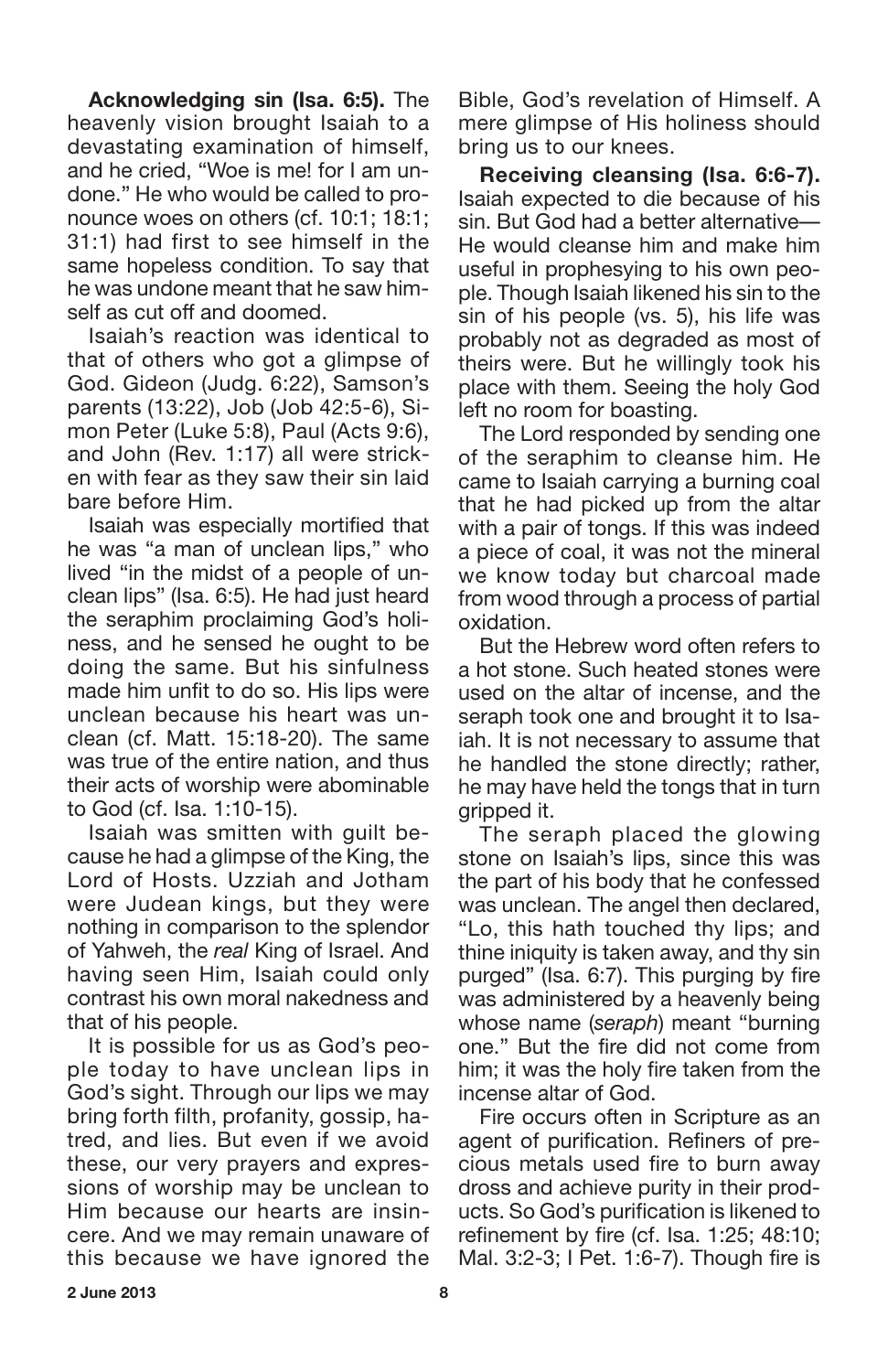used as a symbol in these passages, it clearly implies that spiritual purification can be painful.

Isaiah's cleansing in our passage likewise is symbolic, not literal, since it was part of a vision. Yet the fire speaks of the drastic change that was needed before he could praise the Lord with pure lips. It was essential for a prophet, who would bring God's message to a sinful nation, to speak with purified lips and heart.

It is essential as well for those of us who carry Christ's gospel to a corrupt world to be properly purified as we do so. How sad it is when unbelievers justly charge Christians with living lives that contradict their message! It is our Lord who suffers disgrace when our behavior is the same as that of the world. Perhaps we, like Isaiah, need a new vision of the holy God and a cleansing by Him (I John 1:5, 9).

**Answering a call (Isa. 6:8).** Only after Isaiah had faced his sin and received cleansing did the Lord speak: "Whom shall I send, and who will go for us?" God asked this question not because He did not know whom to send but because it would give Isaiah a chance to respond. The use of the plural, "us," has occasioned some discussion (Young, *The Book of Isaiah,* Eerdmans). Some believe it is because God included the seraphim as a kind of heavenly council in this decision.

Yet Scripture always pictures God making His own decisions and not consulting any of His created beings. More likely it is a hint of the plurality of Persons in the Godhead (cf. Gen. 1:26; 11:7). The Trinity, fully revealed in the New Testament, is foreshadowed here.

Isaiah's response to the call was immediate: "Here am I; send me" (Isa. 6:8). His readiness is remarkable. He had no idea what his mission would entail, and he did not wait to find out. He simply volunteered for *whatever* it would be. As it turned out, his task would be thankless. He would bring a divine message of judgment to a wayward people, and they would not repent (vss. 9-10). As a result, they would eventually be deported from their land (vss. 11-12).

Isaiah knew none of this when he accepted God's call. Yet he volunteered because he had experienced God's grace. A few moments before, he had expected to die for his sin. But now he was purified and accepted. After this, how could he *not* volunteer for God's service? He was not coerced into it; he did it out of sheer gratitude. How much more should we, who are cleansed by Christ's blood, live our lives in unconditional obedience to His call!

*—Robert E. Wenger.*

### QUESTIONS

- 1. When did Isaiah's vision occur? What were conditions like in Judah at that time?
- 2. How could Isaiah see God when we are told this is impossible?
- 3. What did the seraphim whom Isaiah saw look like?
- 4. The seraphim declared God to be holy. What does this mean?
- 5. What unusual manifestations accompanied Isaiah's vision?
- 6. How did Isaiah react to his vision of the Lord? Who else in Scripture reacted similarly?
- 7. What did Isaiah's unclean lips keep him from doing?
- 8. Is it possible to have unclean lips without realizing it? Explain.
- 9. How was Isaiah cleansed from sin and fitted for service?
- 10. How was Isaiah's ready response to God's call remarkable?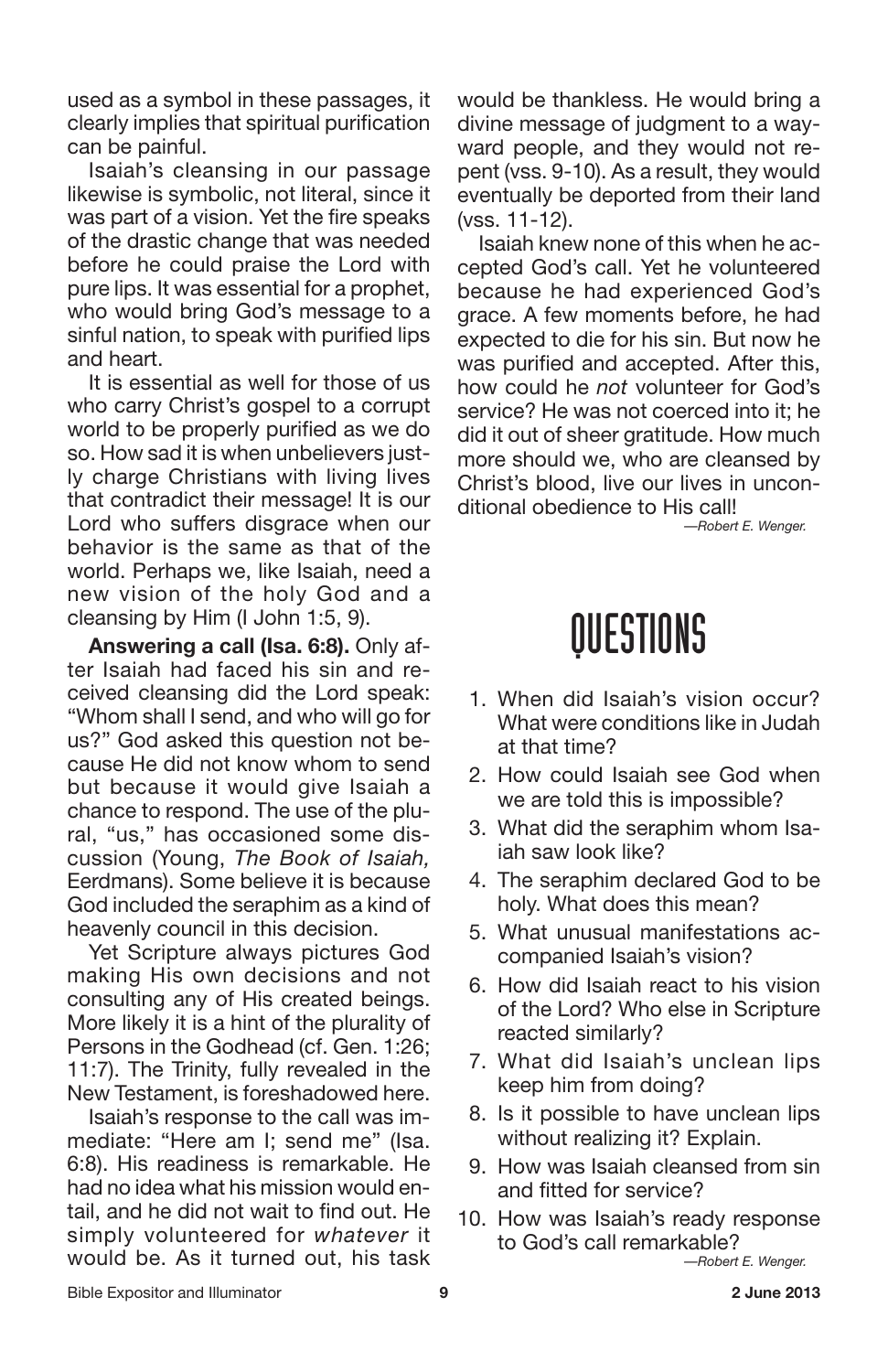### Sing and Shout!

Lesson: Isaiah 12:1-6

Read: Isaiah 12:1-6

TIME: about 735 B.C. PLACE: Jerusalem

**GOLDEN TEXT—"Praise the Lord, call upon his name, declare his doings among the people, make mention that his name is exalted" (Isaiah 12:4).**

## *Introduction*

One of the greatest hindrances to true worship is a lack of thankfulness, and the greatest hindrance to thankfulness is the illusion of self-sufficiency. The self-made businessman reasons that he owes God no worship because he has worked his way up the ladder by his own labor and wits.

In any endeavor we undertake, it is tempting to attribute our successes to purely natural factors—our strength and ingenuity. God rarely gets the praise He deserves unless we have come through the deep waters of failure. As much as we dread failure, disgrace, and humiliation, they often are necessary ingredients in God's recipe for mature, sincere worshippers.

This truth was painfully apparent in

the history of Israel. Though warned repeatedly by their prophets, this people too often took credit for their own successes, forsook true worship, and served other gods. Only after they had passed through the disciplines of defeat and dispersion did Isaiah portray them as singing and shouting for joy because the Lord had redeemed and transformed them. That is the scene we will observe in this week's lesson.

### **LESSON OUTLINE**

- **I. PRAISE FOR GOD'S SALVA-TION—Isa. 12:1-3**
- **II. PRAISE FOR GOD'S MIGHTY DEEDS BEFORE ALL NA-TIONS—Isa. 12:4-6**

*Exposition: Verse by Verse*

#### **PRAISE FOR GOD'S SALVATION**

**ISA. 12:1 And in that day thou shalt say, O LORD, I will praise thee: though thou wast angry with me, thine anger is turned away, and thou comfortedst me.**

**2 Behold, God is my salvation; I will trust, and not be afraid: for the LORD JEHOVAH is my strength and my song; he also is become my salvation.**

**3 Therefore with joy shall ye draw water out of the wells of salvation.**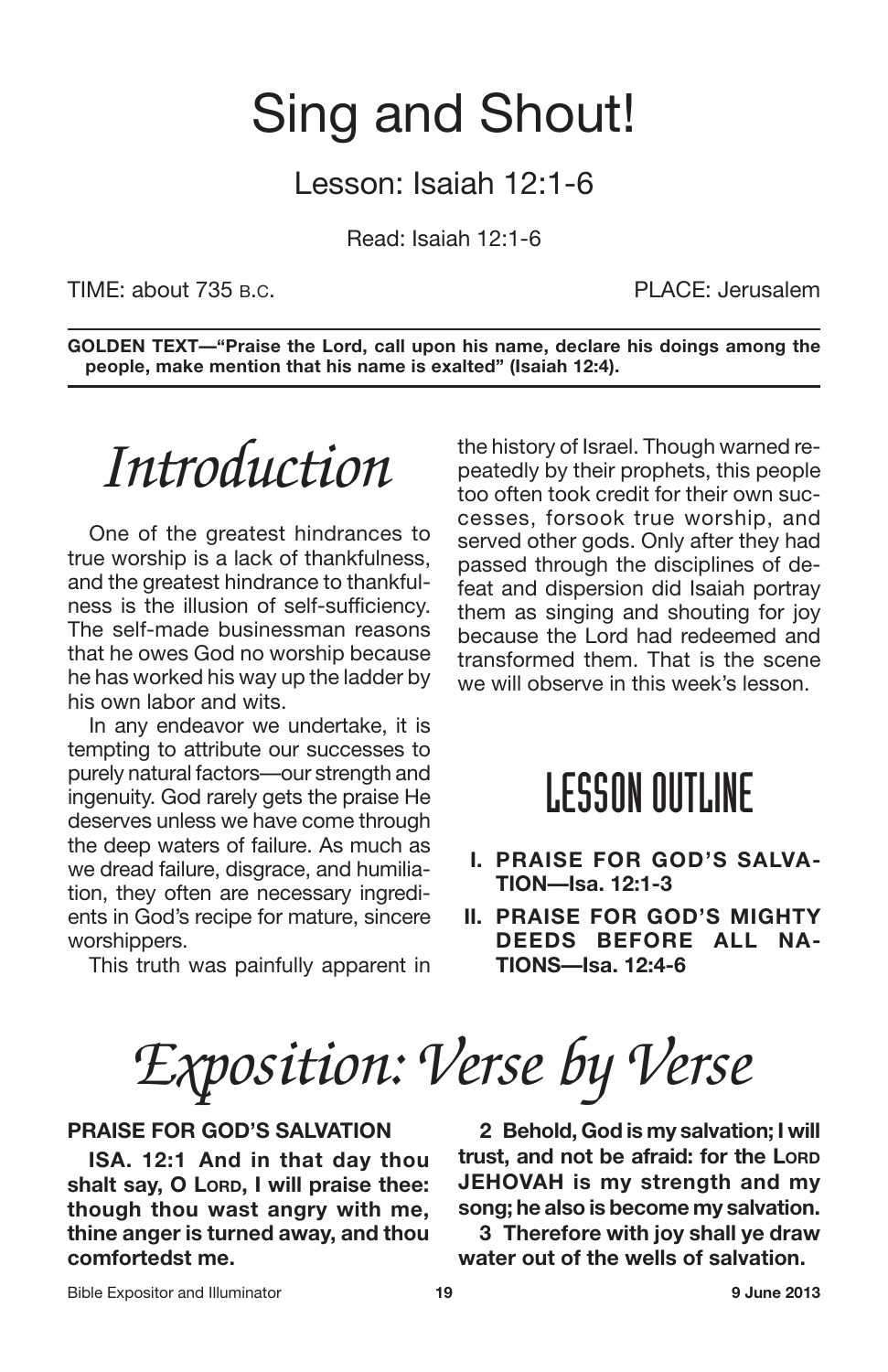**The people's thanksgiving (Isa. 12:1-2).** The words "in that day" remind us that the joyful praises of this chapter result from the events already related in the previous one. In the early chapters of Isaiah, the prophet intermingled messages of condemnation for national sins, predictions of judgment, and promises of restoration. Chapters 7 and 9 give glimpses of the coming Messiah, and chapter 11 presents a full-blown portrayal of His reign.

That reign will bring perfect justice, with blessings on the worthy and retribution on the wicked (Isa. 11:1-5). It will be a time of peace and harmony for all God's creation (vss. 6-9). A purified remnant of Israel will be freed from all former oppressors and regathered from the ends of the earth (vss. 10-16). The old rivalry between Judah and Ephraim will be gone, and both will live in peace under Messiah's rule.

It is in that day that the Israelites will raise their voices to thank the Lord. It is a day still future, when Jesus, the returning Messiah, will fulfill all the promises made to Abraham, David, and Israel. His reign will last a thousand years on earth and continue into eternity.

What will Israel thank God for in that day? They will say, "O Lord, I will praise thee: though thou wast angry with me, thine anger is turned away, and thou comfortedst me" (Isa. 12:1). Isaiah's "thou shalt say" uses the singular form, viewing Israel as one person, unitedly saying these words. When the nation is finally redeemed, all its members will join together to thank their God, Yahweh, for His grace.

The Lord had been justly angry with Israel. Their long history had been a sad chronicle of His gracious blessings repeatedly requited with ingratitude and disobedience. Temporary repentance had habitually given way to further waywardness. Prophetic warnings had gone unheeded until God's patience was exhausted. His judgment fell on both Hebrew kingdoms successively. They were exiled from their land, and though a remnant returned, they would never again control their own destiny.

However, by the time of Messiah's reign, God's anger will have been turned aside, and He will extend His comfort to Israel. This will happen not because He has simply decided not to be angry anymore but because His Son took that anger on Himself and died to redeem mankind. And just as Jesus' shed blood blots out the sins of trusting Christians today, so it will save the believing remnant of Jews at His return (cf. Isa. 53:1-12; Zech. 12:9-14; Rom. 11:25-27).

Because Israel's God is gracious as well as holy, He dispenses comfort as well as judgment. He does not keep His anger forever toward those whose sins are removed (Ps. 103:9-12). Thus, He can proclaim comfort to His redeemed people (Isa. 12:1; 40:1-2; 49:13-16). He will yet fulfill all His promises to Israel—in spite of their waywardness.

Israel's praise continues with the declaration, "Behold, God is my salvation" (Isa. 12:2). "Behold" calls attention to a marvelous truth—that God Himself is Israel's salvation (deliverance). He does not just provide salvation; it becomes identified with His very Person. He is so tied to His saving work that for the saved worshipper, the two are one. He is thus the exclusive object of trust, praise, and thanksgiving.

The salvation for which future Israel will thank God includes more than we are inclined to see. It surely includes the spiritual deliverance that comes with forgiveness of sins and reconciliation with God. But it also includes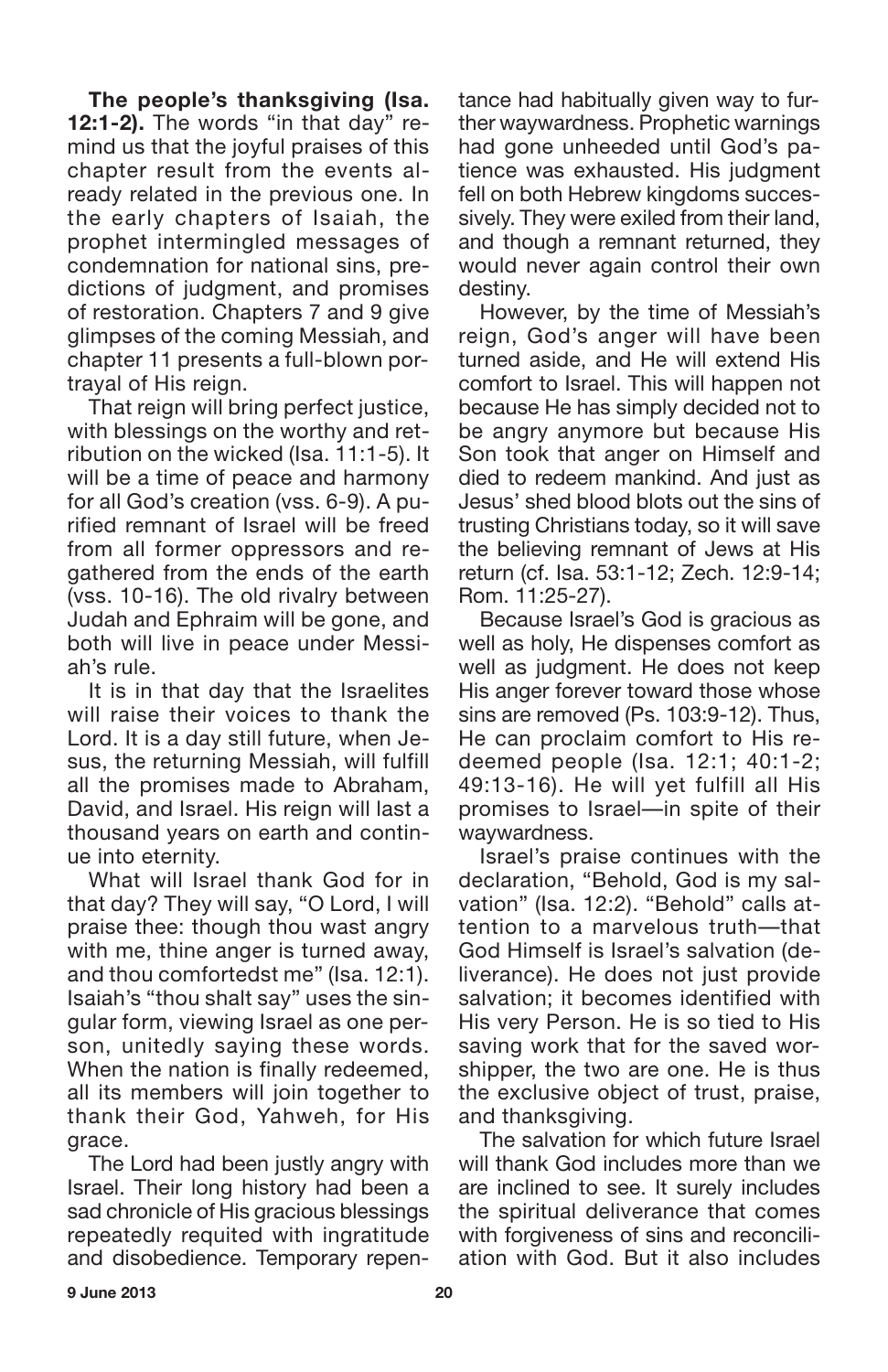their deliverance from all their enemies and peaceful resettlement in their own land (cf. Isa. 52:7-10). God's forgiving grace that will transform their lives (Jer. 31:31-34) will also preserve their nation and restore them to their inheritance (vss. 35-40).

Because God is Israel's salvation, they can confidently say, as one man, "I will trust, and not be afraid" (Isa. 12:2). They then expand their words of praise: "for the Lord JEHOVAH is my strength and my song; he also is become my salvation." These words in Hebrew are identical to two other verses, Exodus 15:2 and Psalm 118:14, with one exception—the name for God is here repeated. "The Lord JEHOVAH" in our English version is *Yah Yahweh* in Hebrew. It is a repetition of His covenant name, given for special emphasis.

The kingdom of Judah was small and often at the mercy of the large empires on either side of it—Egypt, Assyria, and later, Babylon. When faced with crises, Judean kings often relied on one or another of these empires to protect them instead of relying on the Lord (cf. II Chron. 28:16, 20-21; Isa. 30:1-5; 31:1-3). These allies inevitably failed them. But after the Messiah's final deliverance, Israel will proclaim that Yahweh—and Yahweh alone—has been her salvation.

The latter part of Isaiah 12:2 was originally part of a song that Moses and the Israelites sang after God had destroyed the Egyptians in the Red Sea (Exod. 15:2). It was their first song of deliverance. How appropriate, then, that it should also be part of their final song! Their long history will have proved the truth of what Moses had professed—that the Lord Himself was their strength, their song, and ultimately their salvation.

**The prophet's observation (Isa. 12:3).** At the outset of our passage, Isaiah introduced what Israel would say when finally redeemed. Now he spoke again, observing the continued blessings salvation would bring. He likened these blessings to water being drawn up from a well.

In the Bible, water is mentioned more often than any other natural resource. It assumed a great importance in the Near East because it was scarce. Whereas the Egyptians irrigated their lands from the annual Nile flooding, the people of Israel depended on seasonal rains, dew, and springs. They determined the location of their towns by the availability of a water supply. Deep wells were dug in arid areas, and both towns and individuals dug cisterns to conserve rainwater.

We are not surprised, therefore, to find Scripture using water as a symbol of salvation and its attendant blessings. Whereas crossing the Red Sea symbolized Israel's initial deliverance from Egypt, the provision of water from the rock (Exod. 17:1-7) illustrated the daily refreshing supply for them in the desert. Jeremiah lamented that the people of his day had forsaken God, the "fountain of living waters," and had dug "broken cisterns" of their own devices that held "no water" (Jer. 2:13; cf. 17:13).

Isaiah spoke often of spiritual refreshment as water (cf. Isa. 32:6; 41:18; 44:3-4; 55:1). Jesus took up the theme and promised that He would provide an abundant supply of living water to those who believed in Him (John 7:37- 38; cf. 4:14). In Revelation, water symbolizes blessings of the redeemed in the New Jerusalem (7:16-17; 21:6; 22:17).

In the same vein, Isaiah said, "Therefore with joy shall ye draw water out of the wells of salvation" (Isa. 12:3). "Water" is actually plural, as is "wells," reminding us of the abundant supply. God's redeemed people can draw repeatedly from their salvation in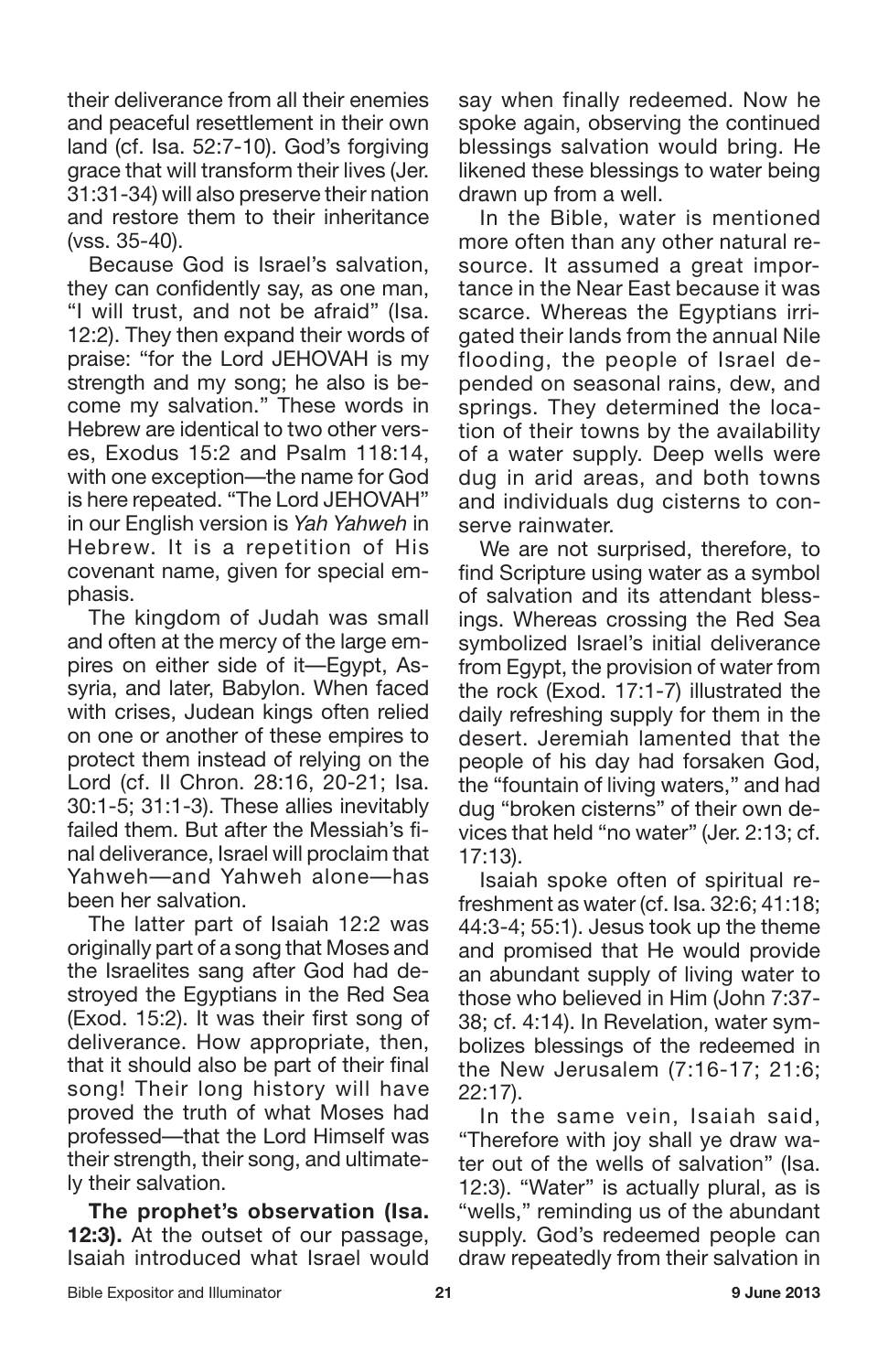Christ, and the wells will never run dry. They can therefore always do so with joy.

#### **PRAISE FOR GOD'S MIGHTY DEEDS BEFORE ALL NATIONS**

**4 And in that day shall ye say, Praise the LORD, call upon his name, declare his doings among the people, make mention that his name is exalted.**

**5 Sing unto the LORD; for he hath done excellent things: this is known in all the earth.**

**6 Cry out and shout, thou inhabitant of Zion: for great is the Holy One of Israel in the midst of thee.**

**The people's declaration (Isa. 12:4-5).** The second half of our passage is organized in a similar way as the first half, and it again begins with "and in that day." The "day" for Israel will be the day of her deliverance by the Messiah, when the nation will fulfill the destiny appointed by God. This section, however, has a different focus. Whereas in the first the people were thanking God among themselves for their salvation, here they are publicizing His mighty deeds to all peoples of the earth.

"Praise the Lord" (Isa. 12:4) can be translated with equal validity as "Give thanks to the Lord." Yahweh is to receive thanks for all that the redeemed remnant of Israel has experienced. "Call upon his name" refers to broadcasting God's name to others rather than simply calling on Him for help.

To proclaim the Lord's name means more than just to mention His name to others, for the Hebrews used the term "name" to speak of the essential character of a person. Names often connoted characteristics associated with either the circumstances of a person's birth or what the person would eventually become (cf. Gen. 3:20; 5:29; I Sam.

25:25; Matt. 1:21). Likewise, people had their names changed when they experienced change in the direction of their lives (cf. Gen. 17:5, 15; 32:28; John 1:42).

Similarly, the "name" of the Lord refers to all that He is. It is the sum of all His attributes. *Yahweh* (almost always translated "Lord") is the personal name that sets Him apart from all false deities (Exod. 3:13-15). It signifies His eternal, changeless existence and consequent faithfulness to all His covenant promises. His character, revealed progressively in His dealings with Israel, is encapsulated in the word "name" (cf. Exod. 34:5-7; Isa. 30:27; Mic. 5:4; Mal. 3:16).

In the future millennial day, the redeemed of Israel will exhort one another to "declare his doings among the people, make mention that his name is exalted" (Isa. 12:4). "People" here more literally reads "peoples"; it includes not just Israelites but all the nations of the earth. "Make mention" means "cause to remember." So the redeemed are exhorted to spread the news of the Lord's mighty deeds to the ends of the earth, reminding mankind how glorious His reputation is.

By that time the deeds they recount will include not just the Exodus from Egypt, the conquest of Canaan, the reigns of David and Solomon, and the return from the Babylonian Captivity. They will also include the message the church now proclaims—that the Messiah, Jesus, lived among them, died for sins, rose from the dead, and provides salvation for all mankind. Israel will also recount their final deliverance from tribulation by the returning Messiah.

They will be able to encourage one another to "sing unto the Lord; for he hath done excellent things: this is known in all the earth" (Isa. 12:5). With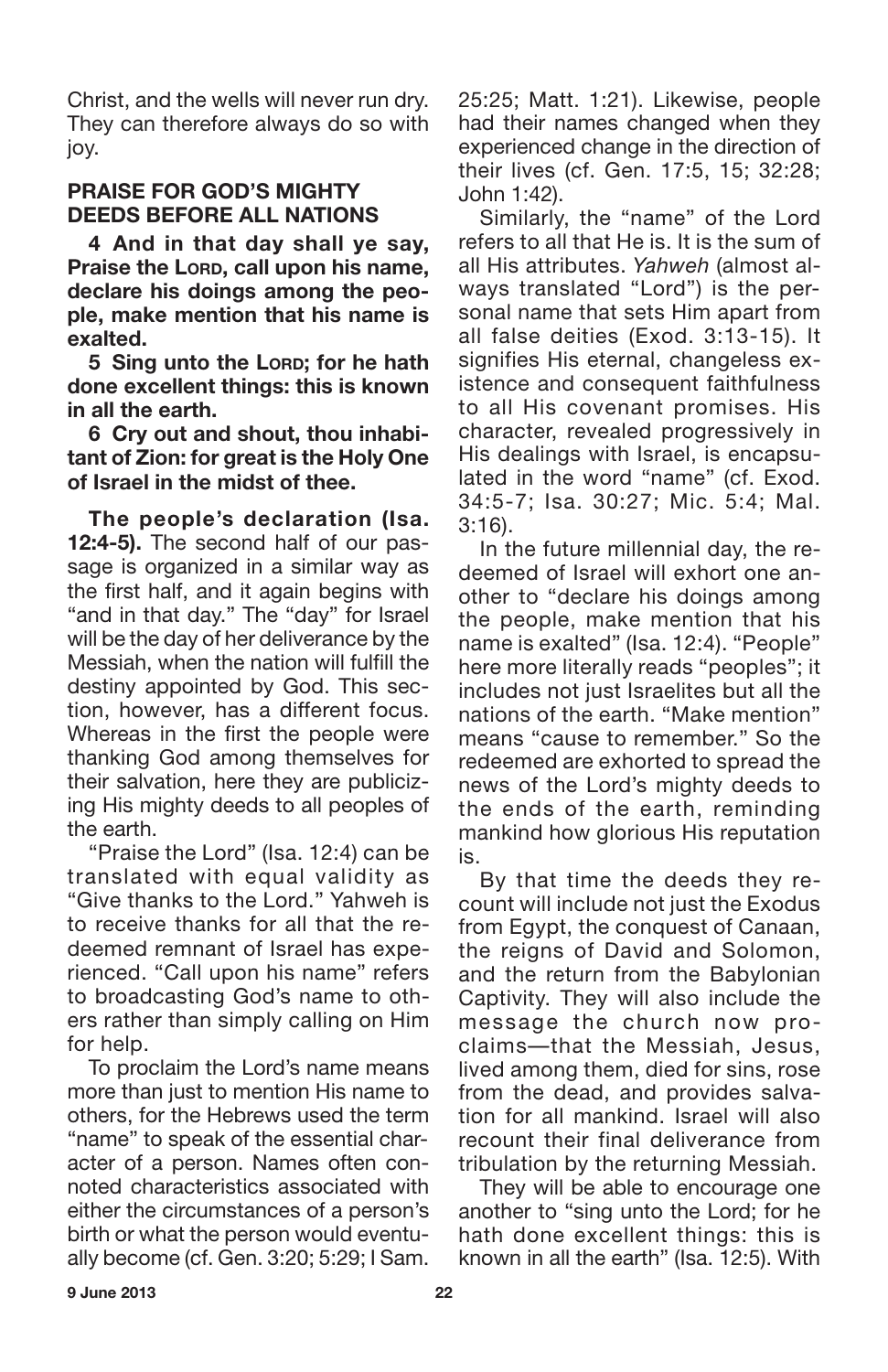echoes again of Israel's song of deliverance from Egypt (Exod. 15:1-2), this remnant will sound a theme that has permeated all of God's dealings with Israel—that through them His name might be exalted universally (cf. Josh. 2:8-11; 4:21-24; I Kings 8:41-43; II Kings 19:15-19). Purified by Jesus' blood, they will proclaim by word and deed alike that the Lord has done excellent things.

These words speak to Christians today as well. We, like Israel, have been called to proclaim the excellent deeds of the Lord to all the earth (Matt. 28:18-20; Acts 1:8). The salvation we enjoy is not for our sakes alone; it is a message of God's grace to the whole world (Matt. 5:14-16; Phil. 2:14-15; I Pet. 2:9-12). Therefore, let our conduct be consistent with our verbal witness so that God may be glorified in all the earth.

**The prophet's encouragement (Isa. 12:6).** Isaiah now added his own exhortation: "Cry out and shout, thou inhabitant of Zion." He personified the redeemed remnant as a female inhabitant of Jerusalem whom he encouraged to cry out for joy. The word for "cry out" means "to give a shrill shout." It is used in other similar passages that speak of jubilation (cf. 24:14; 48:20; 52:8; 54:1).

The reason for cries of joy is the greatness of the Holy One of Israel in their midst. From speaking of the universal impact of the Lord's mighty deeds, the prophet now reminded redeemed Israel that He is uniquely theirs. While He will rule all nations, Jerusalem will be His dwelling place. And though He is ineffably holy, He will live among the people He has graciously redeemed (Jer. 3:17; Zech. 2:10). The city will then be called "the Lord is there" (Ezek. 48:35).

When Christ returns, He will personally live on and rule the earth He has purged. His redeemed will assist Him in ruling for a thousand years (Rev. 20:4-6). But we should also remember that even now He is ruling spiritually in the lives of Christians. And His temple today consists of those who have been joined with Him by faith—Jew and Gentile alike (Eph. 2:11-22). So we, like Israel's future remnant, have reason to praise Him and to spread His name to the ends of the earth.

*—Robert E. Wenger.*

### QUESTIONS

- 1. To what time period did the prophet refer by saying "in that day" (Isa. 12:1)?
- 2. Why had the Lord been angry with Israel?
- 3. Why will God be able to give comfort to Israel's future remnant?
- 4. What dual meaning will salvation have for future Israel?
- 5. When was Israel's first song of deliverance sung? How is their final song like it?
- 6. Why is water an apt illustration of salvation's blessings?
- 7. How does the second half of our passage differ in emphasis from the first?
- 8. What does it mean to proclaim the Lord's name?
- 9. What great deeds of God will redeemed Israel declare to the world?
- 10. Where will the Lord dwell during the millennium?

*—Robert E. Wenger.*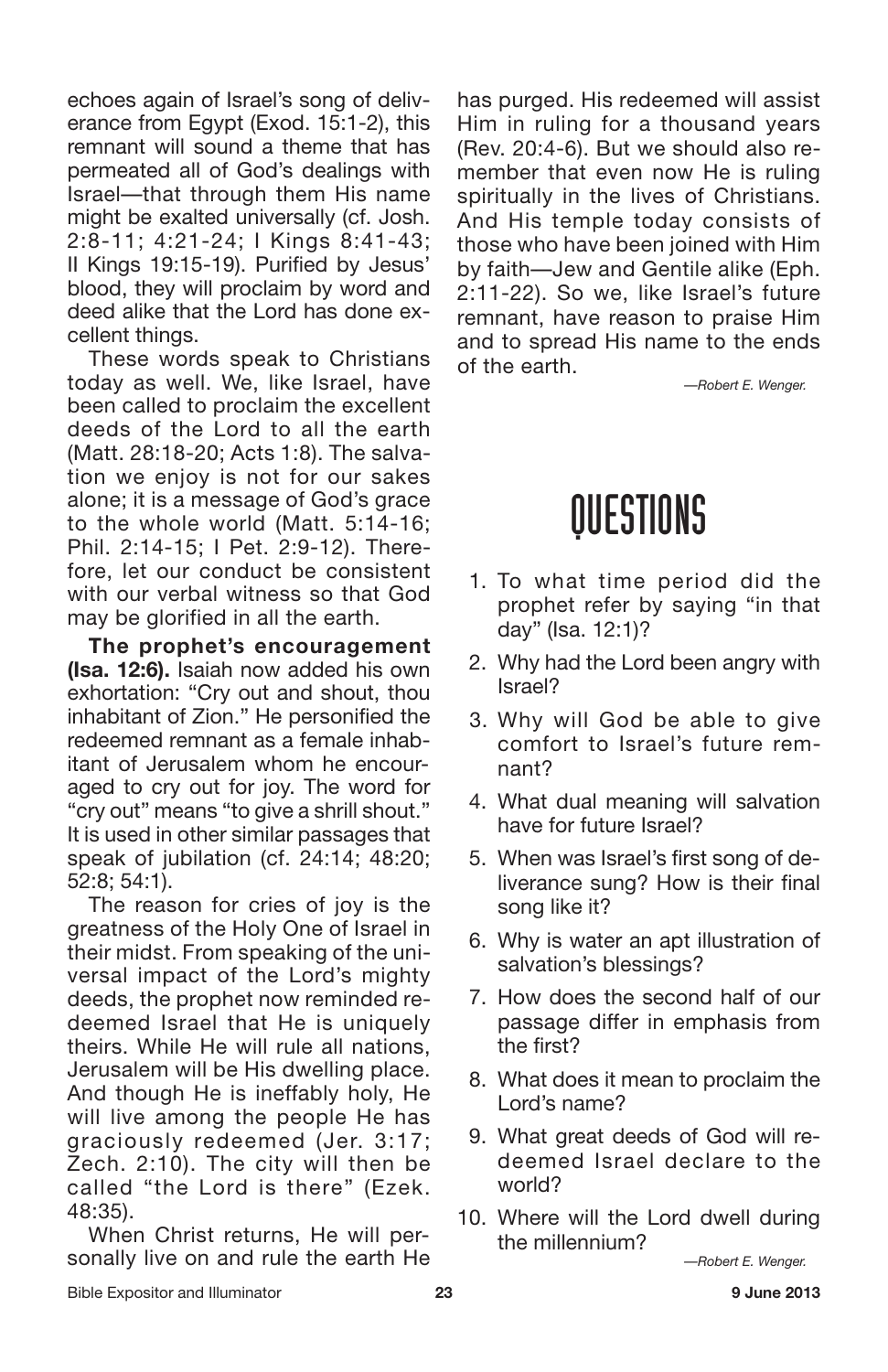## Meaningless Worship **Condemned**

Lesson: Isaiah 29:9-16

Read: Isaiah 29:1-24

#### TIME: probably 711 B.C. THE PLACE: Jerusalem

**GOLDEN TEXT—"This people draw near me with their mouth, and with their lips do honour me, but have removed their heart far from me, and their fear toward me is taught by the precept of men" (Isaiah 29:13).**

*Introduction*

Worship entails paying reverence to God in thought or action to acknowledge His worth. The essence of worship is that the worshipper is absorbed in humble adoration of God.

Scripture focuses on worship of the true God from Genesis through Revelation. We cannot read far in any part of the Bible without seeing the kind of God we have and the worship He deserves.

But the Bible also gives examples of persons who engaged in meaningless worship. They mistook the external forms for the essence of worship. And because their hearts were not attuned to God, their outward observances did not please Him.

Isaiah found spiritual impostors who tried to substitute ritual for reality. This week's lesson gives God's viewpoint on this sham.

### LESSON OUTLINE

- **I. SPIRITUAL DARKNESS OB-SERVED—Isa. 29:9-12**
- **II. SPIRITUAL DARKNESS EX-PLAINED—Isa. 29:13-16**

*Exposition: Verse by Verse*

#### **SPIRITUAL DARKNESS OBSERVED**

**ISA. 29:9 Stay yourselves, and wonder; cry ye out, and cry: they are drunken, but not with wine; they stagger, but not with strong drink.**

**10 For the LORD hath poured out upon you the spirit of deep sleep, and hath closed your eyes: the** **prophets and your rulers, the seers hath he covered.**

**11 And the vision of all is become unto you as the words of a book that is sealed, which men deliver to one that is learned, saying, Read this, I pray thee: and he saith, I cannot; for it is sealed:**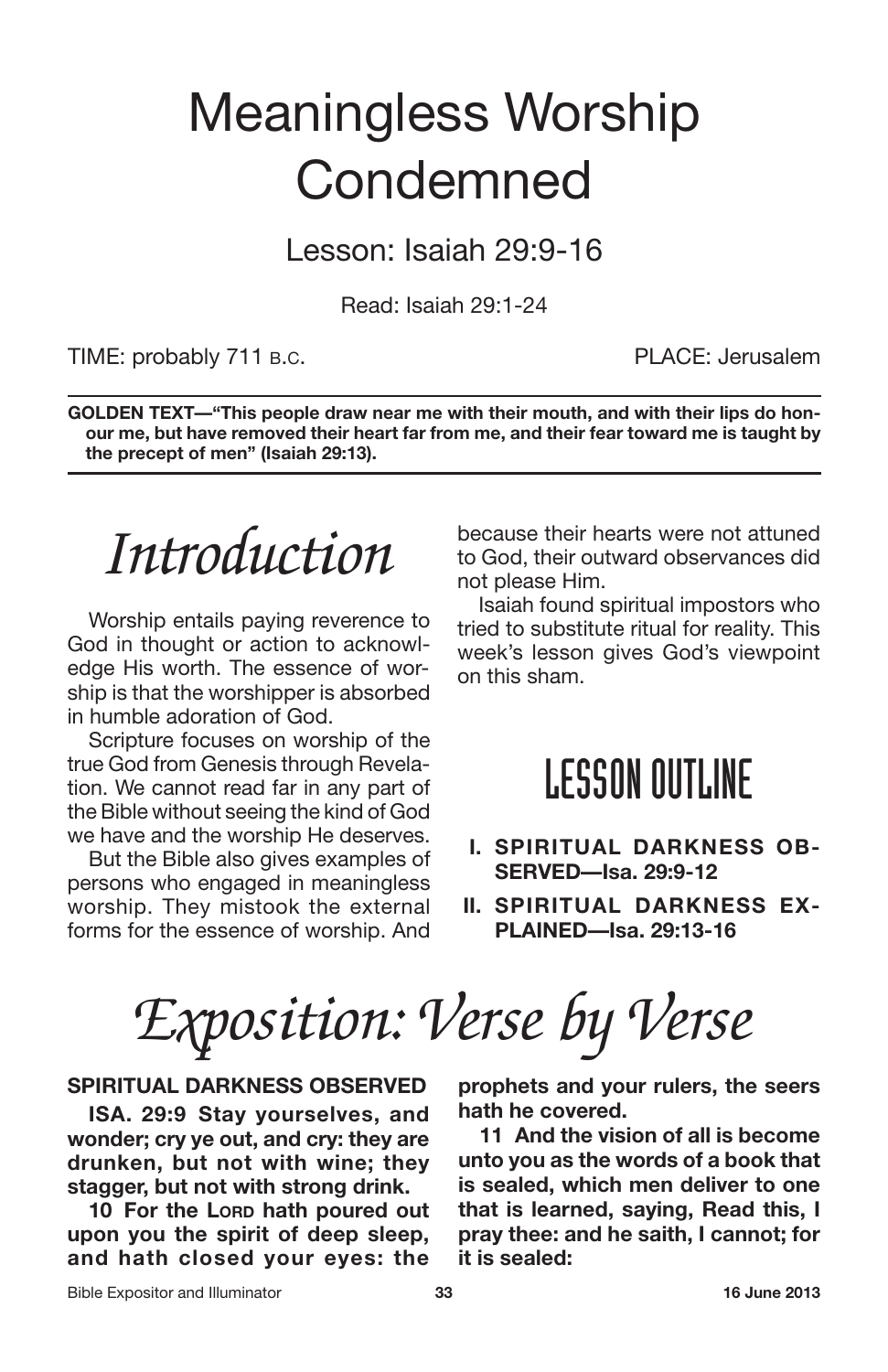**12 And the book is delivered to him that is not learned, saying, Read this, I pray thee: and he saith, I am not learned.**

**A divinely induced darkness (Isa. 29:9-10***a***).** This passage occurs as a part of the second of five "woe" oracles given by Isaiah in this section of his prophecy. These were directed primarily against the rulers of Israel and Judah because they were trusting human means of protection instead of the Lord. This particular woe was aimed at "Ariel" (vs. 1), which is a name here applied to Jerusalem. It foretold a siege that would bring it low (vss. 2-4) but eventually lead to the frustration of its enemies (vss. 5-8).

No specific enemy is mentioned in this text. It could well have applied to the Assyrians' unsuccessful attempt to take Jerusalem (Isa. 36—37), though many believe it will have an application in the last days as well (cf. Zech. 14:1-4). At this point the people of Judah needed the spiritual discernment born of faith to understand Isaiah's prophecy. But in their sinful condition, that was precisely what they lacked. So Isaiah went on to speak of their spiritual darkness.

He commanded them, "Stay yourselves, and wonder" (Isa. 29:9). The verbs speak of delaying what they were doing and standing in astonishment. The reason for this was that they could not comprehend what God was about to do. "Cry ye out, and cry" literally reads, "Blind yourselves, and be blind," an allusion to Isaiah's mission in 6:9-10, which was to blind their eyes to spiritual truth. They had already refused God's revelation; now the inability to understand it would become a divine judgment.

Isaiah described the Judeans' condition as a drunken, staggering stupor not traceable to the consumption of wine or any other drink. With alcoholic intoxication comes the inability to reason clearly and to keep one's physical balance. But these people were confused and disoriented spiritually. Having rejected God's words for so long, they had no focal point to bring balance to their thoughts.

The prophet left no doubt about God's role in this: "For the Lord hath poured out upon you the spirit of deep sleep, and hath closed your eyes" (Isa. 29:10). He changed the figure from drunkenness to sleep, but the thought is the same—spiritual insensitivity. God desensitizes the spiritual faculties of those who have determined not to receive His truth. Jesus cited this principle in explaining why His generation rejected Him (Matt. 13:12-15; cf. John 12:37-40), as did Paul in relating the unbelief of the Jews (Rom. 11:7-10).

It is perilous to withstand the gracious invitation to make one's peace with God. Just as calluses form through repeated use of the hands, so the heart grows hard through repeated rejection of God's message. He gives rebels over to their own inclinations, and the Spirit's appeals no longer touch them (cf. Mark 3:22-30; Rom. 1:20-31).

**A widespread darkness (Isa. 29:10***b***-12).** To this point Isaiah had been addressing the nation in general. The people who were to be a light to the Gentiles were now walking in darkness, incapable of discerning God's truth. But now he became specific: "the prophets and your rulers, the seers hath he covered." Those who should have been the foremost in sharing spiritual insight had themselves become blinded.

The construction and vocabulary of this statement make it difficult to know how many groups are in view. Our English translation makes it appear that there are three—prophets, rulers, and seers. But the word translated "rulers" is usually translated "heads" and may refer to the heads of the seers being covered. It was common in biblical times to cover the head while sleeping. Perhaps, then, Isaiah was saying that the Lord had closed the prophets' eyes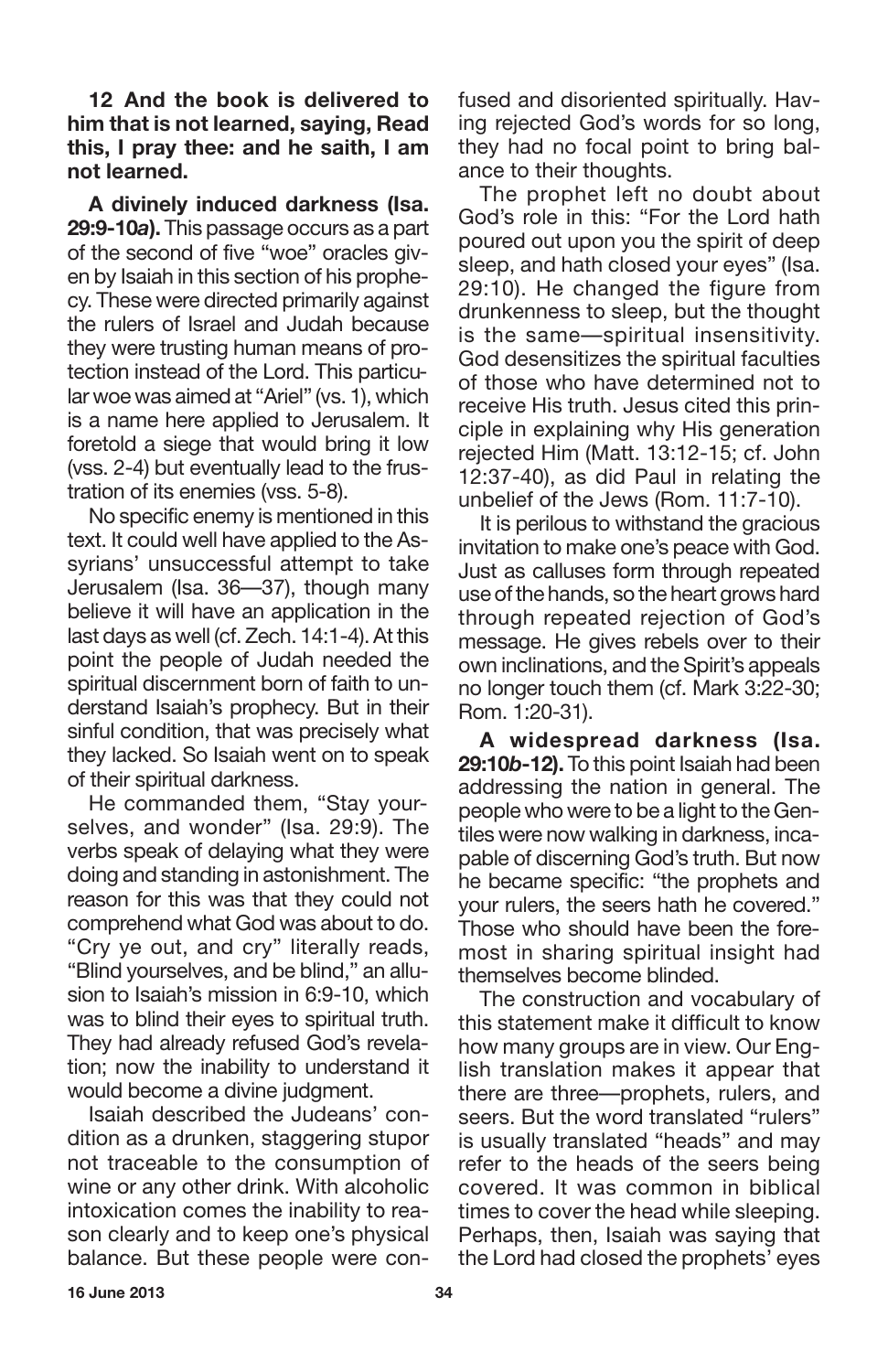and covered the seers' heads.

In the Old Testament, the term "prophet" refers to an authorized spokesperson for God who receives His revelation and tells it to others. "Seer," something of a synonym for "prophet," is an older term (cf. I Sam. 9:9) with a different emphasis. It stresses the fact that he "sees" God's message with his eyes, through a vision, or by supernatural insight. Prophets and seers thus overlapped in function. though Isaiah chose to use separate terms.

Isaiah's main point is that those who should have been giving spiritual insights to the nation were themselves insensitive to divine revelation. They were as men in a deep sleep or as those stumbling about in the darkness. They were truly the blind leading the blind.

Isaiah illustrated the universality of the spiritual darkness thus: "And the vision of all is become unto you as the words of a book that is sealed" (Isa. 29:11). "The vision of all" here includes not just the immediately preceding prophecy (vss. 1-8) but the entire revelation Isaiah had brought to them. All that he had spoken—of Judah's disobedience, of God's coming judgment, and of God's promised blessings—remained to them as a sealed book.

A book in Isaiah's culture was a scroll made of either papyrus or leather skins. Sheets of a chosen size were sewn together to achieve a desired length. Words were written on it using a sharpened reed. After the writing was completed, the scroll was rolled up around either one or two sticks. The outer edge was then sealed by impressing an applied patch of clay with the insignia from a signet ring. The scroll could be opened and read only by the authority of the one whose seal it bore.

Isaiah here likened his messages from God to a scroll whose seal had not yet been broken. These messages were not literally sealed; they were open for all to hear and read. But they remained as incomprehensible to the Judeans as if they were still sealed. That was the spiritual condition God had given these rebels up to (cf. Matt. 11:25; 13:10-17; John 12:37-40).

Even the literate could not understand these prophecies. They were like a man who, asked to read from a sealed scroll, replied, "I cannot; for it is sealed" (Isa. 29:11). Though able to read, he claimed to lack the authority to break the seal and unroll the scroll. Even today, the most learned person in the world is denied access to the truths of the Holy Spirit if he lacks saving faith (I Cor. 1:18-24).

If the highly literate cannot understand God's message, much less can the one who is "not learned" (Isa. 29:12). When told to read, he declines, saying, "I am not learned" (literally, "I do not know books"). Even if the scroll were unsealed and the words lay before him, he could only stare at them as so many marks on a page. Thus, the spiritual ignorance in Isaiah's day was not limited to one class or another. Whether learned or ignorant, rich or poor, powerful or lowly, they were all in spiritual darkness.

#### **SPIRITUAL DARKNESS EXPLAINED**

**13 Wherefore the Lord said, Forasmuch as this people draw near me with their mouth, and with their lips do honour me, but have removed their heart far from me, and their fear toward me is taught by the precept of men:**

**14 Therefore, behold, I will proceed to do a marvellous work among this people, even a marvellous work and a wonder: for the wisdom of their wise men shall perish, and the understanding of their prudent men shall be hid.**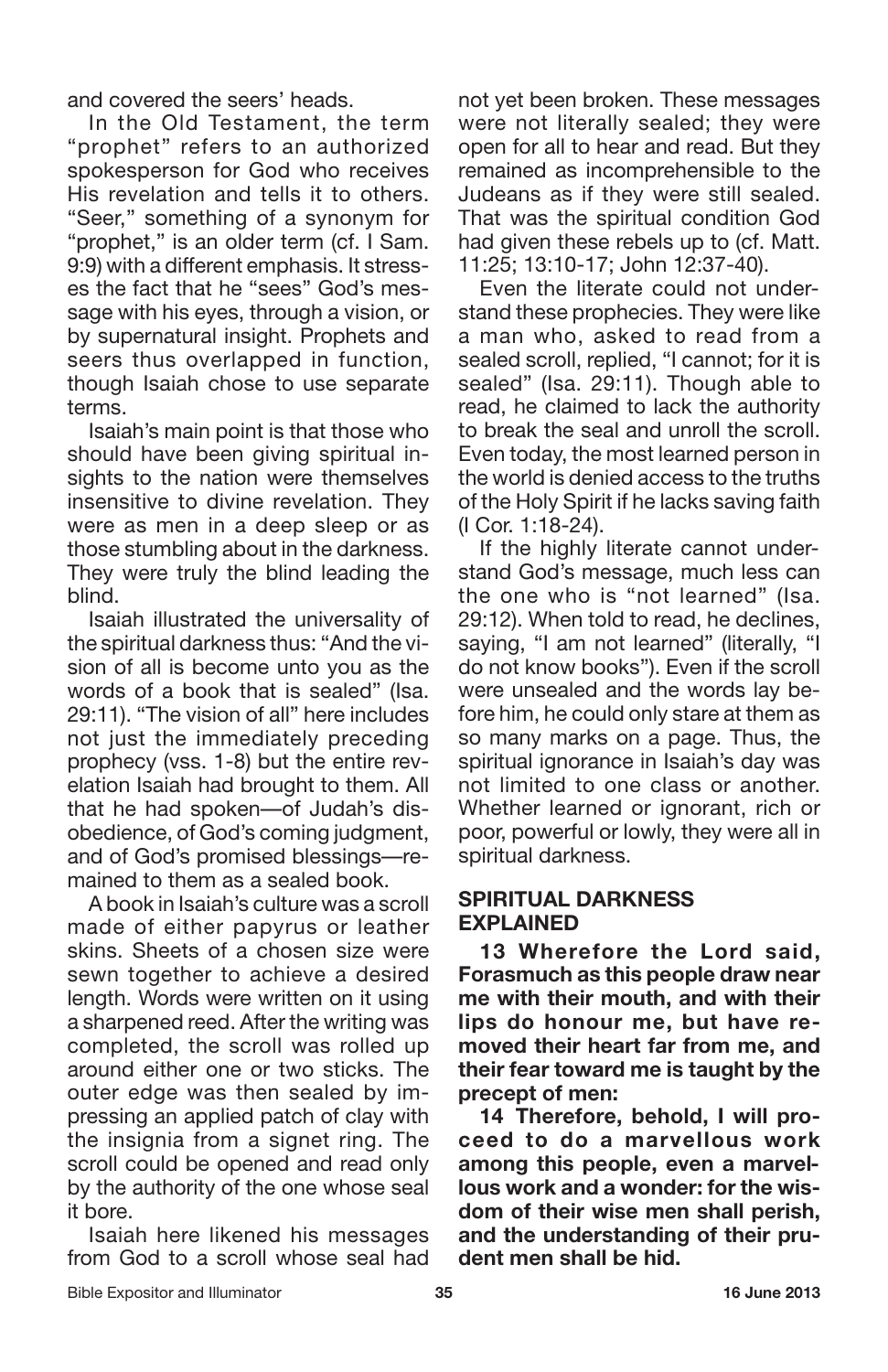**15 Woe unto them that seek deep to hide their counsel from the LORD, and their works are in the dark, and they say, Who seeth us? and who knoweth us?**

**16 Surely your turning of things upside down shall be esteemed as the potter's clay: for shall the work say of him that made it, He made me not? or shall the thing framed say of him that framed it, He had no understanding?**

**A judgment on hypocrisy (Isa. 29:13-14).** Why had the Lord given Judah over to spiritual darkness? The rest of our passage explains that they had brought it on themselves. Using the word for "Lord" that signifies God's almighty power (*Adonai*), Isaiah gave His indictment. "This people," God said, "draw near me with their mouth, and with their lips do honour me, but have removed their heart far from me." Judah was worshipping in blatant hypocrisy.

Even during the Israelites' years in the wilderness, they had been guilty of empty professions of faith and loyalty (cf. Ps. 78:36-37). Their deeds simply did not match their words. Isaiah had begun his prophecy with this charge (Isa. 1:10-15), and it was echoed in Micah (3:11), a contemporary. By Jeremiah's day, Judeans were using the temple as a kind of good-luck charm to protect them while they continued to practice wickedness (Jer. 7:4-11).

Their problem was that in their hearts—their innermost beings—they had departed from God and were now far from Him. "Their fear toward me," He declared, "is taught by the precept of men" (Isa. 29:13). The reverence they professed in worship was external only; it came not from the heart but from the commands learned from men. Even during the godly reign of Hezekiah, many were only mouthing prayers and going through the motions of worship.

Jesus drew upon this text when condemning the hypocrisy of the Pharisees (Matt. 15:7-9). They had overlaid the Mosaic commandments with a body of accumulated traditions that actually enabled them to evade the true intent of the law. And in every generation, wicked hearts devise ways of seeming to be religious while remaining far from God.

But God refuses to be mocked. He declared through Isaiah that He would "do a marvellous work among this people, even a marvellous work and a wonder" (Isa. 29:14). He would perform a work regarding His people that, when they observed it, they would say, "Only God could have done this."

Many times marvelous works and wonders were performed to bring about Israel's deliverance and blessing (cf. Pss. 17:7; 98:1-3; Zech. 8:4-6). At other times they were reserved for judgment (cf. I Sam. 3:11; Hab. 1:5). Our present text is one of the latter occasions. Because the Judeans had been hypocritical, they would marvel at the judgment God would bring upon them.

His judgment would take this form: "The wisdom of their wise men shall perish, and the understanding of their prudent men shall be hid" (Isa. 29:14). The wise and prudent were the political rulers, the prophets, and the priests. Facing the prospect of little Judah being swallowed up by its more powerful neighbors, they were responsible to devise ways to retain their independence.

But in their condition of spiritual apostasy, these leaders resorted to purely human solutions to Judah's problems. Even before this, Ahaz had sought the help of Assyria to turn away military threats from Israel, Syria, and the Philistines; but this "wisdom" had brought no relief. It had only heightened the ambitions of Assyria and led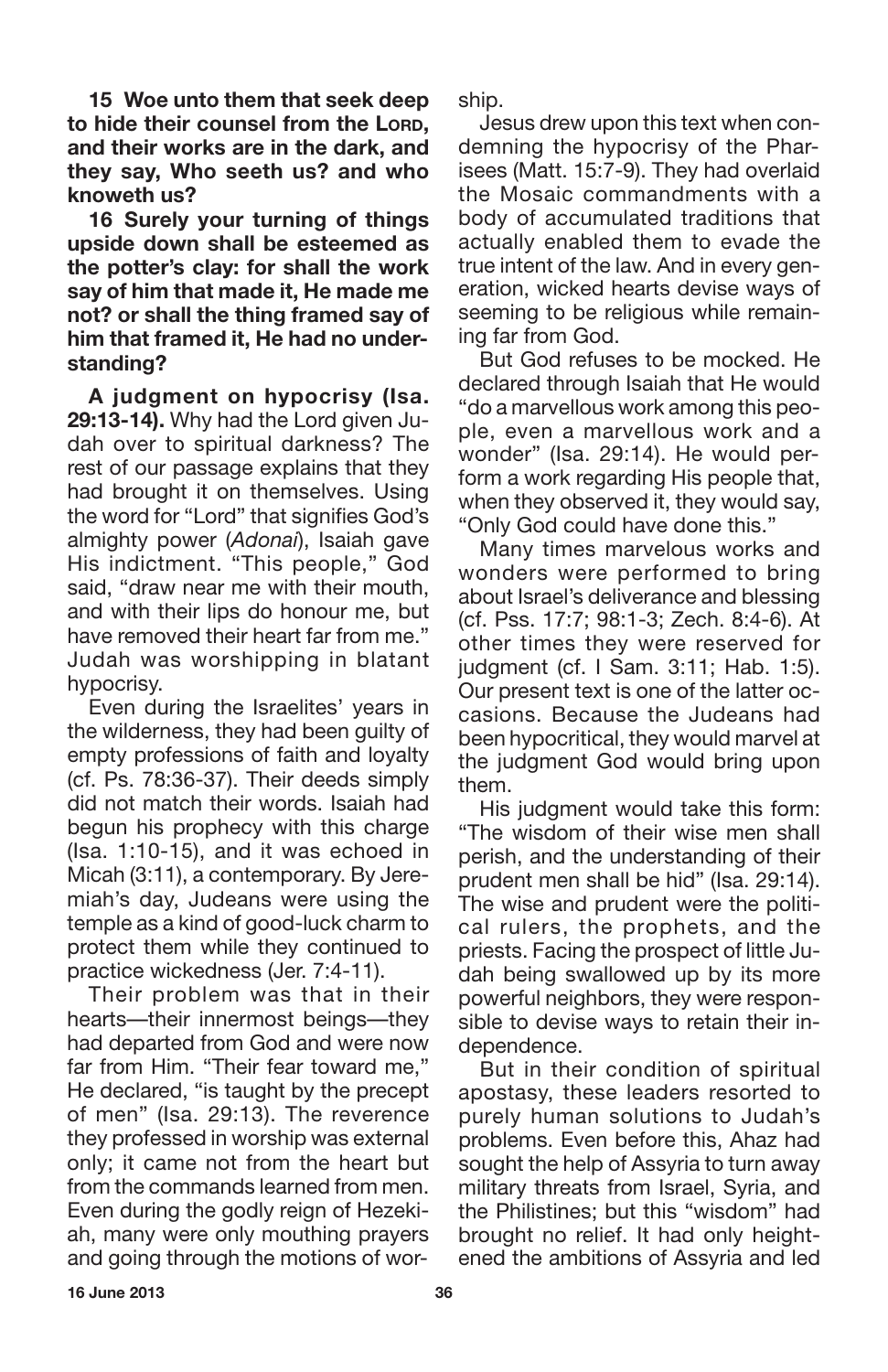Judah into greater apostasy (II Chron. 28:1-6, 16-25).

Now, even under godly Hezekiah, there were so-called wise and prudent leaders advocating a similar policy without consulting the Lord. But this time, with Israel already captive and the shadow of Assyria threatening Judah, they advocated seeking help from Egypt (cf. Isa. 36:4-6). Isaiah would eventually expose the folly of this hope (30:1-3; 31:1-3). But now he merely asserted that God would bring to naught the presumed wisdom behind it. Any deliverance would come from the Lord (cf. 37:33-38).

**A judgment on arrogance (Isa. 29:15-16).** The Judean leaders were not only hypocritical; they were also arrogant, seeking "to hide their counsel from the Lord, and their works are in the dark, and they say, Who seeth us? and who knoweth us?" They plotted secretly to enlist Egypt's help, assuming the Assyrians would not know it. They even assumed that the Lord Himself did not know their plans!

It is possible for sinful men to shroud their thoughts and deeds in secrecy and deception so long—and to do it so successfully—that they believe they have hidden them from God. Such is the man who for years pretends to be a faithful husband and father while carrying on an extramarital affair. Such is the financier who, pretending to invest for the good of his clients, is actually enriching himself at their expense. Either they rule God out, or they deceive themselves into thinking He does not see.

The beginning of Isaiah 29:16 should probably be seen as the prophet's outburst: "Oh, your perversity!" or "Oh, you are turning things upside down!" He was struck by the complete lack of logic in the people's arrogant assumption. To say God does not know what a person is doing turns the order of creation around.

It is like the clay pot telling the potter that he did not make it (cf. Isa. 45:9; Rom. 9:20-21). It is like a created thing telling its creator that he has no understanding. Humans who try to usurp the authority of God and treat Him as nothing, either by thought or by action, ignore the impassable chasm that lies between them and their Creator. What folly and incredible arrogance must lie behind this reversal of roles!

Those who bow before the Lord and admit their lack of wisdom have hope and deliverance. But those who only go through the motions of worship and proudly flaunt their wisdom before God have only darkness and confusion.

*—Robert E. Wenger.*

### QUESTIONS

- 1. Against whom was the "woe" in our passage spoken? What did Isaiah foretell would happen?
- 2. How had Isaiah's people become blinded to God's truth?
- 3. How did the figures of drunkenness and sleep fit the Judeans?
- 4. What was the spiritual condition of the prophets in Isaiah's day?
- 5. How was God's revelation through Isaiah like a sealed scroll?
- 6. Why are educated people often unable to discern God's message?
- 7. Why are external professions of religion not enough to God?
- 8. What "marvellous work" and "wonder" (Isa. 29:14) was God about to perform in Judah?
- 9. How were the leaders of Judah resorting to human solutions to their problems?
- 10. How were the Judean leaders perverting their view of God?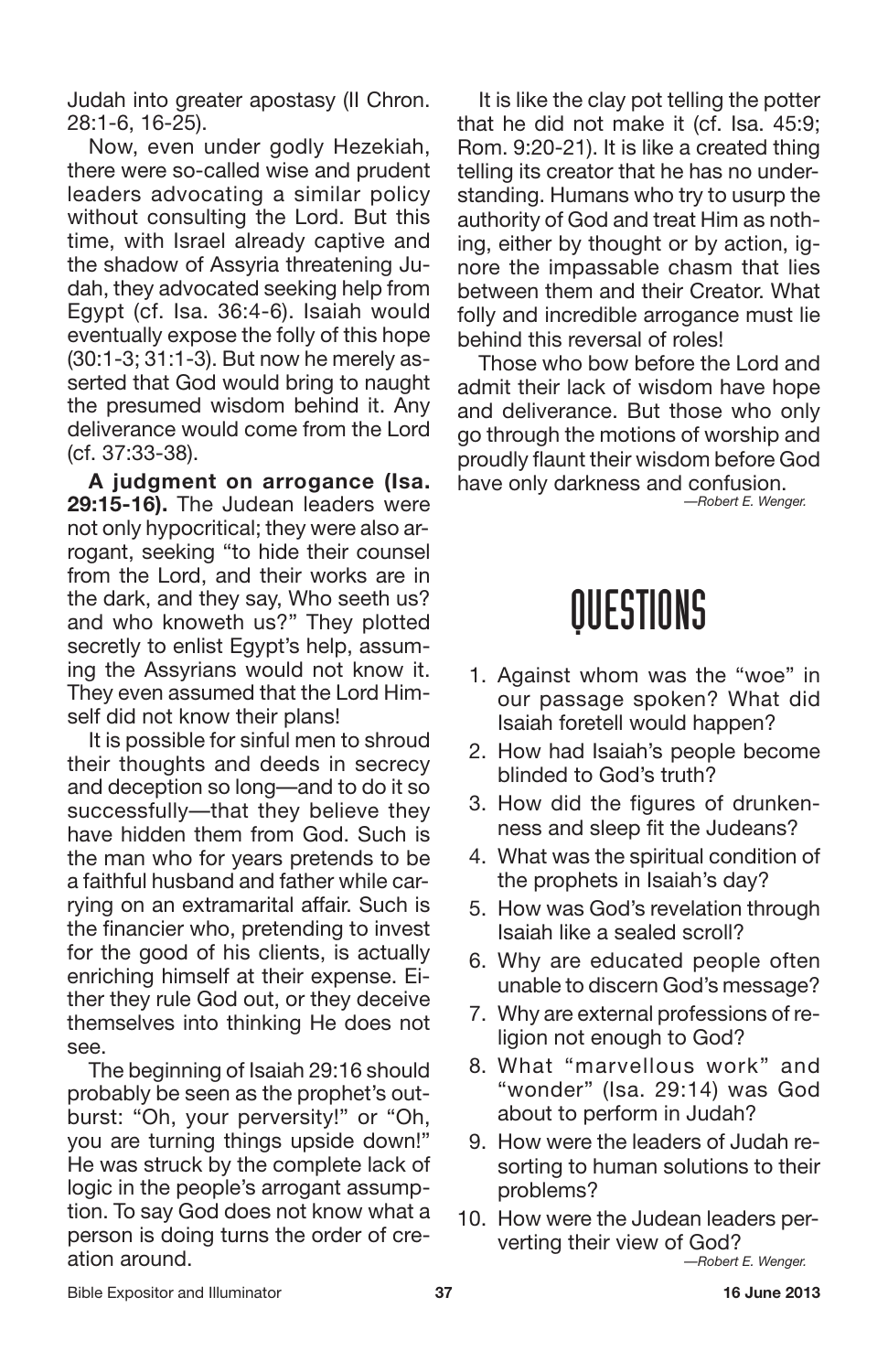### The Glorious New Creation

#### Lesson: Isaiah 65:17-21, 23-25

Read: Isaiah 65:1-25

TIME: about 700–695 B.C. PLACE: Jerusalem

**GOLDEN TEXT—"Behold, I create new heavens and a new earth: and the former shall not be remembered, nor come into mind. But be ye glad and rejoice for ever in that which I create" (Isaiah 65:17-18).**

*Introduction*

When two atomic bombs were dropped on Japan in 1945, a stunned world looked on, appalled at the terrible destructive force that had been unleashed. Humans now had the power to destroy modern civilization. Yet almost immediately voices were heard calling for the harnessing of nuclear fission for peaceful purposes. There seemed to be no end to its possibilities, especially to generate power for both industrial and domestic use.

What most failed to see at that time, however, were the harmful side effects that can occur when nuclear power is not perfectly contained. It is clear that sinful man cannot get a cursed earth to yield to his control and achieve its full potential.

But Scripture foretells a day when God will make all things new and both humans and their earth will fulfill His purposes for them. Isaiah gives us a glimpse of this new world in this week's lesson.

#### **LESSON OUTLINE**

- **I. THE NATURE OF THE NEW CRE-ATION—Isa. 65:17-19**
- **II. THE BLESSINGS OF THE NEW CREATION—Isa. 65:20-21, 23-25**

*Exposition: Verse by Verse*

#### **THE NATURE OF THE NEW CREATION**

**ISA. 65:17 For, behold, I create new heavens and a new earth: and the former shall not be remembered, nor come into mind.**

**18 But be ye glad and rejoice for ever in that which I create: for, behold, I create Jerusalem a rejoicing,** **and her people a joy.**

**19 And I will rejoice in Jerusalem, and joy in my people: and the voice of weeping shall be no more heard in her, nor the voice of crying.**

**A creation beyond comparison (Isa. 65:17).** The word "for" at the beginning of our passage connects it with the Lord's thoughts expressed in the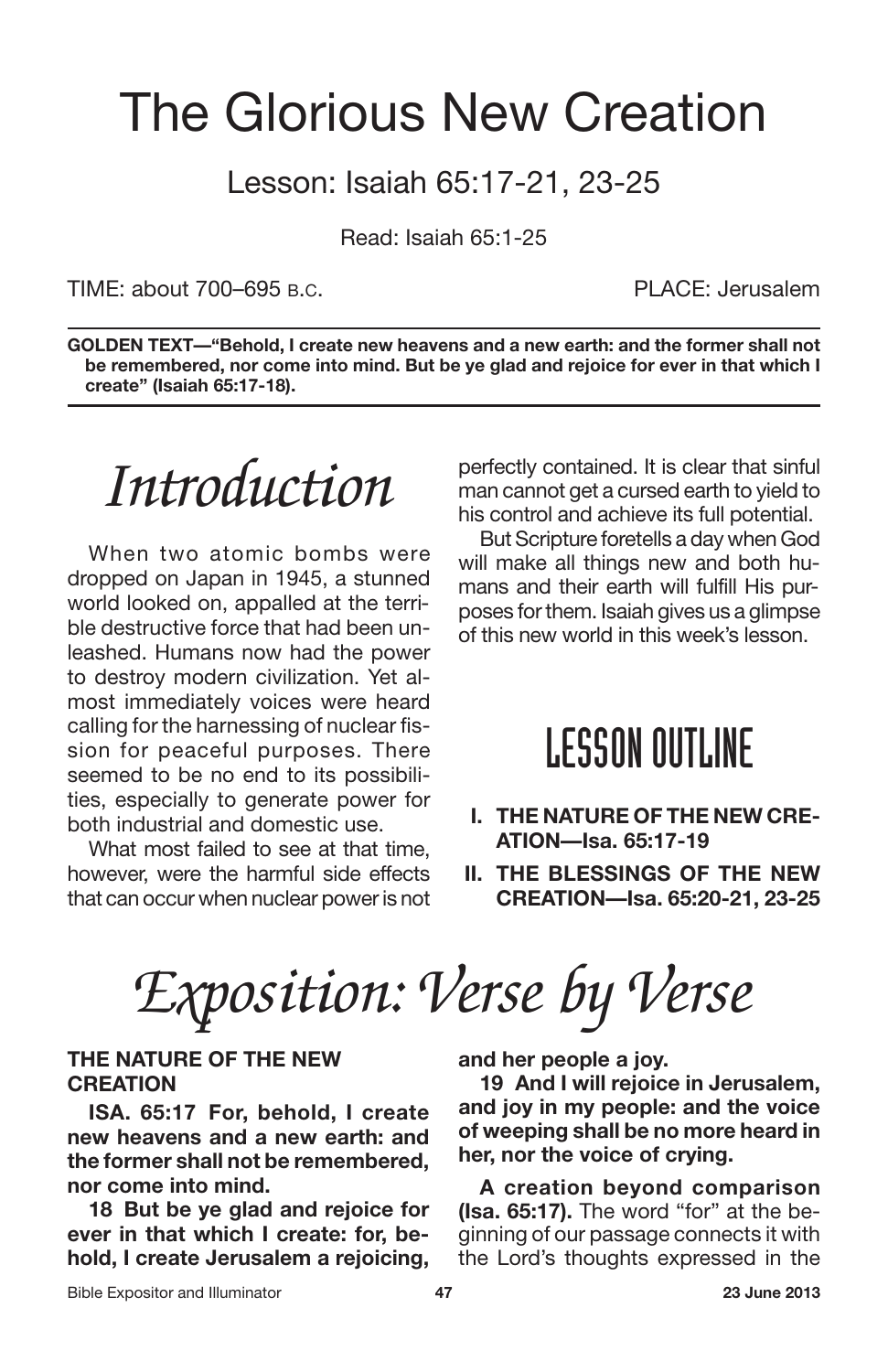previous verses. In bringing judgment upon Israel for its sins, the Lord will preserve a believing remnant to inherit the land and prosper in it (vss. 8-10). These are contrasted with the unbelieving and disobedient, who will meet an entirely different fate (vss. 11-15). The remnant are then assured that the troubles they suffered due to sin are to be forgotten (vs. 16). "For" (vs. 17) now gives the reason the former troubles will be forgotten and hidden from God's eyes.

That reason is that God will set about creating new heavens and a new earth. The new creation will be so amazing and wondrous that it will put the former one completely out of memory. No one will even give it further thought.

The prospect of new heavens and earth is also found in II Peter 3:13 and Revelation 21:1. In those texts the emphasis rests on the conditions existing in eternity future. Here, however, the description that follows in Isaiah 65:18-25 demands that this prophecy include conditions on the earth during Christ's millennial reign. Isaiah apparently did not distinguish between these two aspects of God's future program.

So remarkable will this new creation be that "the former shall not be remembered, nor come into mind" (Isa. 65:17). Though it is possible to connect "former" with the "former troubles" of verse 16, it is more likely that it refers to the former heavens and earth. Conditions will be beyond comparison with all that has preceded. So superior will they be that no one will even think of comparing them with the past (see a similar idea in Jeremiah 3:16).

**A creation of joy (Isa. 65:18-19).** The Lord invites His people, "Be ye glad and rejoice for ever in that which I create." Indeed, this is why He will create it: "For, behold, I create Jerusalem a rejoicing, and her people a joy." Millennial Jerusalem and its inhabitants will be intended for continual rejoicing in His presence and grace.

God had the same purpose for His original creation. He had made a beautiful, life-sustaining environment for mankind, whom He created in His own image. He intended that Adam and Eve would rejoice in His blessings and His fellowship. But all of this changed when they sinned, and their descendants have failed to find this perfect joy, even though they have sought it in every conceivable way.

From within fallen humanity God selected the nation of Israel to display the joy of walking with the living God. But, alas, even the chosen nation failed in its mission and too often imitated the depravity of its pagan neighbors. As a result, Old Testament Jerusalem was usually not joyful; it lay under the chastising hand of God for its sins. Eventually, it would be devastated and its people scattered. Even today it is a place of tensions and rivalries, not joy.

But the future Jerusalem will be a place of joy not only for its inhabitants but also for God Himself. He said that He would rejoice over Jerusalem and take delight in His people. The Lord had always loved His people Israel, but they had not always brought Him joy. Many times He grieved for them as for a wayward son or for an unfaithful wife. And even as He punished them for their sins, He yearned for the opportunity to do them good (cf. Hos. 11:1-11). In the end, He will have the joy of doing so.

In the millennial Jerusalem, "the voice of weeping shall be no more heard . . ., nor the voice of crying" (Isa. 65:19). This is a prospect of which Isaiah spoke several times (25:7-8; 30:19; 35:10; 51:11), and eventually it will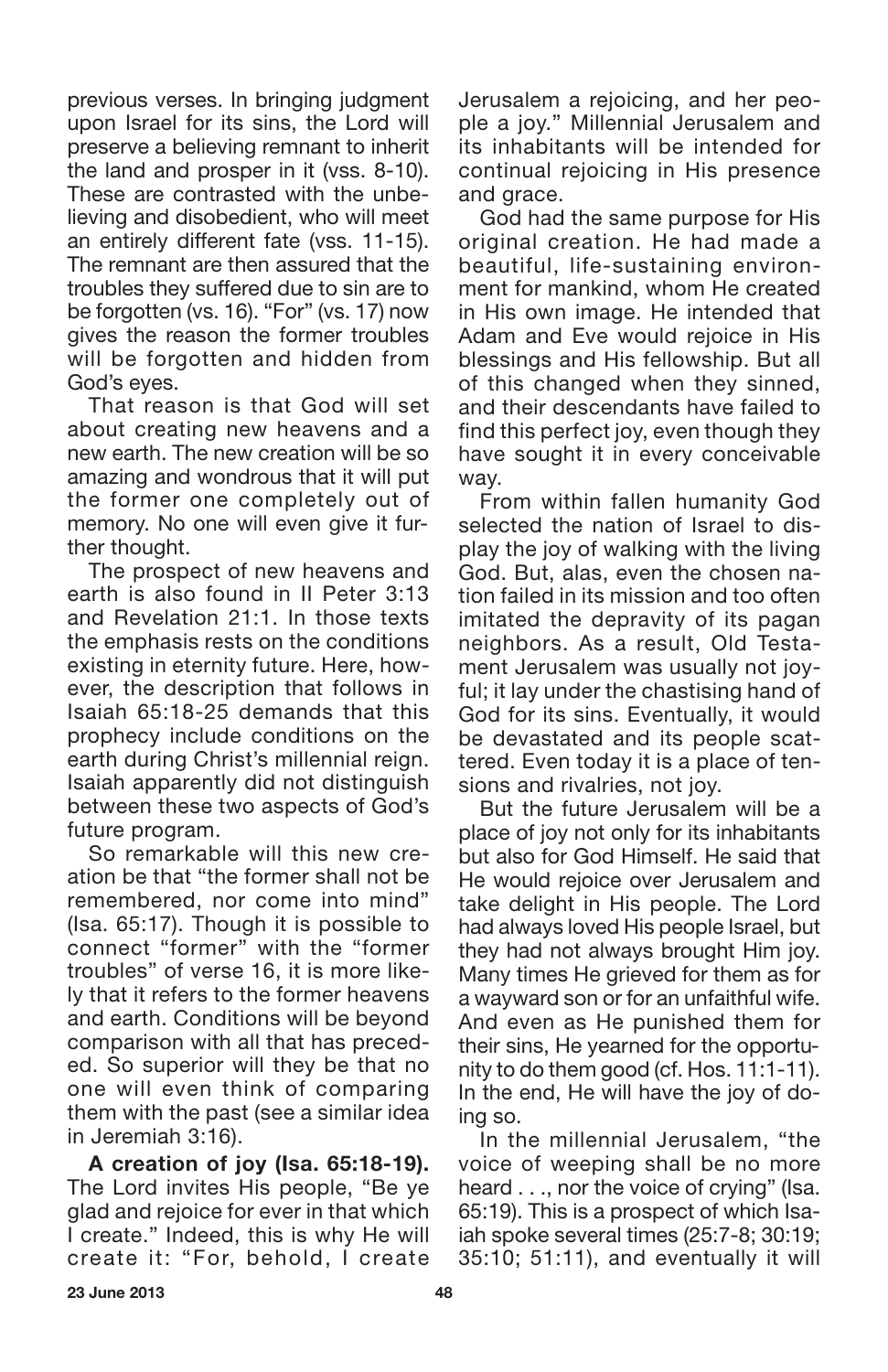reach beyond Israel to all mankind (cf. Rev. 7:17; 21:4). The tragedies, losses, and regrets bred by sin will no longer plague society during Messiah's reign. His righteous judgments will engender confidence and joy.

#### **THE BLESSINGS OF THE NEW CREATION**

**20 There shall be no more thence an infant of days, nor an old man that hath not filled his days: for the child shall die an hundred years old; but the sinner being an hundred years old shall be accursed.**

**21 And they shall build houses, and inhabit them; and they shall plant vineyards, and eat the fruit of them.**

**23 They shall not labour in vain, nor bring forth for trouble; for they are the seed of the blessed of the LORD, and their offspring with them.**

**24 And it shall come to pass, that before they call, I will answer; and while they are yet speaking, I will hear.**

**25 The wolf and the lamb shall feed together, and the lion shall eat straw like the bullock: and dust shall be the serpent's meat. They shall not hurt nor destroy in all my holy mountain, saith the LORD.**

**Increased longevity (Isa. 65:20).** The Lord next enumerated the reasons His new creation will be the source of joy. It will fulfill on a rejuvenated earth what He intended for the original creation. One source of joy will be lives of fulfillment that will no longer be cut short by tragedy. "There shall be no more thence," God declared, "an infant of days, nor an old man that hath not filled his days." "An infant of days" refers to a child who lives only a short time and does not get to fulfill the full measure of a normal life.

Today, infant mortality remains a

problem, especially in countries where medical care is not readily available or where violence is prevalent. In the millennium, this problem will be erased completely.

At the other end of the age scale, no old person will die prematurely. The elderly will not be carried away by death before completing the fullness of a normal life span. In the beginning, men lived over nine hundred years (Gen. 5) because the effects of sin were not yet fully felt. It is possible that with the removal of sin's curse, men's lives will again reach this length, living as long as trees (Isa. 65:22).

Our text reveals that death will not be eradicated completely in this kingdom, "for the child shall die an hundred years old" (Isa. 65:20). This no doubt means that one who dies at the age of one hundred will be considered a mere child because he will have fulfilled so little of his potential life span.

But why will such premature death occur at all? Perhaps the answer lies in the ending of the verse: Anyone who makes it only to age one hundred will be considered a sinner under curse. We must remember that the millennial kingdom is not heaven. Although those initially entering it are regenerated, children who have sinful natures will be born to them. Though Messiah's rule is perfect, His subjects are not. He will have to administer justice and mete out punishment when necessary.

So the sinner who dies at the age of one hundred is an incorrigible person who refuses to obey the King and has to suffer the just consequences. This, in fact, may be the only cause of premature death in the millennium, since the tragedies stemming from injustice or a flawed environment will have been eliminated (cf. Isa. 11:4; Jer. 31:29; Ezek. 34:16). Some, of course, will conceal the evil of their hearts until it breaks out in open rebellion at the millennium's end (Rev. 20:7-9).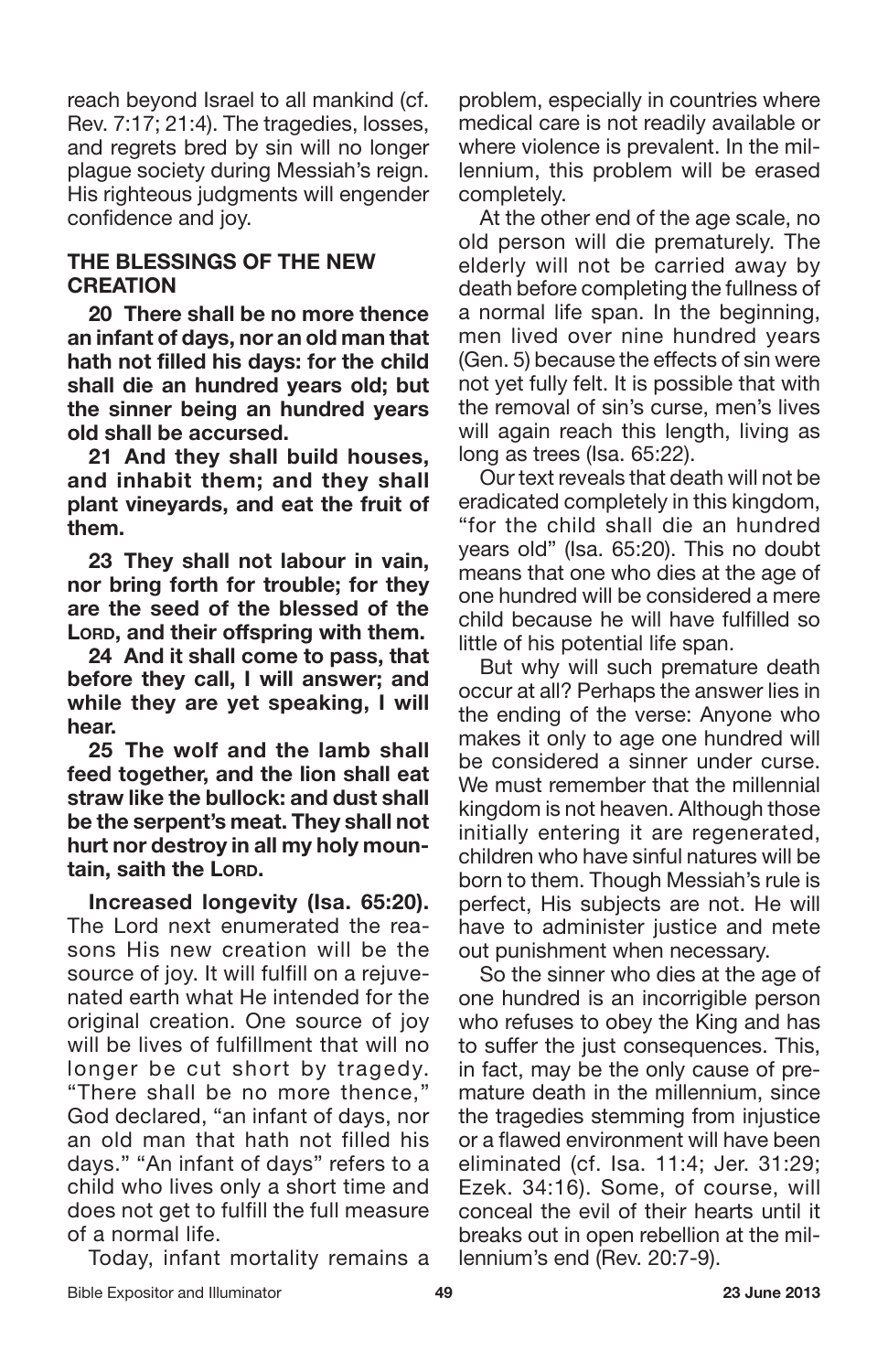**Security from oppression (Isa. 65:21).** Moses had described in graphic detail the woes awaiting Israel if they departed from the Lord. Among those woes were invasion and oppression by foreign peoples, who would take for themselves all of Israel's possessions (Deut. 28:30-33; cf. Mic. 6:15; Zeph. 1:13). One vivid fulfillment of this prediction was the Midianite invasion in the days of Gideon (Judg. 6:1-6), a clear result of Israel's apostasy.

But in the coming kingdom all such oppression will cease: "And they shall build houses, and inhabit them; and they shall plant vineyards, and eat the fruit of them" (Isa. 65:21). A redeemed people will enjoy the full fruit of their labors without fear. The just rule of Messiah will bring a peaceful pursuit of their occupations and an abundant return for their work (cf. Isa. 62:8-9; Amos 9:14).

Foreign nations once invaded Israel to despoil it in times of weakness. But in the future kingdom they will come in peace, seeking to share in its abundant blessings (cf. Mic. 4:1-4; Zech. 8:20- 23). This drastic change will come about because of the Lord's presence in Jerusalem.

**Divinely blessed labor (Isa. 65:23- 24).** As we just noted, God's people will, through increased longevity and peace, live long enough to enjoy the work of their hands. Now the obverse side of this is seen: "They shall not labour in vain, nor bring forth for trouble." They will not spend long hours and days cultivating crops that amount to nothing because of invasion or a natural disaster.

After Adam and Eve sinned, God told them that only with difficulty would they bring forth sustenance from the soil. It would produce thorns and thistles to hinder their work (Gen. 3:17-19). Thus, Israel's history was marked by droughts, unseasonable storms, and plagues of insects, often as judgment for their waywardness. What they labored so hard to produce was often carried away before they could enjoy it.

But this will never be the case in Messiah's kingdom, nor will His people experience heartache and futility in childbearing. They will not produce children only to see them snatched away by disaster. In ancient times, Job pondered the apparent inequity of watching the wicked prosper, reach old age, and see their children prosper as well (Job 21:7-9). But in the millennium, this inequity will not exist. It will be saints who will be thus satisfied.

The reason they will be blessed is that "they are the seed of the blessed of the Lord" (Isa. 65:23). They are His redeemed ones, whose faith has qualified them to enjoy His gifts. "And their offspring with them" could well be taken as "and their offspring are left to them." Their children will be enjoying the same blessings they are because they have not been taken away by premature death.

This future generation will experience the Lord's presence and provision in a remarkable way. "And it shall come to pass," He said, "that before they call, I will answer; and while they are yet speaking, I will hear" (Isa. 65:24). In our present world, answers to prayer are often delayed. Sometimes sin is a hindrance (59:1-2). Sometimes requests have wrong motives (Jas. 4:3). Sometimes lack of faith is a barrier (1:6-8). And sometimes God understands our needs better than we do when we ask (Rom. 8:26; II Cor. 12:7-9).

But in the kingdom age, these obstacles will be gone. The will of the saints and the will of God will so coincide that He will respond immediately to the prayer of the heart before it can be voiced. In His omniscience,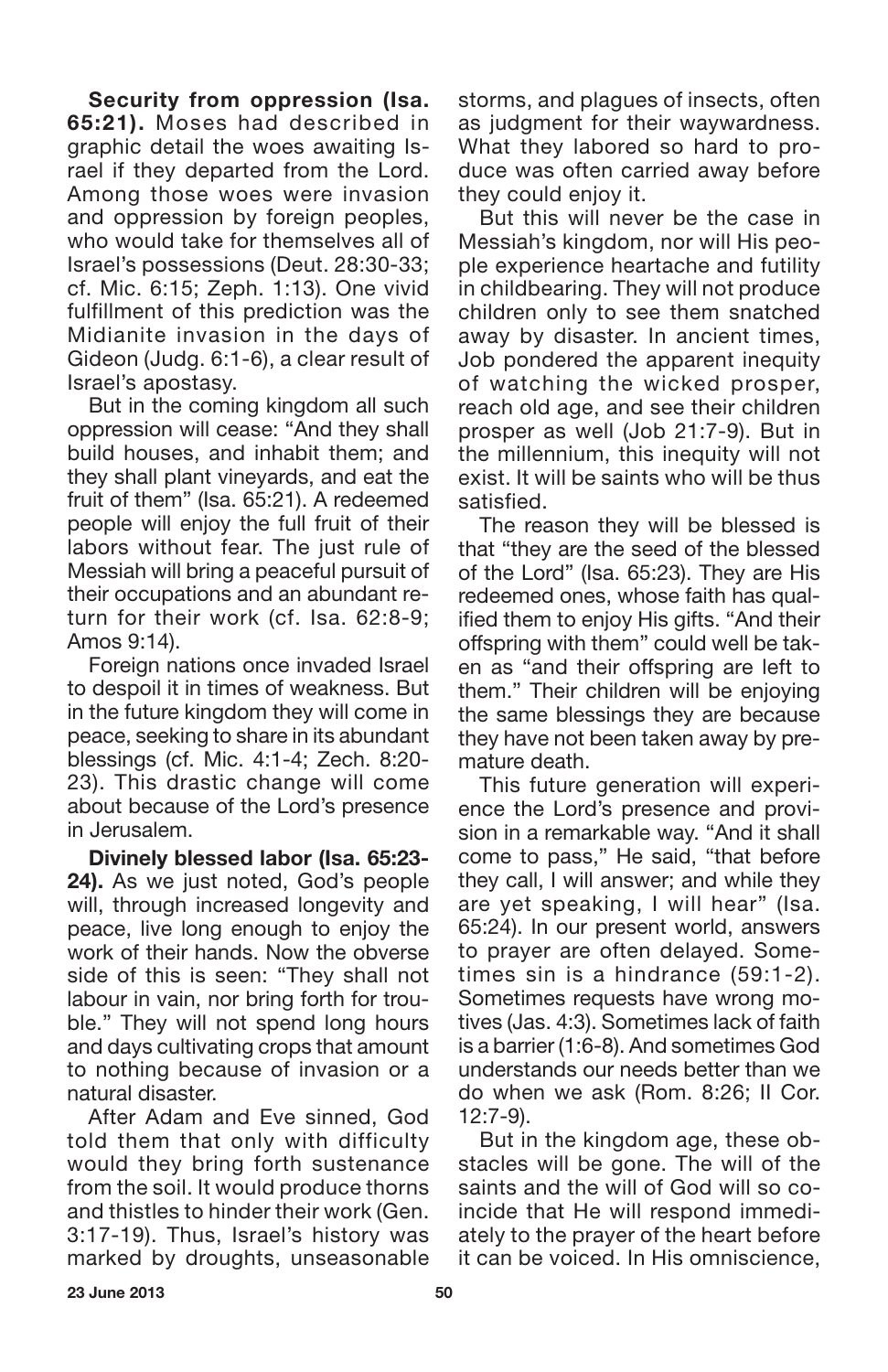the Lord knows each person's needs (cf. Ps. 145:18-19; Matt. 6:8); with human obstacles to fulfillment removed, He will meet them immediately.

**Harmony in nature (Isa. 65:25).** This picture of the blessings of the new creation concludes with a shortened portrayal of the harmony depicted in 11:6-9. Human and plant life will be drastically altered, and animal life will enjoy a tranquillity it has not known since Eden (cf. Rom. 8:21- 22).

Several examples illustrate this harmony. "The wolf and the lamb shall feed together" (Isa. 65:25). "Together" here can be translated literally "as one." The incompatibility between the carnivorous wolf and the helpless lamb will be so dissolved that the two will graze as if they were one animal. In the parallel passage in chapter 11, further examples of this harmony are given—the leopard and kid; the calf, young lion, and fatling; and the cow and bear (vss. 6-7). And they will be tame enough for a child to lead.

The lion, known as one of the most ferocious beasts, will feed on straw like an ox. One can hardly comprehend this kind of transformation. It is also noted that dust will be the serpent's food. It is possible here to see the serpent as an exception to this return to Edenic conditions because of the curse placed on it in Genesis 3:14. But it can also be taken as an assurance that snakes will no longer hurt people because their food will be dirt (cf. Isa. 11:8).

Because of the subsidence of animosities among animals and between animals and men, "they shall not hurt nor destroy in all my holy mountain, saith the Lord" (Isa. 65:25). The "holy mountain" is not specifically Mount Zion, the Temple Mount, or even the city of Jerusalem. It is probably a more general reference to the entire mountainous homeland of Israel (cf. 57:13). Peace and safety will enclose the land because knowledge of the Lord will cover the earth  $(11:9)$ .

For all of history since the Fall of man, the earth has been wracked with tragedies and disasters, some natural, some man-made. But when Jesus, the Messiah, returns and rules, He will set all things right and make all things new. This passage offers only a glimpse of that wonderful coming age when the earth will become all it was intended to be.

*—Robert E. Wenger.*

### QUESTIONS

- 1. How does the emphasis on the new creation in Isaiah differ from that in Revelation?
- 2. In God's new creation, why will the former one not come to mind?
- 3. Why does the original creation often not bring God joy?
- 4. Why will no crying be heard in the millennial Jerusalem?
- 5. What will happen to the life span during the millennium?
- 6. Why will death not be eradicated entirely in the millennium?
- 7. Why did foreign oppression occur in ancient Israel? Why will it cease in the millennium?
- 8. What promises are made concerning the fruits of labor and of reproduction?
- 9. How will the nature of prayer change in the millennium?
- 10. What changes will occur in the animal kingdom?

*—Robert E. Wenger.*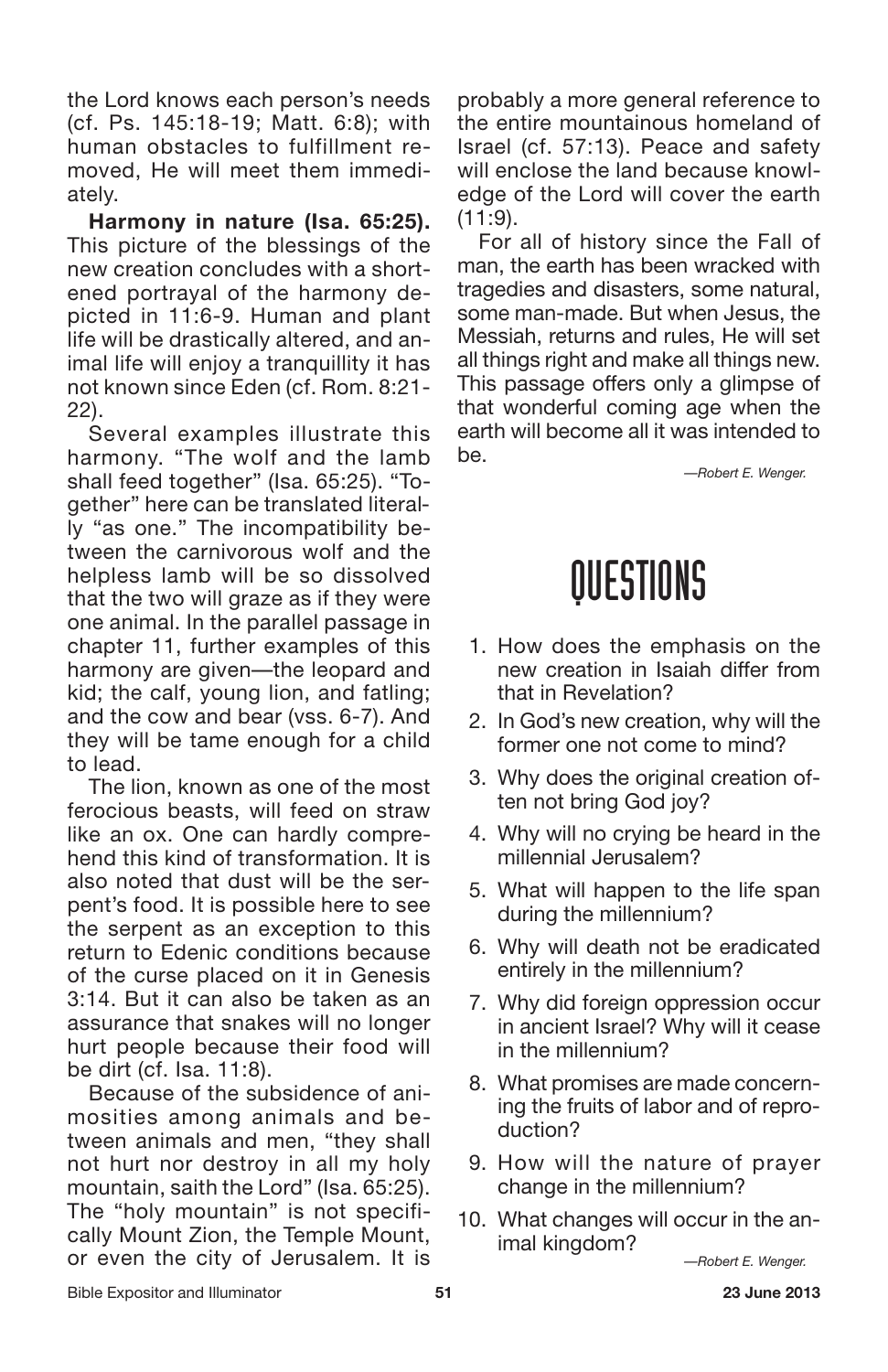### Joyful Worship Restored

#### Lesson: Ezra 3:1-7

Read: Ezra 1:1—3:7

TIME: 537 B.C. PLACE: Jerusalem

**GOLDEN TEXT—"They kept also the feast of tabernacles, as it is written, and offered the daily burnt offerings by number" (Ezra 3:4).**

### *Introduction*

Only when something precious is taken away from us do we appreciate its true value. Family keepsakes lie neglected until they are destroyed by fire or flood; only then do their owners mourn the loss of these treasures.

Sadly, the same principle holds true for the spiritual privileges we enjoy. Christians in free countries have access to Bibles, worship services, and open propagation of their faith. But those who live under repressive conditions eagerly grasp the few Bibles they can get and cherish their times of corporate worship. They are even willing to risk their lives for them.

The Hebrews had been exiled to Babylon for their neglect and abuse of

worship of the Lord. Their temple had been destroyed. Only then did they treasure the heritage they had despised. But now some of them had been permitted to return. As this week's lesson reveals, they lost no time restoring true worship.

### **LESSON OUTLINE**

- **I. THE SETTING FOR THE RES-TORATION—Ezra 3:1**
- **II. THE ALTAR OF SACRIFICE RE-STORED—Ezra 3:2-3**
- **III. THE RELIGIOUS OBSERVANCES RESTORED—Ezra 3:4-6**
- **IV. REBUILDING OF THE TEMPLE INITIATED—Ezra 3:7**

# *Exposition: Verse by Verse*

#### **THE SETTING FOR THE RESTORATION**

**EZRA 3:1 And when the seventh month was come, and the children of Israel were in the cities, the people gathered themselves together as one man to Jerusalem.**

**The time (Ezra 3:1***a***).** The people of Judah had been taken captive to Babylon in a series of deportations beginning about 606 B.C. The Exile, according to the Prophet Jeremiah, was to last seventy years (Jer. 25:11; 29:10). In God's providence Babylon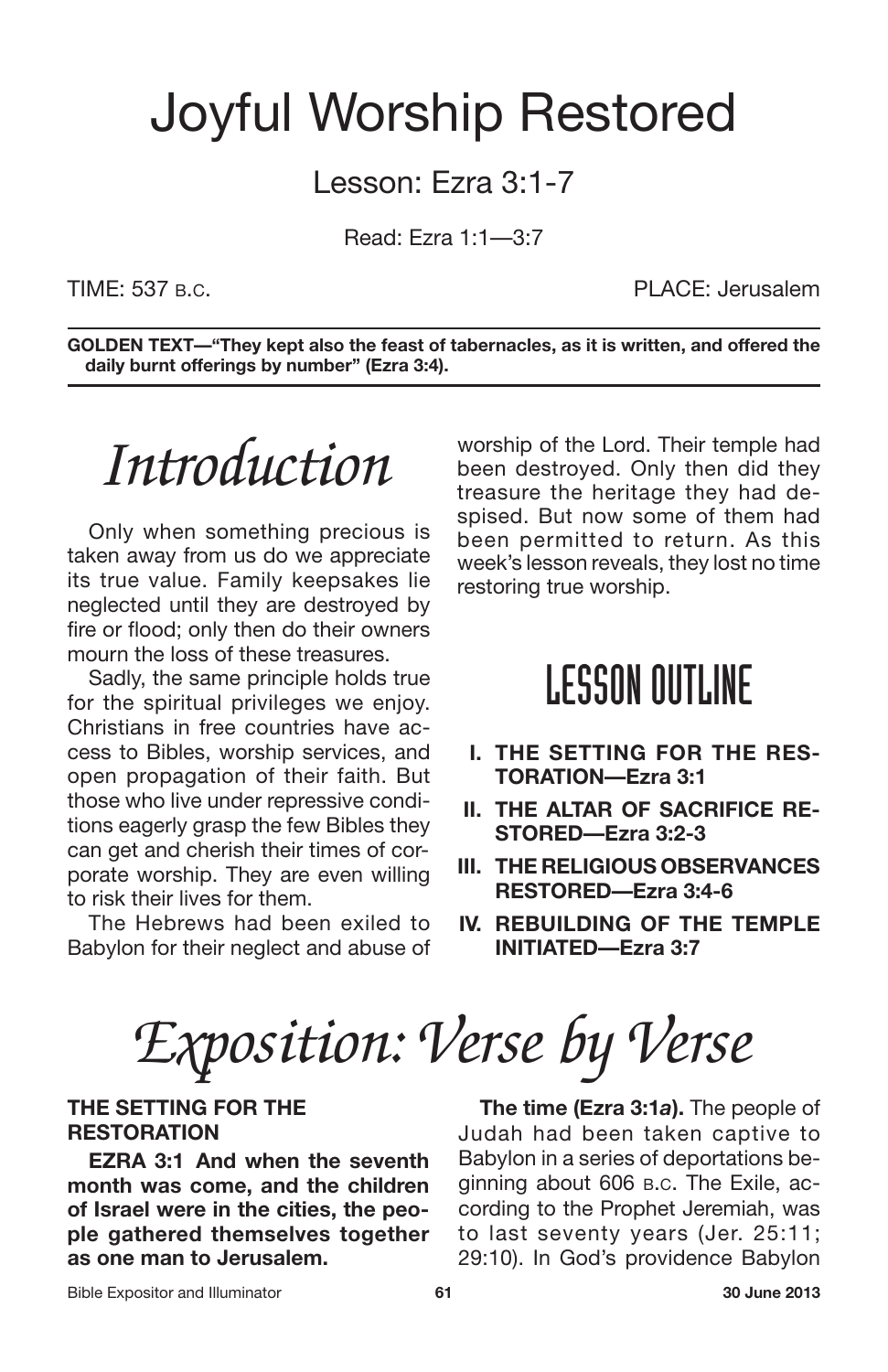fell to the Medes and Persians in 539 B.C., and the Persian conqueror, Cyrus the Great, adopted a policy of repatriating peoples exiled by Babylon. Thus, in the first year of his reign over Babylon, he issued a decree that the Jews could return (Ezra 1:1-4).

About fifty thousand persons (Ezra 2:64-65) accepted this opportunity and returned to Judah. The trip of nine hundred miles probably took about four months, and when they arrived the people spent a few months resettling in the towns and villages where their ancestors had lived (vs. 70).

"When the seventh month was come" (Ezra 3:1), the Jews gathered in Jerusalem. The seventh month on their religious calendar was Tishri, corresponding to our September-October. It was the first month of the civil calendar; thus, the first day celebrated the new year, with the blowing of trumpets and a holy convocation (Lev. 23:24- 25). The Day of Atonement followed on the tenth day (vss. 26-32), and the Feast of Tabernacles was observed from the fifteenth to the twenty-second day (vss. 33-36).

The seventh month was thus filled with spiritual significance and was an appropriate time for the Jews to reestablish their worship. The construction of the altar of sacrifice coincided with those commemorations that gave meaning to their offerings.

**The people's circumstances (Ezra 3:1***b***).** Although the Jews had settled in their towns, it is unlikely that they could have fortified themselves against enemies in the short time since their arrival. Nevertheless, they came to Jerusalem "as one man," in full agreement that the reestablishment of worship must take precedence over all else. They knew that the very difficulties they faced made it essential that they wait upon the Lord for protection. Neglect of worship would invite disaster.

#### **THE ALTAR OF SACRIFICE RESTORED**

**2 Then stood up Jeshua the son of Jozadak, and his brethren the priests, and Zerubbabel the son of Shealtiel, and his brethren, and builded the altar of the God of Israel, to offer burnt offerings thereon, as it is written in the law of Moses the man of God.**

**3 And they set the altar upon his bases; for fear was upon them because of the people of those countries: and they offered burnt offerings thereon unto the LORD, even burnt offerings morning and evening.**

**The leaders of the restoration (Ezra 3:2).** The leaders in the project of restoring worship were the two men who had led the migration from Babylon (2:1-2). Jeshua (also called Joshua in Haggai 1:1 and Zechariah 3:1) was the high priest. His grandfather, Seraiah, had been the last high priest before the Captivity and was killed by Nebuchadnezzar (II Kings 25:18-21). Jeshua's father, Jozadak, had been taken captive and spent the rest of his life in Babylon (I Chron. 6:14-15).

Jeshua is no doubt mentioned first in our text (Ezra 3:2) because of the religious nature of the task they were undertaking. He was assisted by "his brethren the priests," who numbered 4,289 among those who returned (2:36-39). It was important that the restored worship be carried out properly by descendants of Aaron.

The second important leader was Zerubbabel. Though his name was Babylonian and means "offspring of Babylon," he was of royal lineage. He was the grandson of Jehoiachin (I Chron. 3:17-20) and perhaps for that reason had been designated the political leader of the returning exiles. His "brethren" (Ezra 3:2) could refer to all the laymen of Israel or, more likely, to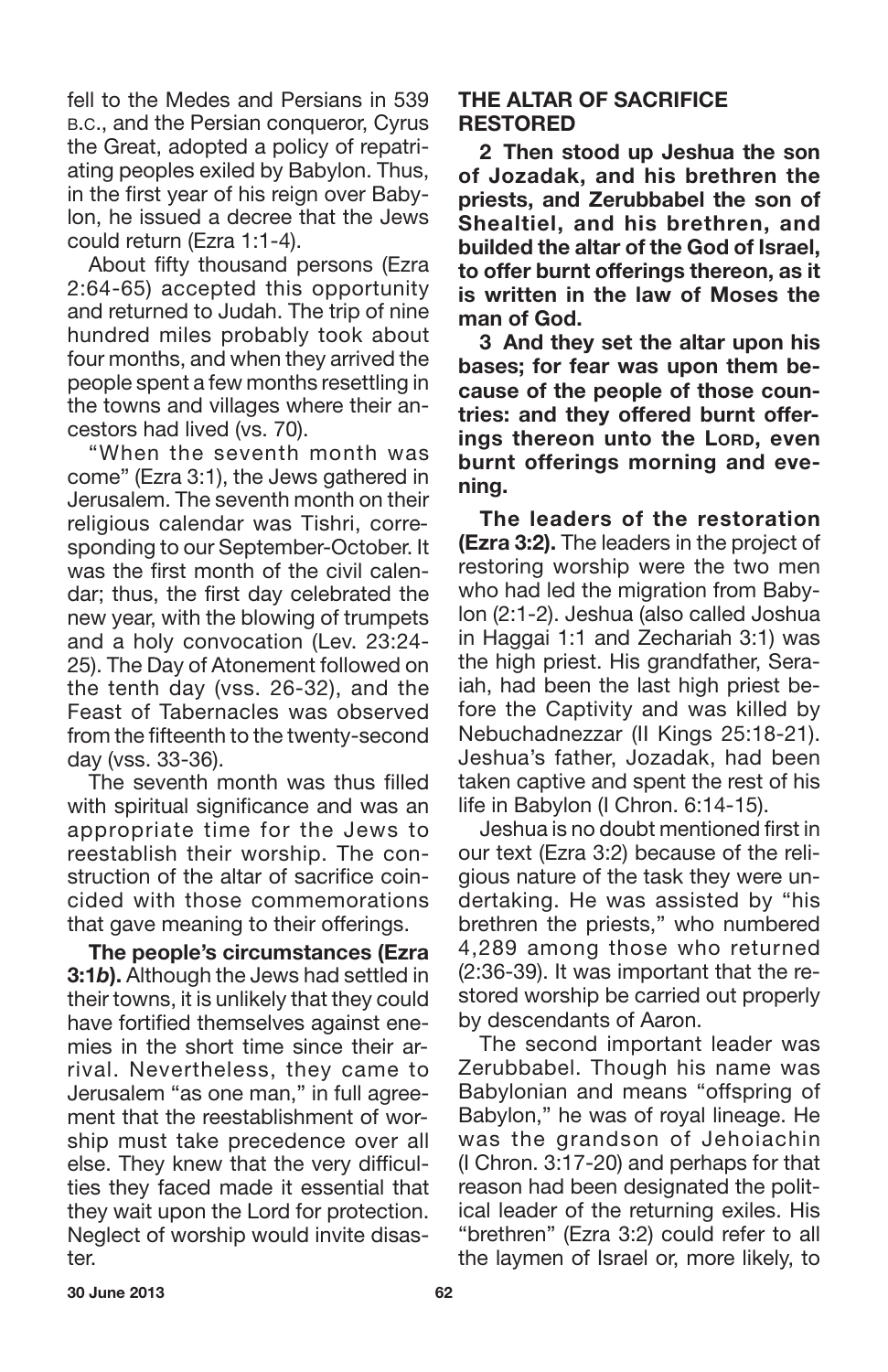others of the royal Davidic line.

All these people set to work rebuilding the altar of God in order to offer burnt offerings on it. This altar took precedence over everything else. Although the foundations for a temple had not yet been laid, sacrifice remained the central feature of the Jews' worship, for it was the divinely given means of atonement for sins. And without an altar, there could be no sacrifice.

The altar was built according to the directives given in the Law of Moses. Both the existence and the form of the altar were specified in the law, and these returning exiles saw the necessity of following that law. Their fathers had been removed from their land for disobeying it, and they did not want to repeat their mistake.

**The burnt offerings resumed (Ezra 3:3).** The people set the altar upon its "bases," meaning its foundation. Most likely they were able to locate among the ruins the place where the altar had originally stood. They then used the same place for the new altar.

The disclosure that the returnees lived in fear of the peoples of the surrounding regions provides the reason for their promptness in building the altar. Because of potentially hostile neighbors, they craved the Lord's protection. So they restored regular offerings to Him morning and evening as He had directed in the Law of Moses (cf. Num. 28:1-8). In burnt offerings the whole animal was consumed as a symbol of the worshipper's total commitment to God.

"The people of those countries" (Ezra 3:3) were the inhabitants of the area Israel had once occupied. These included the Ammonites, Moabites, and Edomites to the east and southeast; the Philistines in the coastal cities; and foreign and hybrid peoples living in Judah and Israel. As early as the Assyrian deportation of Israel, peoples of the east had been relocated there. Some of them intermarried with Jews, creating the group later called the Samaritans. All these resented the restoration of Jerusalem.

The returned Jewish exiles, significantly, did not resort to raising an army or building fortifications to protect themselves. Those things would eventually have a place, but their first priority was to restore true worship of their God. They understood, at least in part, the truth spoken to Zerubbabel: "Not by might, nor by power, but by my spirit, saith the Lord of hosts" (Zech. 4:6).

#### **THE RELIGIOUS OBSERVANCES RESTORED**

**4 They kept also the feast of tabernacles, as it is written, and offered the daily burnt offerings by number, according to the custom, as the duty of every day required;**

**5 And afterward offered the continual burnt offering, both of the new moons, and of all the set feasts of the LORD that were consecrated, and of every one that willingly offered a freewill offering unto the LORD.**

**6 From the first day of the seventh month began they to offer burnt offerings unto the LORD. But the foundation of the temple of the LORD was not yet laid.**

**The Feast of Tabernacles (Ezra 3:4).** This feast, also called the Feast of Booths and the Feast of Ingathering, was the last of three annual feasts that all Jewish males were to attend (Exod. 23:14-17). Since it began on the fifteenth day of the seventh month, it was the first one celebrated by the returned exiles after restoring their worship.

This feast was primarily a joyous harvest festival, when all Israel could thank the Lord for the fruit of their land (Deut. 16:13-15). It also commemorated God's care for their fathers as they traveled in the wilderness, and the booths they constructed called to mind the temporary dwellings in the desert (Lev. 23:39-43).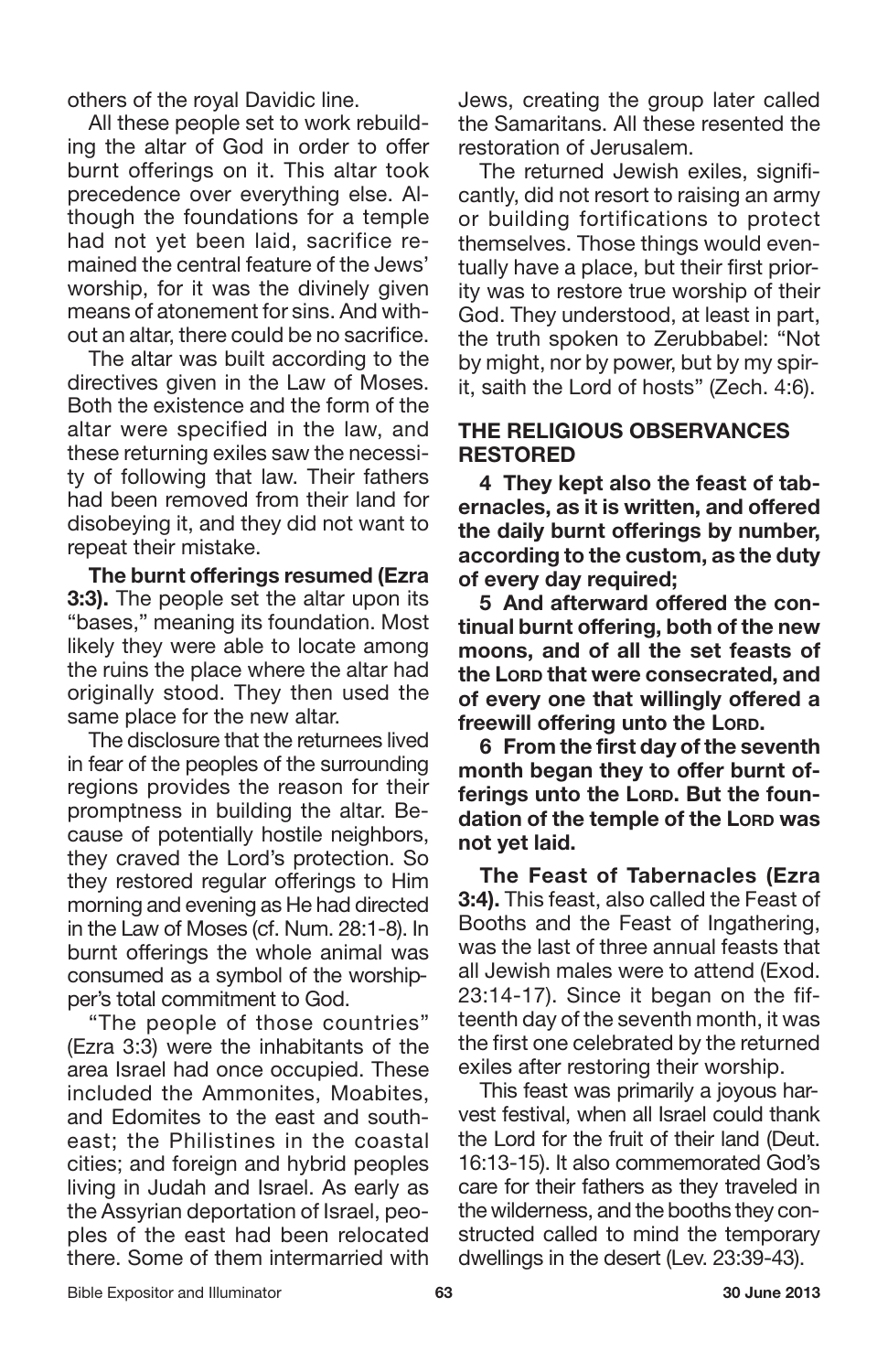They observed this festival "as it is written, and offered the daily burnt offerings by number, according to the custom as the duty of every day required" (Ezra 3:4). This refers to the precise instructions given for its observance. It was to last seven days, and certain daily offerings were prescribed (Num. 29:12-38). The sacrifices offered at this feast were more numerous than those at any of the others. Now that the altar had been rebuilt, it was used fully.

**Other feasts (Ezra 3:5).** After the Feast of Tabernacles ended, a regular schedule of offerings was resumed, including those of "the new moons, and of all the set feasts of the Lord." The new moon sacrifices were offered at the beginning of each month. They included several burnt offerings, grain offerings to accompany each of them, a drink offering, and a sin offering (Num. 28:11-15).

The appointed feasts of the Lord were five annual festivals. The first was the Passover, with the Feast of Unleavened Bread following. On a family level, this entailed the killing and eating of the Passover lamb in a prescribed way (Exod. 12:1-20). On a national level, it involved additional burnt offerings and a sin offering (Num. 28:16-25).

The second appointed feast was the Feast of Weeks, or Pentecost, so named because it occurred seven weeks after Passover. It marked the completion of the wheat harvest and featured the offering of two loaves of bread from the new harvest. It also included burnt offerings, a sin offering, and a peace offering (Lev. 23:15-22; Num. 28:26-31).

The third feast of the Lord was the Feast of Trumpets, which signaled the beginning of the civil year on the first day of the seventh month. This, again, involved extra sacrifices besides the regular burnt offering—burnt offerings, a grain offering, drink offerings, and a sin offering (Num. 29:1-6).

The fourth feast was the Day of Atonement, a day of sorrow and repentance. This occurred on the tenth day of the seventh month. It was the one time in the year that the high priest entered into the Holy of Holies, bearing blood to atone for the nation's sin. Afterward a scapegoat was sent away into the wilderness (Lev. 16:1-22), and numerous additional sacrifices were offered (Num. 29:7-11).

The fifth feast, the Feast of Tabernacles, has already been discussed. But this enumeration serves to remind us of the daily, monthly, and seasonal offerings that necessitated the use of the rebuilt altar. Our text (Ezra 3:5) only mentions in passing the freewill offerings that people could bring at any time and does not mention the sacrifices of every Sabbath (Num. 28:9-10). Surely there was a need for this altar!

**Continual burnt offerings (Ezra 3:6).** The backbone of the Jews' observances was the burnt offering sacrificed twice daily. Each consisted of a lamb, a flour offering, and a drink offering (Num. 28:3-8). The priests began this practice on the first day of the seventh month—that is, as soon as the altar had been erected. This gives evidence of the people's zeal to return to a strict observance of the law.

The statement that the foundation for the temple of the Lord had not yet been laid is important. It shows that worship could go on even in the absence of the temple. The temple had been the centerpiece of the Israelites' religion for several hundred years before the Captivity. It was a magnificent structure, and over time they had come to depend more on the building than on the Lord (cf. Jer. 7:1-4).

The pre-Captivity Israelites had made a mockery of their faith by disobeying the law and mistreating one another. They had even polluted the temple they revered by introducing pagan rites into the midst of it (cf. II Kings 21:1-7; Ezek. 8:3-18). Yet they somehow believed that the presence of this building would keep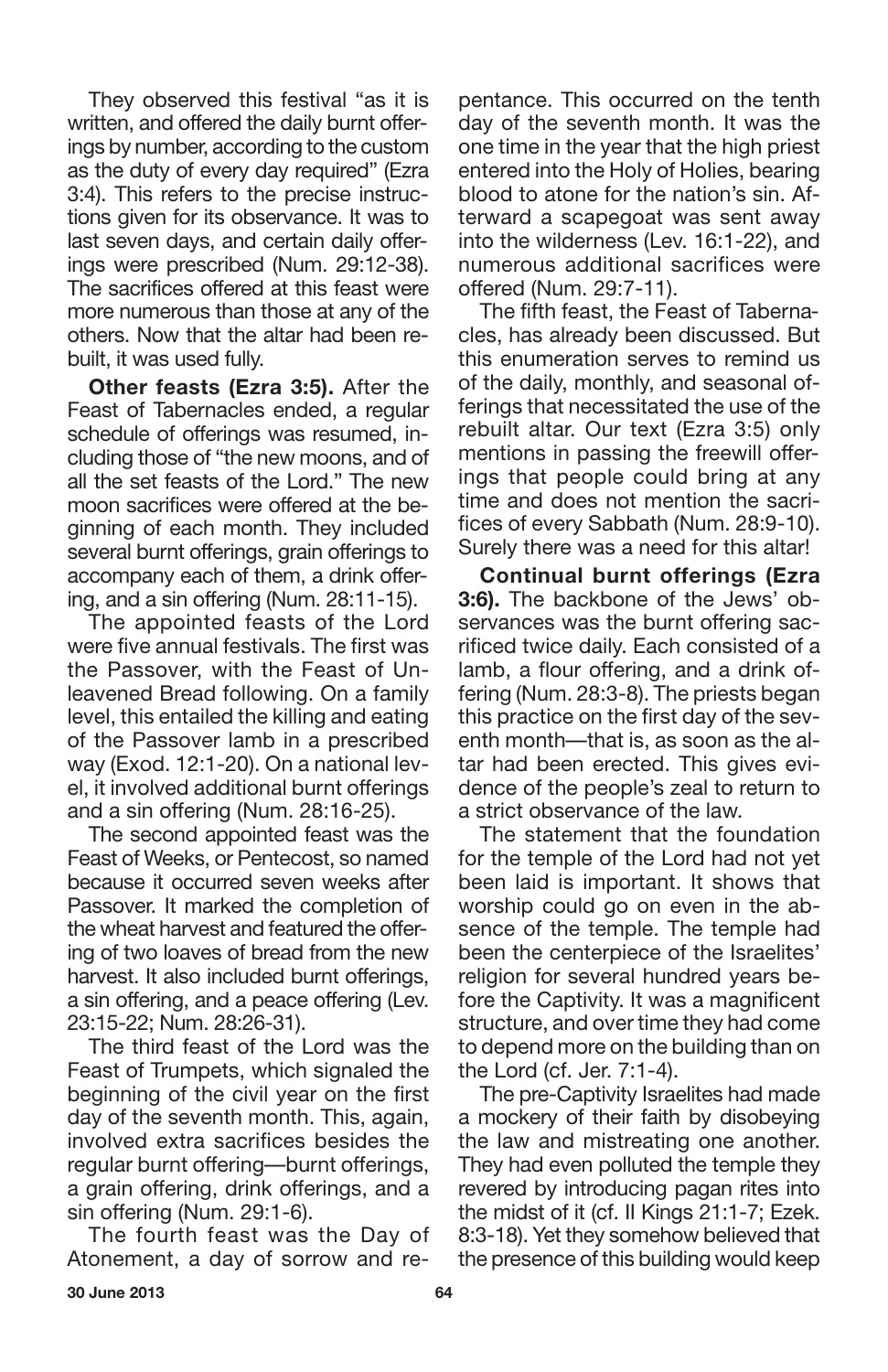invaders from destroying their city. Jeremiah had had to disabuse them of this notion (Jer. 7:8-15). Their descendants now learned that worship could now go on without it.

#### **REBUILDING OF THE TEMPLE INITIATED**

**7 They gave money also unto the masons, and to the carpenters; and meat, and drink, and oil, unto them of Zidon, and to them of Tyre, to bring cedar trees from Lebanon to the sea of Joppa, according to the grant that they had of Cyrus king of Persia.**

**Craftsmen hired (Ezra 3:7***a***).** The temple, however, would eventually be rebuilt, and construction would begin in just a few months (cf. vs. 8). So preparations for that project were being made. Masons and carpenters were hired to work in stone and wood. They were paid out of the gifts the people had collected before returning to their homeland (1:4, 6) and from the royal treasury (6:4).

**Materials obtained (Ezra 3:7***b***).** The Jews gave "meat, and drink, and oil, unto them of Zidon, and to them of Tyre, to bring cedar trees from Lebanon to the sea of Joppa." The food, drink, and oil were products of Judah that could be traded to the Phoenicians of Sidon and Tyre for valuable cedarwood from the Lebanon Mountains. Wood from these trees was coveted by many peoples for both its fragrance and its resistance to rot and insects.

As David and Solomon had done in amassing wood for the first temple, these Jews relied on the Phoenicians to float it on rafts down the Mediterranean to Joppa (cf. I Chron. 22:4; II Chron. 2:8-10, 15-16). From there the logs were transported overland to Jerusalem.

"According to the grant that they had of Cyrus king of Persia" (Ezra 3:7) refers not to a grant of money or materials but to the permission Cyrus had given. The original decree of Cyrus specifically gave the right to build the temple (1:2-4) and even specified some architectural details (6:3-5). Cyrus would also have had to grant permission to obtain cedar from Phoenicia, since it was a separate province in the Persian Empire.

Thus was worship restored by the returning Jewish exiles. The altar of sacrifice enabled them to restore their sacrifices, and steps were taken to rebuild their temple. Their zeal in doing this reveals how they valued the precious privileges their fathers had despised. *—Robert E. Wenger.*

### QUESTIONS

- 1. Why was the seventh month significant for the Jews?
- 2. Why did Jeshua have a prominent role in rebuilding the altar?
- 3. Why did the Jewish exiles rebuild the altar of sacrifice soon after their return to Judah?
- 4. Who were the peoples living near the Jews? Why were they feared?
- 5. How did the rebuilding of the altar help to relieve those fears?
- 6. What was the first feast commemorated by the returnees from Babylon? What did it signify?
- 7. How many appointed feasts of the Lord were celebrated by the Jews?
- 8. What wrong attitude toward the temple had the Jews' forefathers had?
- 9. Where did the Jews get the finances to rebuild the temple?
- 10. Whose services did the Jews use to get building materials?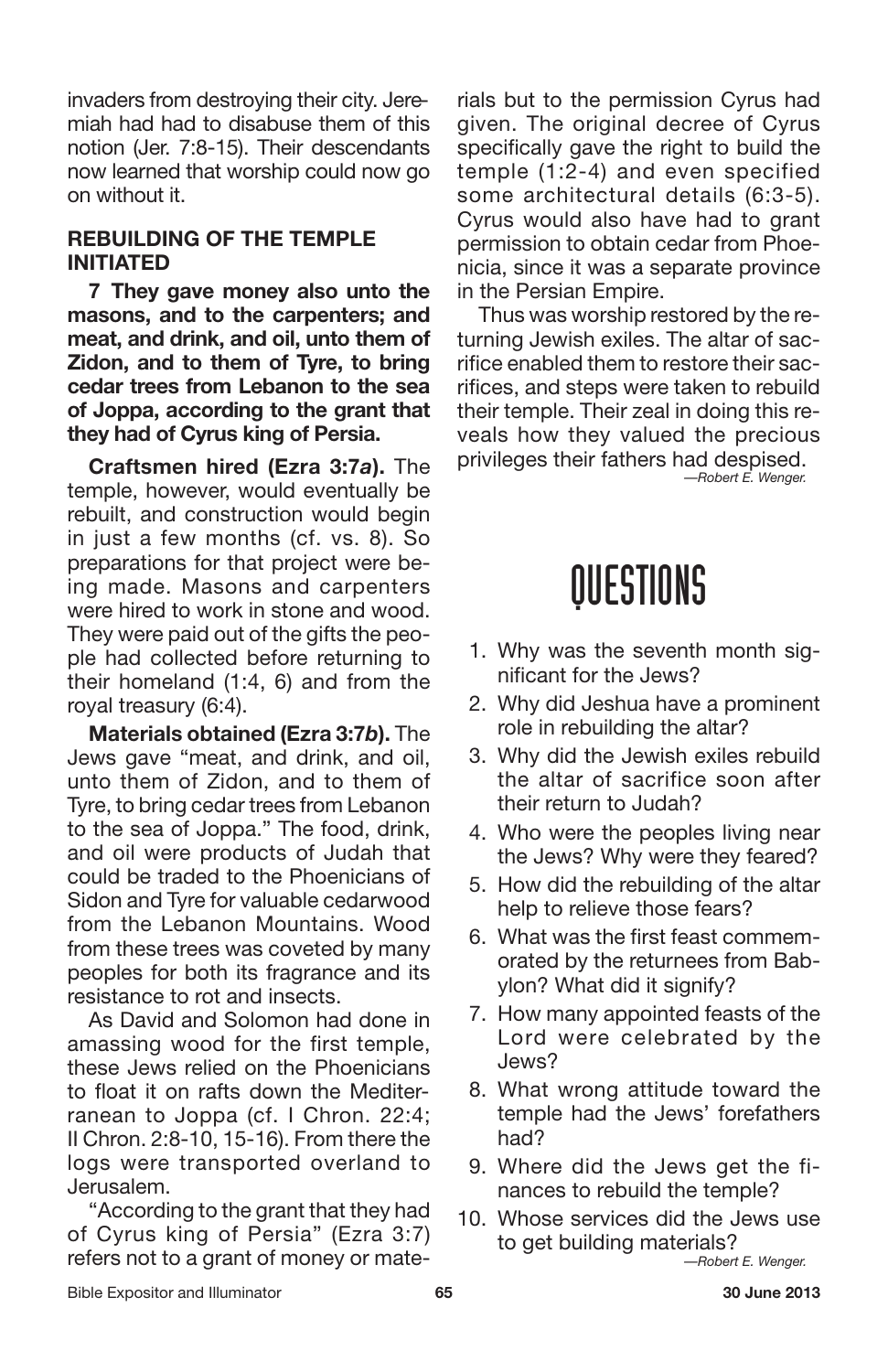### The Temple Restored

#### Lesson: Ezra 3:8-13

Read: Ezra 3:8-13

TIME: 536 B.C. **PLACE: Jerusalem** 

**GOLDEN TEXT—"All the people shouted with a great shout, when they praised the Lord, because the foundation of the house of the Lord was laid" (Ezra 3:11).**

### *Introduction*

It is not possible for us Christians to understand fully what the temple meant to Israel. From the New Testament we understand that the true dwelling place of God is in and among His people (cf. I Cor. 3:16; 6:19; Eph. 2:19-22). God is in our buildings when His Spirit-indwelt people are there to worship.

But God revealed Himself to Israel in stages, and these included the temple as the place of His presence. At Sinai, He prescribed a way for them to know He was among them—the tabernacle (Exod. 25:8-9). When it was dedicated, the Lord's glory filled it. This tent structure accompanied Israel.

David longed to build a more permanent dwelling for the Lord, but only during Solomon's reign was this accomplished. It became the centerpiece of Israel's identity.

We can therefore hardly imagine their devastation and grief when foreigners pillaged the temple of all its sacred objects and eventually destroyed it. Now, however, they had the opportunity to rebuild it. As this week's text reveals, it was a time of great joy.

#### **LESSON OUTLINE**

- **I. THE BUILDING BEGUN—Ezra 3:8-9**
- **II. THE FOUNDATION DEDICAT-ED—Ezra 3:10-13**

*Exposition: Verse by Verse*

#### **THE BUILDING BEGUN**

**EZRA 3:8 Now in the second year of their coming unto the house of God at Jerusalem, in the second month, began Zerubbabel the son of Shealtiel, and Jeshua the son of Jozadak, and the remnant of their brethren the priests and the Levites,** **and all they that were come out of the captivity unto Jerusalem; and appointed the Levites, from twenty years old and upward, to set forward the work of the house of the LORD.**

**9 Then stood Jeshua with his sons and his brethren, Kadmiel and his sons, the sons of Judah, togeth-**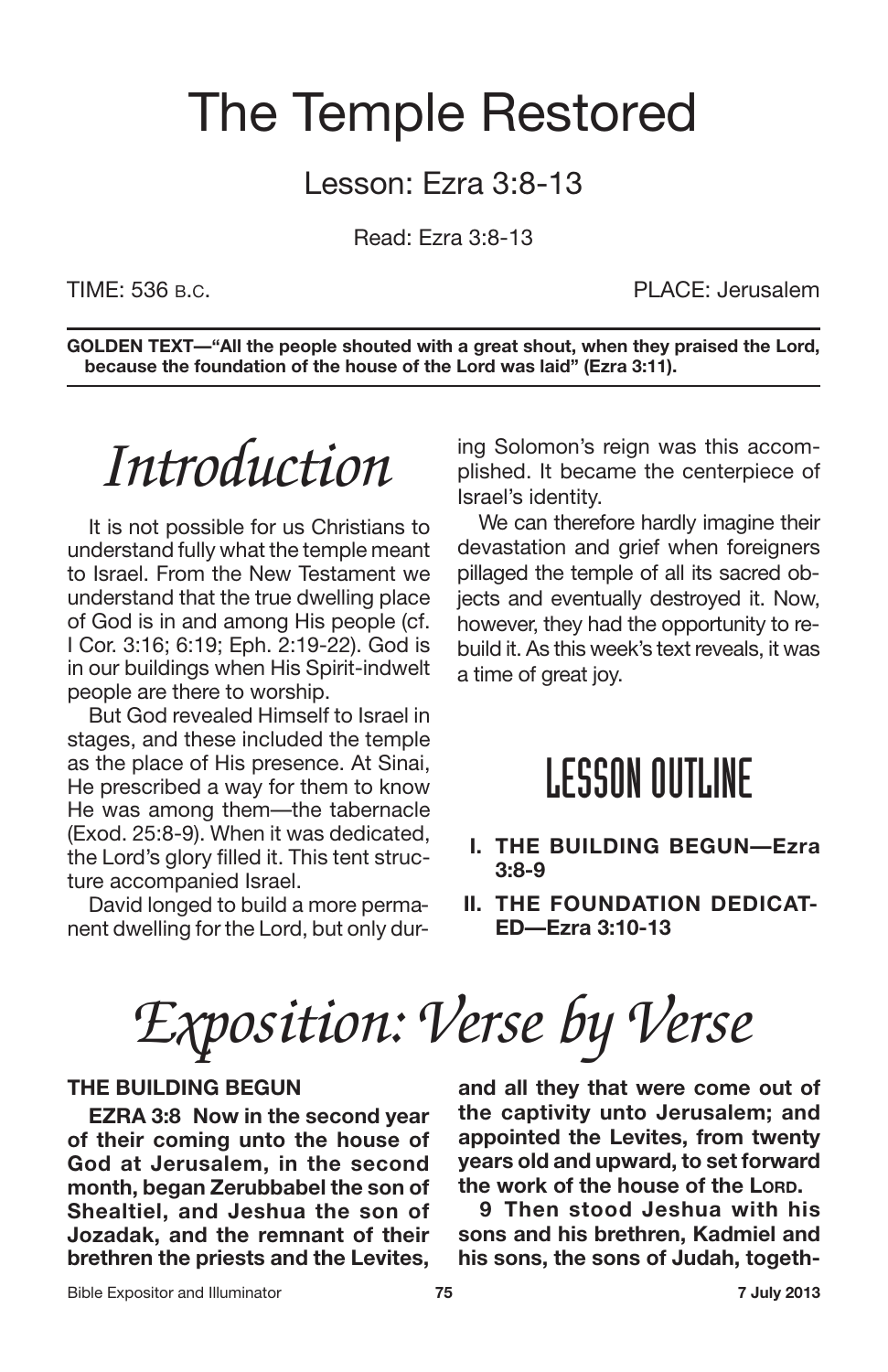**er, to set forward the workmen in the house of God: the sons of Henadad, with their sons and their brethren the Levites.**

**The leaders (Ezra 3:8***a***).** The returned Jews had rebuilt their altar of sacrifice at the beginning of the seventh month in the year of their return (vss. 1- 2). Now, in the second month of their second year there (probably 536 B.C.), they began to work on the temple foundation. This was the same month (April-May on our calendars) Solomon had begun building the original temple (I Kings 6:1). It is the beginning of the dry season in Israel—a good time to start.

The leaders of the project were the recognized political and religious officials—Zerubbabel, the governor, and Jeshua, the high priest (Ezra 3:8). They were joined by "the remnant of their brethren," which included the priests and Levites (Jeshua's kin) and all the rest who had returned to Jerusalem (Zerubbabel's kin). It must have encouraged the leaders to see such widespread support. It indicated a desire to see true worship restored to the center of national life.

**The supervisors (Ezra 3:8***b***-9).** Those appointed to "set forward" (oversee) the work were Levites twenty years of age and older. The designated age for Levites to serve in the tabernacle and temple varied from time to time, becoming gradually lower. The first age requirement was thirty (Num. 4:3), then twenty-five (8:24-25), and finally twenty (II Chron. 31:17). This lowering was probably due to increasing need, along with (in this case especially) a scarcity of Levites.

The Levites were members of the tribe of Levi, which God had chosen to perform duties related to Israel's worship. The descendants of Aaron were given the priestly responsibilities, but the rest of the Levites were assigned other duties to assist them (Num. 1:50; 3:5-9; 8:19-22). They were in every sense helpers, doing the tasks (often menial) that would free the priests to fulfill their duties in the sanctuary.

When Israel settled in Canaan, the Levites were scattered among the other tribes and given forty-eight cities in which to live (Josh. 21:41). Only a minority continued to minister at the tabernacle in Shiloh. The rest apparently functioned mainly as teachers in their communities (cf. II Chron. 17:7-9). When David set up a more elaborate worship in Jerusalem, more Levites were needed, especially as musicians (I Chron. 15:16). When the temple was built, the demand increased even more.

Though the Levites had played a prominent role in periodic reforms in Judah (cf. II Chron. 19:8-10; 23:1-8; 29:25- 30; 34:12-13), we know nothing of their role during the Captivity. Perhaps they copied manuscripts, wrote psalms, and taught. Very few returned with Zerubbabel (Ezra 2:40-42), and later Ezra had to recruit them to have any to return with him (8:15-19). Perhaps many found their life abroad more congenial.

Nevertheless, those who had returned were now given an important supervisory work in the temple's reconstruction (Ezra 3:8). Three groups of Levites are named. The first was Jeshua, accompanied by his sons and brothers (vs. 9). This Jeshua is not the high priest but a Levite of the same name (cf. 2:40). The second group comprised Kadmiel and his sons, who in 3:9 are called "the sons of Judah." "Judah" should probably read "Hodaviah," as in 2:40. These men provided oversight for the workers in the temple of God.

Ezra 3:9 also names a third group: "the sons of Henadad, with their sons and their brethren the Levites." These do not appear in the list in 2:40, but a son of Henadad, a Levite, is mentioned in Nehemiah 3:24 and 10:9. All of them, though not numerous, were dedicated to their task. The word "together" in Ezra 3:9 means "as one," "unitedly," or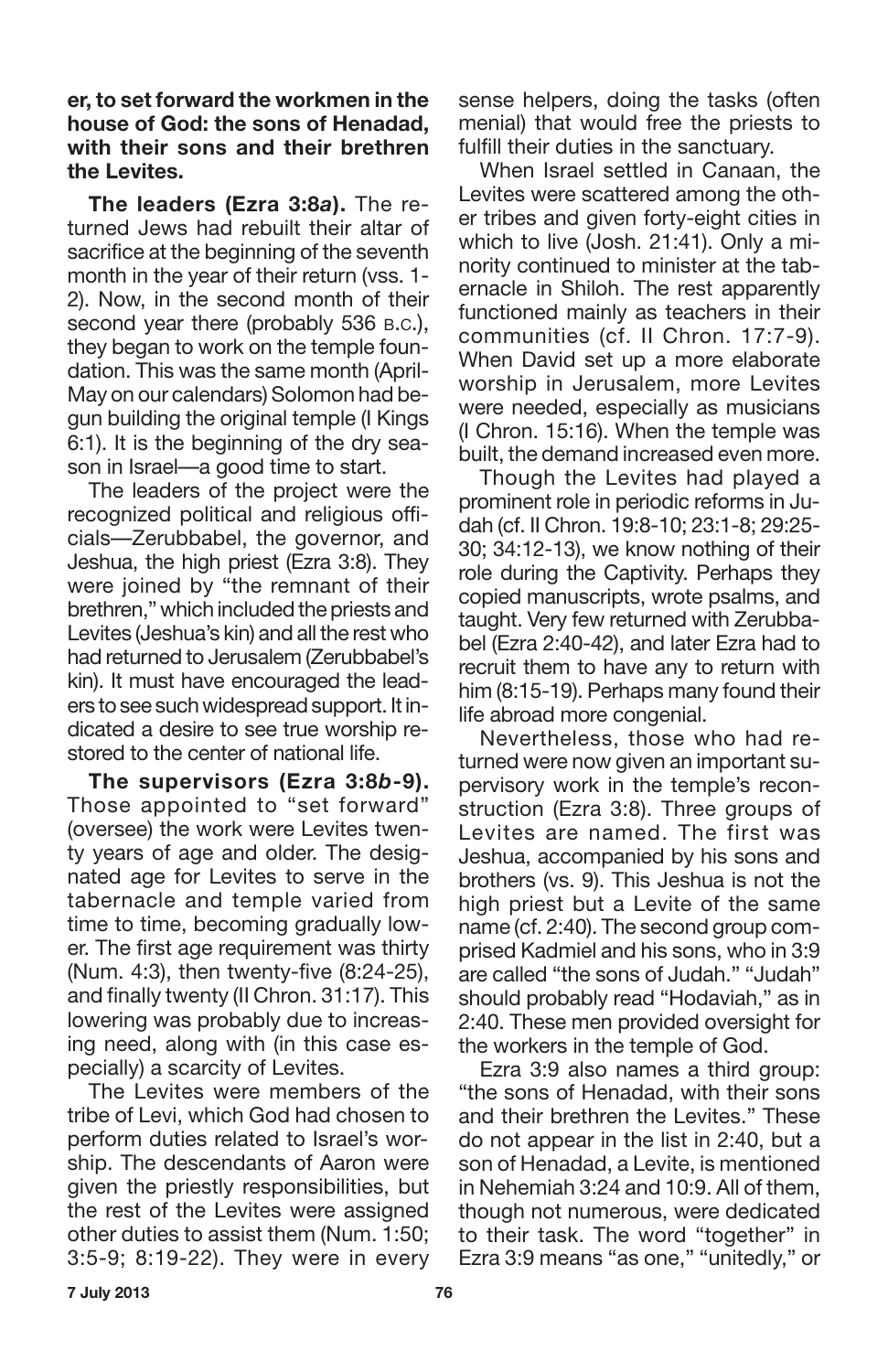"without exception." They grasped the importance of their task.

Although we are not engaged in literal temple construction today, we need to enter into the thinking that lay behind it. The Jews did this because they believed the Lord should be at the center of their national life. And we, living in a thoroughly secular society, should establish this same principle, living by it and teaching it to those Christians who follow us. Though we may be strangers and pilgrims to those around us, we should build a witness that tells them God is indeed among us (I Pet. 2:11-17).

#### **THE FOUNDATION DEDICATED**

**10 And when the builders laid the foundation of the temple of the LORD, they set the priests in their apparel with trumpets, and the Levites the sons of Asaph with cymbals, to praise the LORD, after the ordinance of David king of Israel.**

**11 And they sang together by course in praising and giving thanks unto the LORD; because he is good, for his mercy endureth for evertoward Israel. And all the people shouted with a great shout, when they praised the LORD, because the foundation of the house of the LORD was laid.**

**12 But many of the priests and Levites and chief of the fathers, who were ancient men, that had seen the first house, when the foundation of this house was laid before their eyes, wept with a loud voice; and many shouted aloud for joy:**

**13 So that the people could not discern the noise of the shout of joy from the noise of the weeping of the people: for the people shouted with a loud shout, and the noise was heard afar off.**

**The rejoicing of the musicians (Ezra 3:10-11a).** Our text does not dwell on the process of rebuilding the foundation of the temple or tell how long it took. It moves directly to its completion and describes its dedication. It is noteworthy that these Jews did not wait until the temple's completion before dedicating it. The foundation alone was considered sufficient reason for rejoicing.

The priests and Levites were appointed to lead the celebration with music. The leaders, Zerubbabel and Jeshua, installed the priests in their vestments and gave them their trumpets. All the priests wore special coats, belts, and headgear, with the high priest's clothing being the most elaborate (cf. Exod. 28).

The trumpets they used on this occasion were not ram's horns (shofars) but long, narrow silver instruments with a flared end. The Lord had instructed Moses in the manufacture and use of these instruments (Num. 10:1-10). They were to signal calling assemblies, setting out on the wilderness journeys, mustering troops for war, and celebrating monthly and annual feasts. They were always blown by the priests.

The Levites also took part in the dedication, playing cymbals (Ezra 3:10). These men in particular were descendants of Asaph, a Levite who oversaw worship music in the days of David and Solomon (I Chron. 16:4-5; 25:1; II Chron. 5:12). Over the centuries Asaph's descendants retained this calling, and 128 of them returned to Jerusalem with Zerubbabel (Ezra 2:41). They continued to assist in worship in the days of Nehemiah (Neh. 11:17, 22; 12:35-36).

Those who dedicated the temple foundation did so according to the directives of King David. David had been a musician himself, and he had taken care to appoint skilled men to provide music for the tabernacle worship (I Chron. 6:31; 25:1). The returned exiles were eager to conform to all the practices he had prescribed.

As important as the musical instruments were, they only provided accompaniment for the singing. "They sang together by course in praising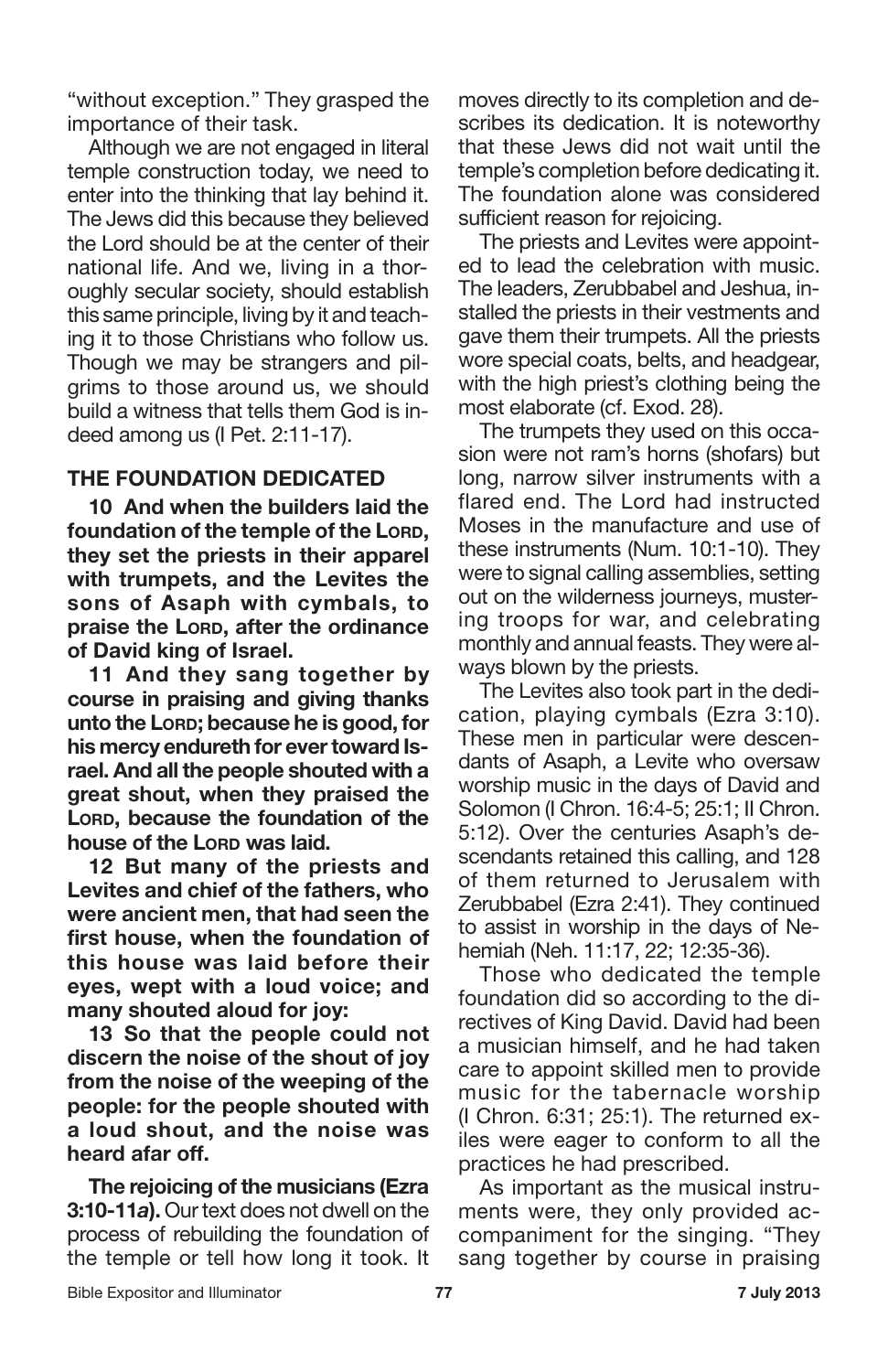and giving thanks unto the Lord" (Ezra 3:11). The voices of the Levites articulated their praises.

The Hebrews were renowned for their vocal music. The first example we have is their song of triumph after their escape from Egypt (Exod. 15:1-21). Another noteworthy song is that of Deborah and Barak after the Canaanites were defeated (Judg. 5:1-31). Singing accompanied military victories (cf. I Sam. 18:6-7) as well as marching into battle (cf. II Chron. 20:21-22). David was "the sweet psalmist of Israel" (II Sam. 23:1), and Solomon composed 1,005 songs (I Kings 4:32). This was an art at which Israel excelled.

So important was singing to temple worship that a group of Levites were designated professional singers (I Chron. 25:5-8; Ezra 2:41). A number of the psalms were written for the use of the "chief musician" (choir director) (cf. Pss. 80—81). So at the dedication of the second temple's foundation, some of these Levitical singers joined together in offering praise and thanks to the Lord through song. Their theme was familiar, extolling the Lord for His goodness, rejoicing that His mercy to Israel would endure forever.

The expression "sang together by course" (Ezra 3:11) probably means that the singers sang antiphonally, with one group starting the thanksgiving and another completing or repeating it in response. The words they sang are almost the same as those in Psalm 118:1-2. They were sung on at least two other historic occasions: when David brought the ark of the covenant to Jerusalem (I Chron. 16:34) and when the ark was placed in the temple (II Chron. 5:13).

These singers saw themselves as part of that same tradition of temple worship, though the ark was no longer with them and only the temple foundation had been laid. They recognized the Lord's goodness and everlasting mercy (or covenant loyalty) to Israel in preserving them from what seemed to be national extinction. He had redeemed them from captivity and was again demonstrating His great covenantal love.

**The response of the people (Ezra 3:11***b***-13).** When the musicians sang their praises to the Lord, "all the people shouted with a great shout, . . . because the foundation of the house of the Lord was laid." They heartily joined in because they realized the historical and spiritual significance of what was happening. The Lord was still among them. He had chastised Israel for its sins, as the prophets had foretold, but He had not forsaken the nation. This event gave evidence of that fact.

But the response was mixed. Many of the elderly priests, Levites, and family heads remembered the first temple. Solomon's temple had been a structure of grandeur, admired by all the surrounding nations. These elderly men had seen it with their own eyes before it was destroyed and they went into exile. They carried the image of it in their minds, no doubt enhanced by nostalgia.

They could not help comparing the new structure, visualized through its foundation, with the one they had known. And when they did so, they wept. Though we do not know the dimensions of the second temple, it was probably smaller than the first. In addition, the materials available for building in their present economic condition probably could not compare in quality or richness to those in the first.

Besides all this, they knew they were not building this temple as free men. The first temple had stood as a reminder of Israel's national glory under David and Solomon. But that was now gone. They had laid this new foundation only with the permission of their Persian overlord, Cyrus, and they were beset by fears of surrounding hostile neighbors. As they would soon discover, a change in Persian administration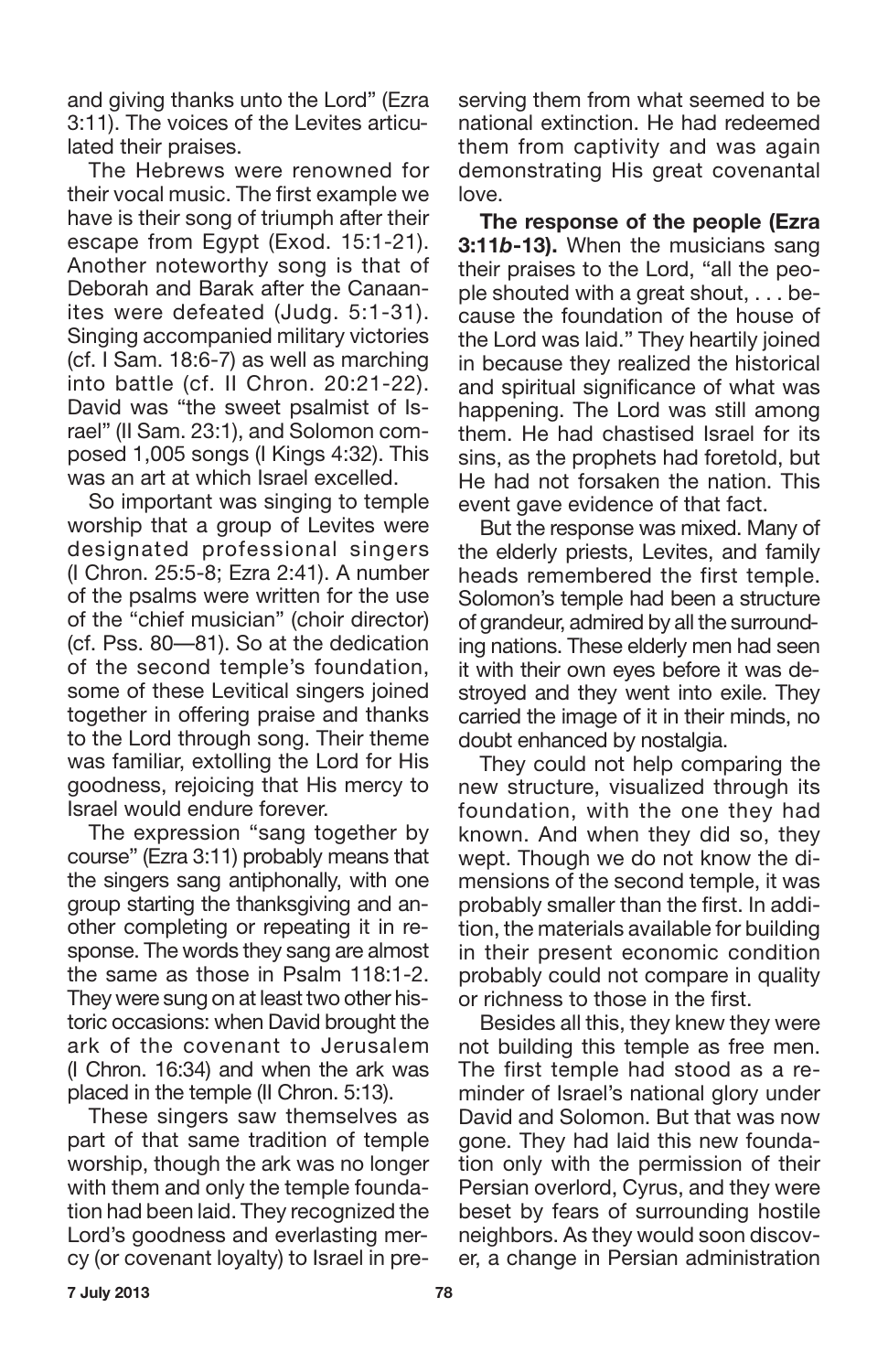could bring their project to an abrupt halt (Ezra 4:11-24).

Although these old men could appreciate the new things God was doing for them, they could not escape regret over what Israel had lost. This sadness persisted even when, later, the building continued. The Prophet Haggai had to encourage them with the assurance that the Lord was with them to do even greater things (Hag. 2:1-9). Zechariah also had to encourage Zerubbabel to look beyond these small and seemingly insignificant beginnings to the completion of the divinely ordained task (Zech. 4:6-10).

Those remembering the former temple "wept with a loud voice" (Ezra 3:12), as was the Near Eastern custom (cf. I Sam. 30:4; II Sam. 3:31-34; 19:4; Mark 5:38). But many others at the same time offered loud shouts of joy. These were no doubt younger people who had never seen Solomon's temple and had grown up in captivity. For them, the present situation was encouraging. The Lord had preserved them, given them favor with the Persian ruler, and provided the means to begin rebuilding.

It was true that much still remained to be done. But the altar had been rebuilt, daily worship had been restored, and now the temple foundation had been laid. These were to them a foretaste of even greater things the Lord had for them. For them, the "good old days" had never existed; the best days lay ahead. For us too there are times to forget what is behind (cf. Phil. 3:13) and reach forward to the spiritual victories God has in store for us.

Thus, two sounds, representing two outlooks—joy and lamentation—mingled together so that one could not distinguish between them (Ezra 3:13). And the noise they created was so loud that it was heard far away. The surrounding peoples could tell that something momentous was happening among the returned Jewish exiles. This worried them, and some therefore attempted to join the project. When they were rebuffed, they proceeded to conspire to have the work stopped (4:1-6).

This passage has reminded us that when we are willing to trust God, even when accomplishing small things, He gives grace to move on to greater things. Though we may lament changes from bygone days, we must move on in faith. Indeed, it is faith we need, for every spiritual step forward will entail new challenges.

*—Robert E. Wenger.*

### QUESTIONS

- 1. Who were the leaders who oversaw the rebuilding of the temple?
- 2. What position did the Levites have among Israel's tribes? What role did they now fulfill?
- 3. Were many Levites among the returned Jews? How do we know they were dedicated to their work?
- 4. What did the priests do when the temple foundation was dedicated?
- 5. What was the vocation of the sons of Asaph?
- 6. How do we know that vocal music was important to the temple worship?
- 7. Of what did the musicians sing at this dedication service?
- 8. How did the older men of Israel respond to the laying of the new temple's foundation? Why?
- 9. Why could the younger Jewish men be optimistic about the future?
- 10. What spiritual lessons can we learn from this passage? *—Robert E. Wenger.*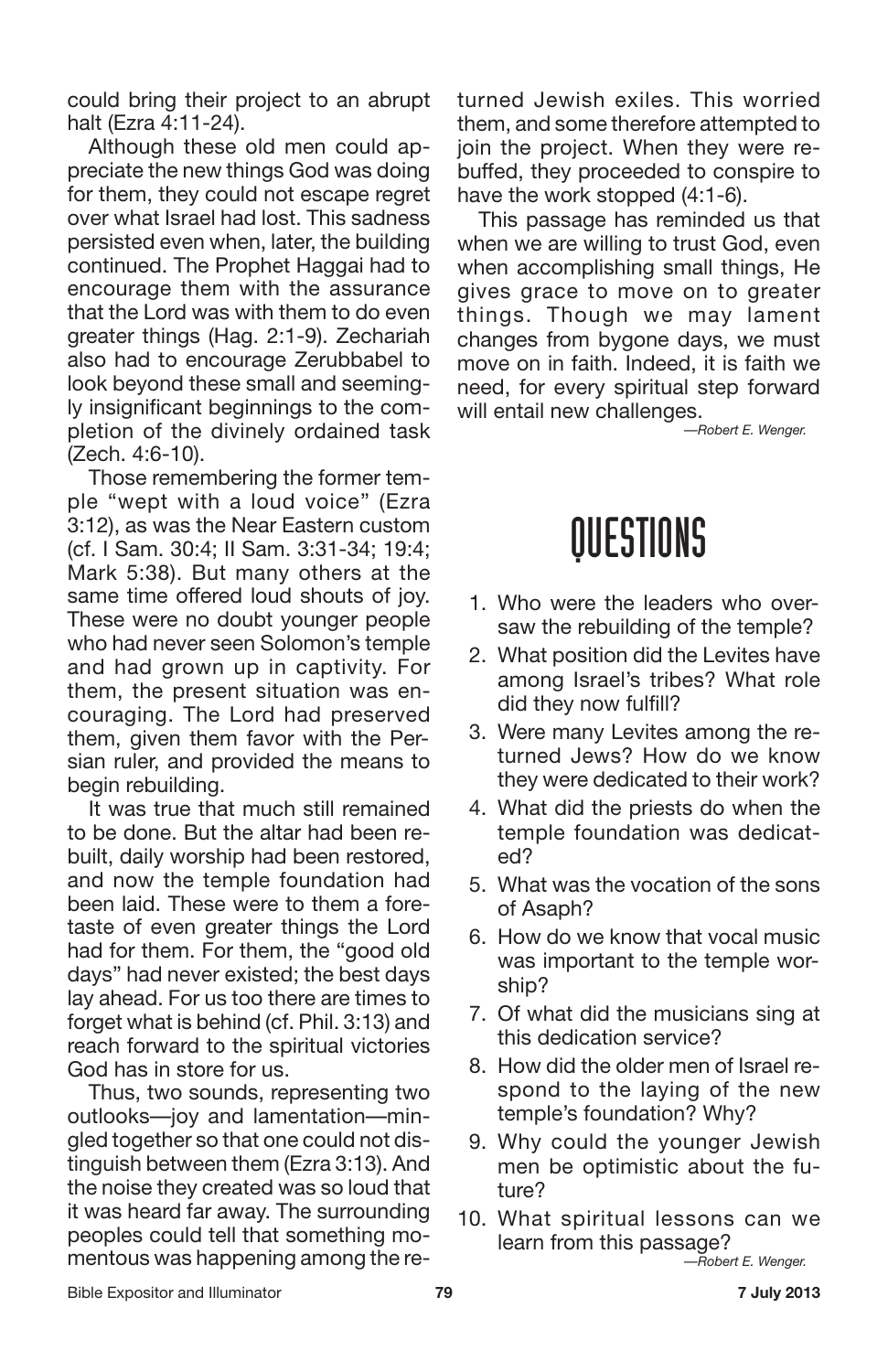### Celebrating with Joy

#### Lesson: Ezra 6:13-22

Read: Ezra 6:1-22

TIME: 516 B.C. PLACE: Jerusalem

**GOLDEN TEXT—"The children of Israel, the priests, and the Levites, and the rest of the children of the captivity, kept the dedication of this house of God with joy" (Ezra 6:16).**

## *Introduction*

Many of us were brought up with the motto "If at first you don't succeed, try, try again." We have applied this adage in schoolwork, sports, courtship, employment, and a variety of other endeavors. Sometimes we eventually succeed; sometimes we do not. But we work with the assumption that failure is not inevitable.

The returned exiles to Judah had to learn the importance of a second try. The original group who returned under Zerubbabel's leadership had much reason for optimism. They had quickly rebuilt their altar of sacrifice and laid the foundation of the temple.

But their progress had come to a

grinding halt when local adversaries, having been excluded from the project, began to oppose them. Construction stopped for at least sixteen years. But this week's lesson reveals how, when given a second "try," the Jews succeeded in their task.

### **LESSON OUTLINE**

- **I. THE TEMPLE FINISHED—Ezra 6:13-15**
- **II. THE TEMPLE DEDICATED— Ezra 6:16-18**
- **III. THE PASSOVER OBSERVED— Ezra 6:19-22**

*Exposition: Verse by Verse*

#### **THE TEMPLE FINISHED**

**EZRA 6:13 Then Tatnai, governor on this side the river, Shethar-boznai, and their companions, according to that which Darius the king had sent, so they did speedily.**

**14 And the elders of the Jews**

**builded, and they prospered through the prophesying of Haggai the prophet and Zechariah the son of Iddo.Andtheybuilded, andfinishedit, according to the commandment of the God of Israel, and according to the commandment of Cyrus, and Darius, and Artaxerxes king of Persia.**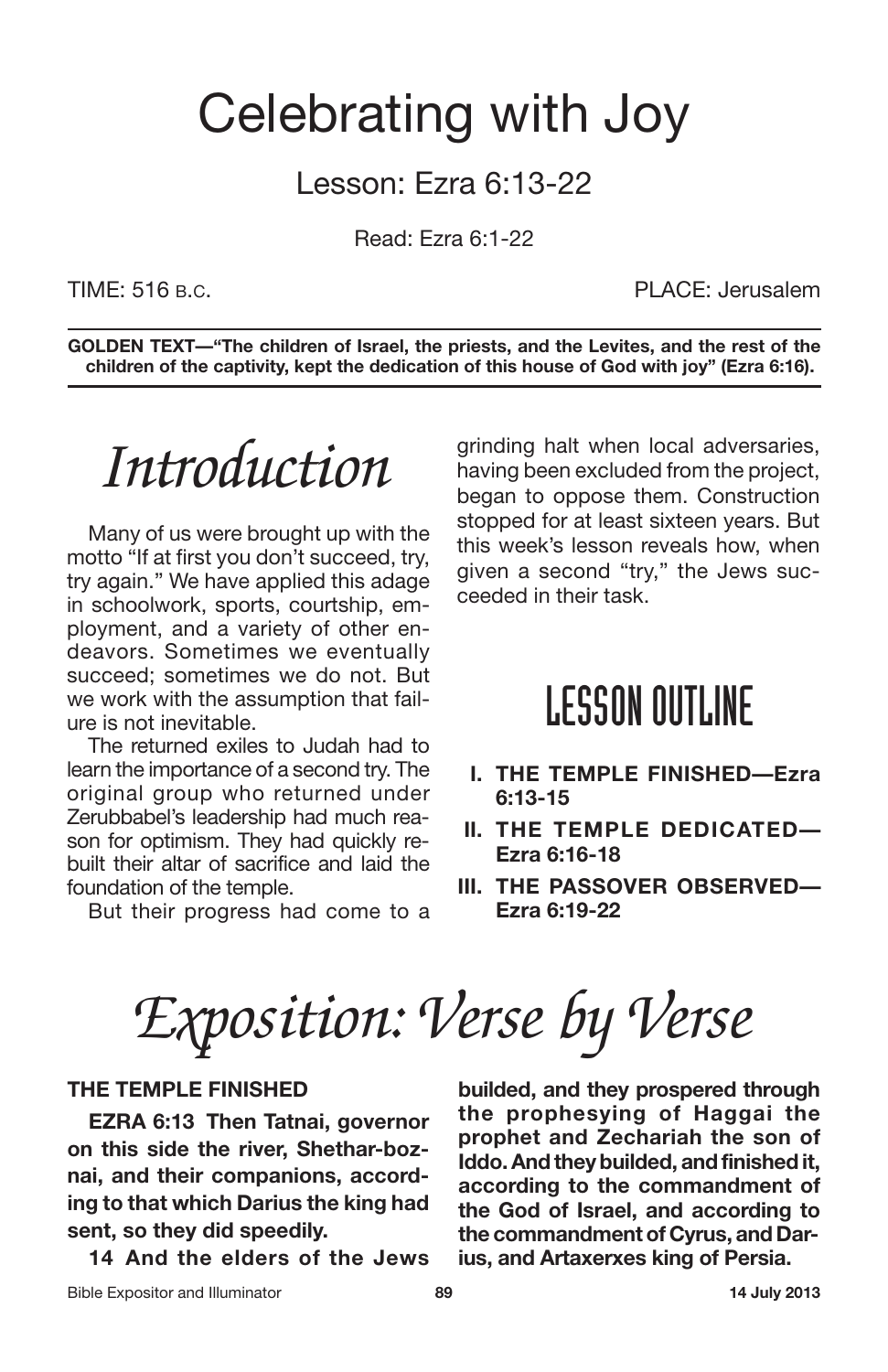**15 And this house was finished on the third day of the month Adar, which was in the sixth year of the reign of Darius the king.**

**Cooperation by Persian officials (Ezra 6:13**). The foundation of the temple had been laid during the reign of Cyrus (536 B.C.), but apparently nothing more was done until the second year of the reign of Darius (520 B.C.). Ezra emphasized the external opposition as a cause for this delay (4:1-5). But from the book of Haggai we also learn that the Jews themselves had been lax in completing the work, placing their own interests first (1:2-11). As a result, God had brought a famine that drained their resources.

The building was then resumed (Ezra 5:2; Hag. 1:12-15). But the regional Persian officials soon intervened, asking by what authority the Jews were doing this and writing to Darius, requesting that he investigate the matter(Ezra 5:3-17). Darius did so and found the decree of Cyrus, with its specific instructions for rebuilding the temple (6:1-5).

Darius then made a decree of his own, commanding his regional officials to desist from hindering the project (Ezra 6:6-7). He also ordered them to use tax money to provide not only building materials but also supplies for the sacrifices (vss. 8-10). He even decreed a capital penalty for altering his decree and hindering the work (vss. 11-12).

Ezra 6:13 records that "Tatnai, governor on this side the river," along with his assistant Shethar-boznai and other colleagues, carried out the king's decree "speedily." They had received the answer they requested, and whatever their personal attitudes toward the Jews might be, they had no choice but to obey. "The law of the Medes and Persians" (Dan. 6:8), known for its unalterability, stood firm from the days of Cyrus, and his decree was finally obeyed.

**Other encouragements to build (Ezra 6:14-15).** The Jews themselves were now enthusiastic to finish the temple. The builders, "the elders of the Jews," achieved success "through the prophesying of Haggai the prophet and Zechariah the son of Iddo." Haggai had earlier rebuked the people for stopping work to build their own houses. Now he encouraged Zerubbabel and Jeshua with visions of future glory that would come to this house (Hag. 2:1-9).

Zechariah likewise looked to the future to inspire the people. He foresaw a glorious future for Jerusalem (Zech. 2:10-12; 8:1-13), the coming reign of the Messiah (3:6-10; 6:11-13), and the Holy Spirit's empowerment for Zerubbabel (4:6-10). Through these encouragements the builders prospered and completed the task.

But the real key to the completion of their project was that it was "according to the commandment of the God of Israel" (Ezra 6:14). He was behind it all. While "the commandment of Cyrus, and Darius, and Artaxerxes" is also mentioned, it was by the sovereign working of God that these kings issued their edicts. It was a classic case of men ruling but God overruling to bring about His will.

There is a question as to why Artaxerxes's name appears here with the other two, for he did not rule until after the temple had been completed. But it should be noted that the temple is not mentioned in this verse—only building in general. Artaxerxes *did* give Nehemiah permission to rebuild the walls of Jerusalem (Neh. 2:1-8), and he also gave support for the ongoing temple services (Ezra 7:12-17).

Thus, as Ezra was writing this account some years after the temple was built, he incorporated the decrees of all the kings who had played a part in the reconstruction until that time. His primary thought was that whatever role these kings had, it was God who had motivated them.

Returning to the subject of the temple,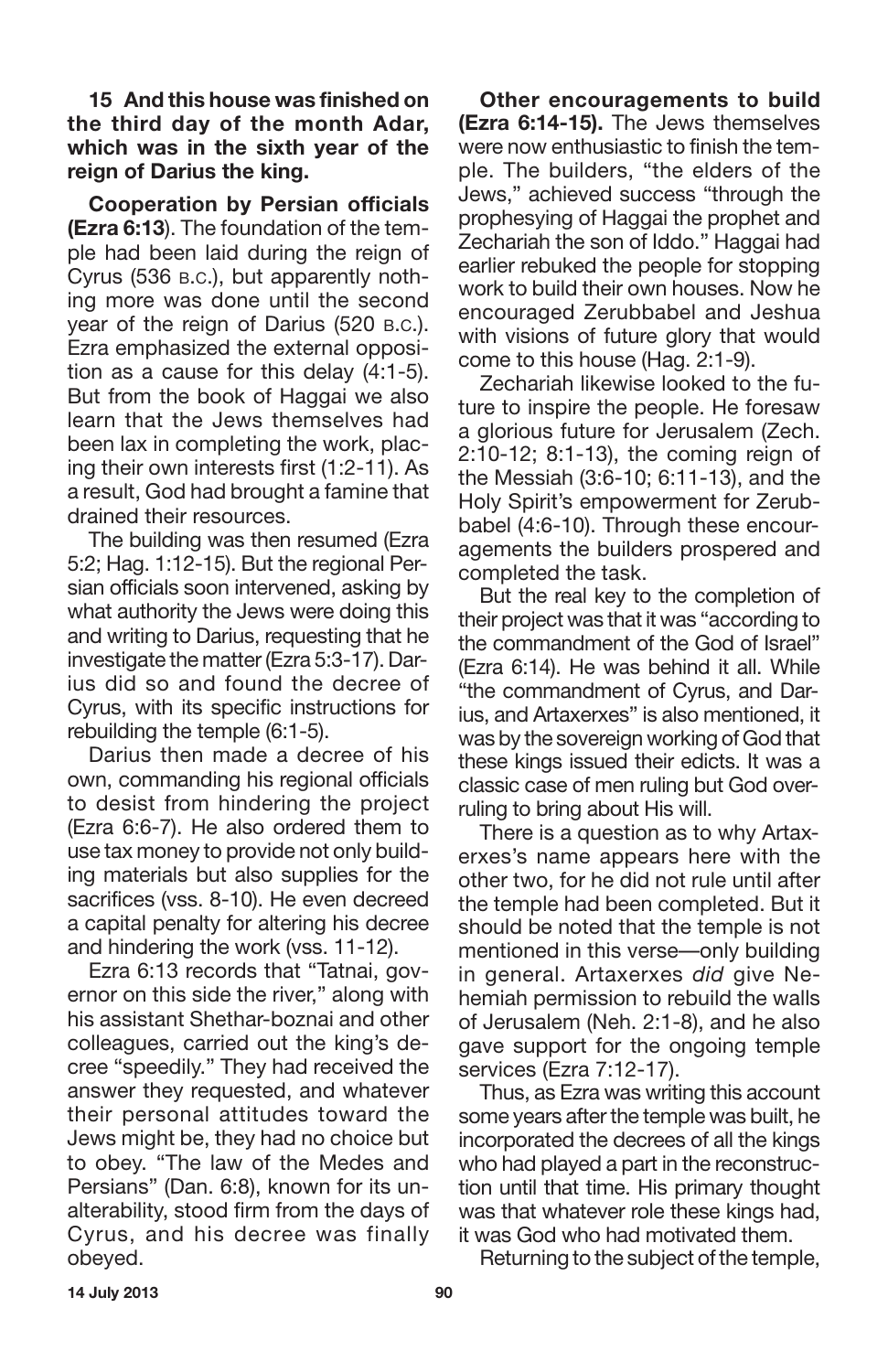Ezra wrote that it "was finished on the third day of the month Adar, which was in the sixth year of the reign of Darius the king" (Ezra 6:15). Adar corresponds to our February-March, and the sixth year of Darius's reign was 516 B.C. This was twenty years after construction had started and almost seventy years after the first temple had been destroyed.

As noted last week, some were disappointed by the modest size of this temple when compared to Solomon's. But it would eventually outlast Solomon's temple. The first temple lasted just under 400 years; the second, including the improvements later made by Herod, stood for 585 years.

#### **THE TEMPLE DEDICATED**

**16 And the children of Israel, the priests, and the Levites, and the rest of the children of the captivity, kept the dedication of this house of God with joy.**

**17 And offered at the dedication of this house of God an hundred bullocks, two hundred rams, four hundred lambs; and for a sin offering for all Israel, twelve he goats, according to the number of the tribes of Israel.**

**18 And they set the priests in their divisions, and the Levites in their courses, for the service of God, which is at Jerusalem; as it is written in the book of Moses.**

**The joyous celebration (Ezra 6:16- 17).** Now that the temple was complete, "the children of Israel, the priests, and the Levites, and the rest of the children of the captivity" dedicated it. "The children of Israel" is the name given to all twelve tribes. Even though most of those present were from Judah and Benjamin, the restoration of worship was on behalf of all the tribes. There was no longer any recognition of the division that so long existed.

The groups that constituted the children of Israel were the priests, the Levites, and the rest of the returned exiles. The priests and Levites served the Lord full-time in the activities of worship, while the rest were lay worshippers. Only these groups had been authorized to reconstruct the temple (cf. Ezra 1:3), and they alone dedicated it. It did not include any of the surrounding peoples, who earlier had greatly compromised their religion (Ezra 4:1-3; cf. II Kings 17:26-34).

The dedication of this temple was kept with great joy. The elderly men who had wept at the laying of the foundation had now passed away, and the younger generation embraced the completion with pure joy. They saw this as the beginning of a new era in their national history, when the former worship that had characterized Israel could be restored in all its fullness.

The dedication featured the offering of "an hundred bullocks, two hundred rams, four hundred lambs," along with a sin offering of "twelve he goats, according to the number of the tribes of Israel" (Ezra 6:17). Although the numbers of these sacrifices seem large to us, they were meager in comparison to the 22,000 oxen and 120,000 sheep offered by Solomon at the dedication of the first temple (I Kings 8:63). The smaller number of animals testifies to the modest resources these Jews had.

The sin offering for the whole nation was no doubt included because it had been sin that had caused the destruction of the first temple and the cessation of worship for seventy years. It expressed to God the Jews' intention to put that behind them and recommit themselves to godly worship. All twelve tribes were represented by the twelve goats, though most of them had no representation there. All twelve tribes comprised covenant people, and there was hope for their total regathering.

**The assignments for priests and Levites (Ezra 6:18).** Now that the temple was restored, "they set the priests in their divisions, and the Levites in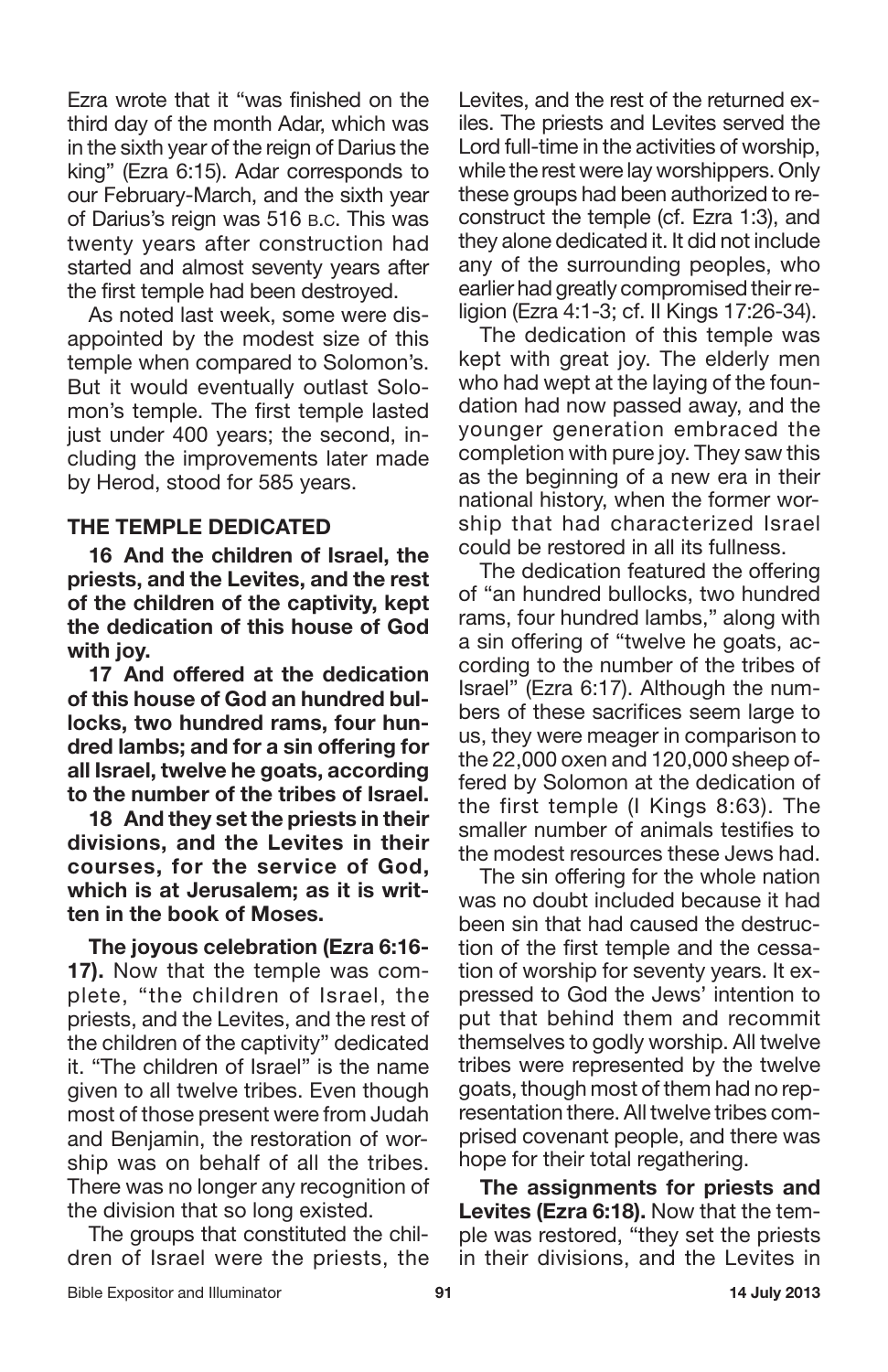their courses" to conduct the prescribed observances. David had inaugurated this system of divisions and courses after the ark was brought to Jerusalem (I Chron. 23—24), and this organization continued after the temple was built. Now it was revived.

But the emphasis in our text is not on adherence to David's instructions but to those "written in the book of Moses" (Ezra 6:18). It was Moses who gave the original prescription for priestly and Levitical duties (Exod. 29; Lev. 8; Num. 3; 8:5-26). Obedience to the mandates of Moses' Law was considered crucial to the leaders of these postexilic Jews, for they knew what had happened to their fathers, who had taken it lightly.

#### **THE PASSOVER OBSERVED**

**19 And the children of the captivity kept the passover upon the fourteenth day of the first month.**

**20 For the priests and the Levites were purified together, all of them were pure, and killed the passover for all the children of the captivity, and for their brethren the priests, and for themselves.**

**21 And the children of Israel, which were come again out of captivity, and all such as had separated themselves unto them from the filthiness of the heathen of the land, to seek the LORD God of Israel, did eat,**

**22 And kept the feast of unleavened bread seven days with joy: for the LORD had made them joyful, and turned the heart of the king of Assyria unto them, to strengthen their hands in the work of the house of God, the God of Israel.**

**Preparation by the priests and Levites (Ezra 6:19-20).** Just as the rebuilding of the altar was soon followed by the Feast of Tabernacles (3:3-4), so the dedication of the new temple was followed, after about three weeks, by the Passover. This occurred at its scheduled time, the fourteenth day of the first month (Nisan). The Passover, their most important festival, commemorated Israel's deliverance from slavery in Egypt.

We do not know how regularly the Jews had observed this feast over the centuries. The Passovers recorded were those associated with decisive events, including other rededications of the temple (cf. II Chron. 30:1-27; 35:1-19). One thing seems certain: the Passover had not been observed during the Captivity. So this may have been the first one the Jews had commemorated in many years, and it was fitting that it should follow so closely the restoration of temple worship.

The reason the Passover could be observed at the proper time was that "the priests and the Levites were purified together, all of them were pure" (Ezra 6:20). To carry out their functions, priests and Levites had to undergo purification from ceremonial uncleanness (cf. Exod. 29:4; Num. 8:5-8). Such uncleanness could have been caused by contact with a corpse, certain diseases, or running sores. A Passover in Hezekiah's day had to be postponed a month because priests had not been purified (II Chron. 30:1-3).

The Levites killed the Passover lambs for all the returned exiles, as well as for their brothers the priests and themselves. Originally, every family had had to slaughter a lamb to insure deliverance from death. Its blood was placed around the door of the house, and the meat was eaten by the family (Exod. 12:1-10). The head of each household was to kill the lamb.

But at some point the practice changed, and the Levites were given this responsibility. At Hezekiah's Passover, the Levites killed the animals because many heads of households had not sanctified themselves (II Chron. 30:15-19). And at Josiah's Passover it appears that they did it as a normal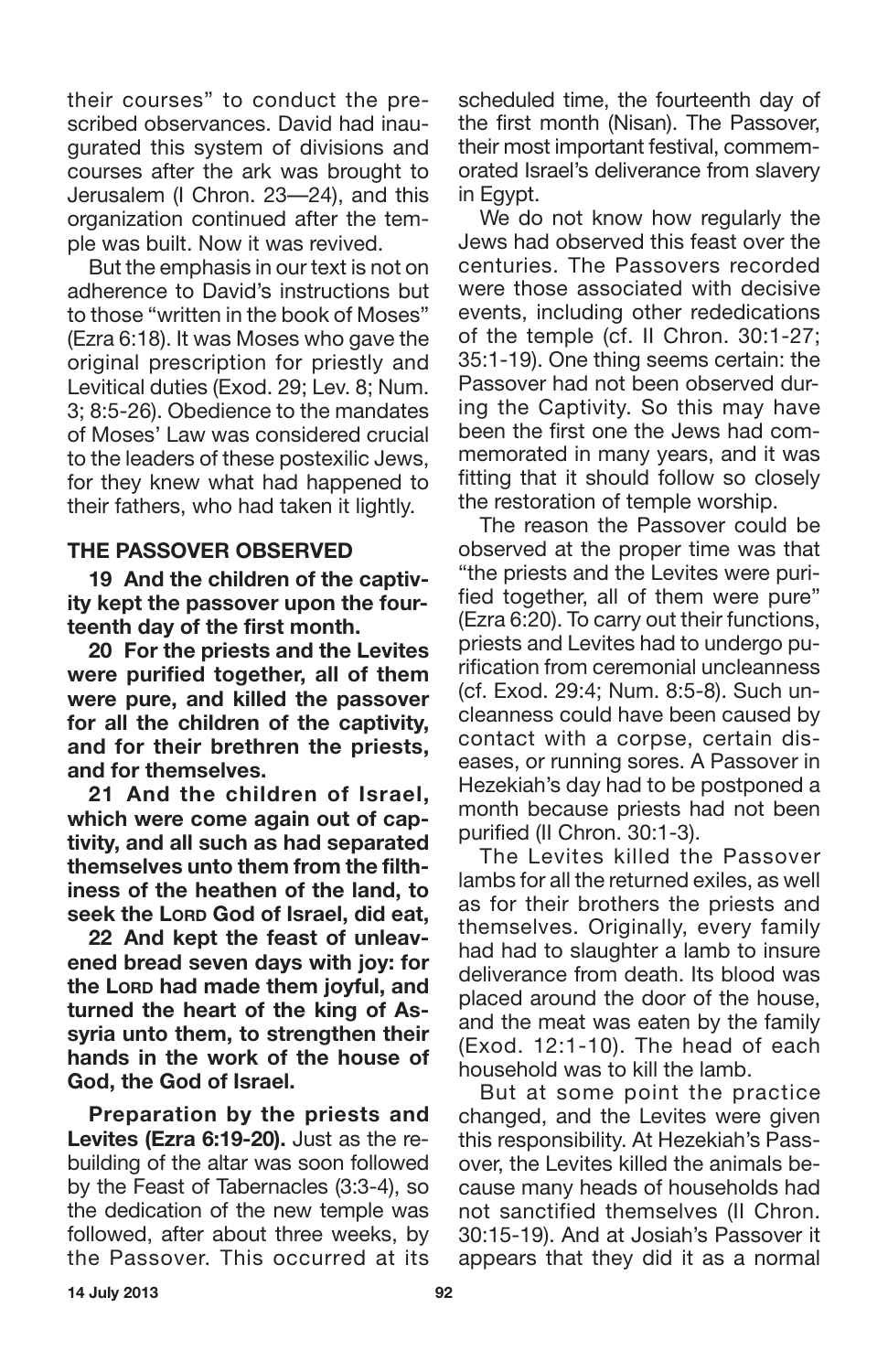part of their duties (35:1-6, 10-11). The Levites killed and skinned the animals, and the priests sprinkled the blood. This removed the possibility of an unclean person offering a sacrifice.

**Celebration by the people (Ezra 6:21-22).** The priests and Levites were joined by "the children of Israel, which were come again out of captivity," in eating the Passover meal. What a joy it must have been for these people to worship their God in their own land! They were further joined by "all such as had separated themselves unto them from the filthiness of the heathen of the land, to seek the Lord God of Israel." Although these may have been Gentile proselytes to the Jewish faith, it is more likely that they were Jews already living in the land among pagan neighbors. Some also could have been mixed people arising from the intermarriage of Jews and Gentiles.

When the Assyrians overthrew Samaria in 722 B.C., they deported most of the Israelites and replaced them with peoples from other lands (II Kings 17:24). These had been introduced to a version of Israel's religion but had kept elements of their own paganism (vss. 25-34, 41). The few Israelites left were later invited by Hezekiah to participate in the Passover, but most refused (II Chron. 30:1-11).

It is also possible that a few of the people who remained in Judah after Jerusalem had fallen to Nebuchadnezzar had not fled to Egypt with the rest (cf. II Kings 25:22-26). The descendants of these, as well as of those in the northern tribes, now renounced the mixed religion of their neighbors and once again sought "the Lord God of Israel" (Ezra 6:21). The Passover thus had the effect of reuniting Israelites of various tribes.

The Jews kept both the Passover and the Feast of Unleavened Bread during the seven days that followed. They did so with joy, especially rejoicing that the Lord had inclined King Darius to favor them and give them all that was necessary to finish the temple.

But why did Ezra call the Persian king "the king of Assyria" (Ezra 6:22)? Darius was, in fact, king over all that had once been the Assyrian Empire, and an ancient king list of Babylon includes him in a list that begins with Assyrians and continues far after his time (Fensham, *The Books of Ezra and Nehemiah,* Eerdmans). Ezra may have chosen this title to draw a contrast between the earlier Assyrian kings—used to chastise Israel—and this one—used to bring God's blessing.

This joyful time reminds us of God's sovereignty. Rulers make their own decisions, but behind the scenes is the hand of God (cf. Prov. 21:1).

*—Robert E. Wenger.*

### QUESTIONS

- 1. Why did the returned exiles have difficulty finishing the temple? How long did it take?
- 2. What encouragements did the Jews have to finish the building?
- 3. Why was Artaxerxes included among the kings who gave support to the Jews in their building?
- 4. Which temple stood longer—Solomon's or the second one?
- 5. Who had been authorized to build the temple? Who were excluded?
- 6. How did the offerings at this dedication compare with Solomon's?
- 7. How do we know this temple was intended for all twelve tribes?
- 8. Why were these Jews careful to do all that was in Moses' Law?
- 9. What roles did the priests and Levites play in the Passover?
- 10. Besides the exiles, who joined in the observance of the Passover? *—Robert E. Wenger.*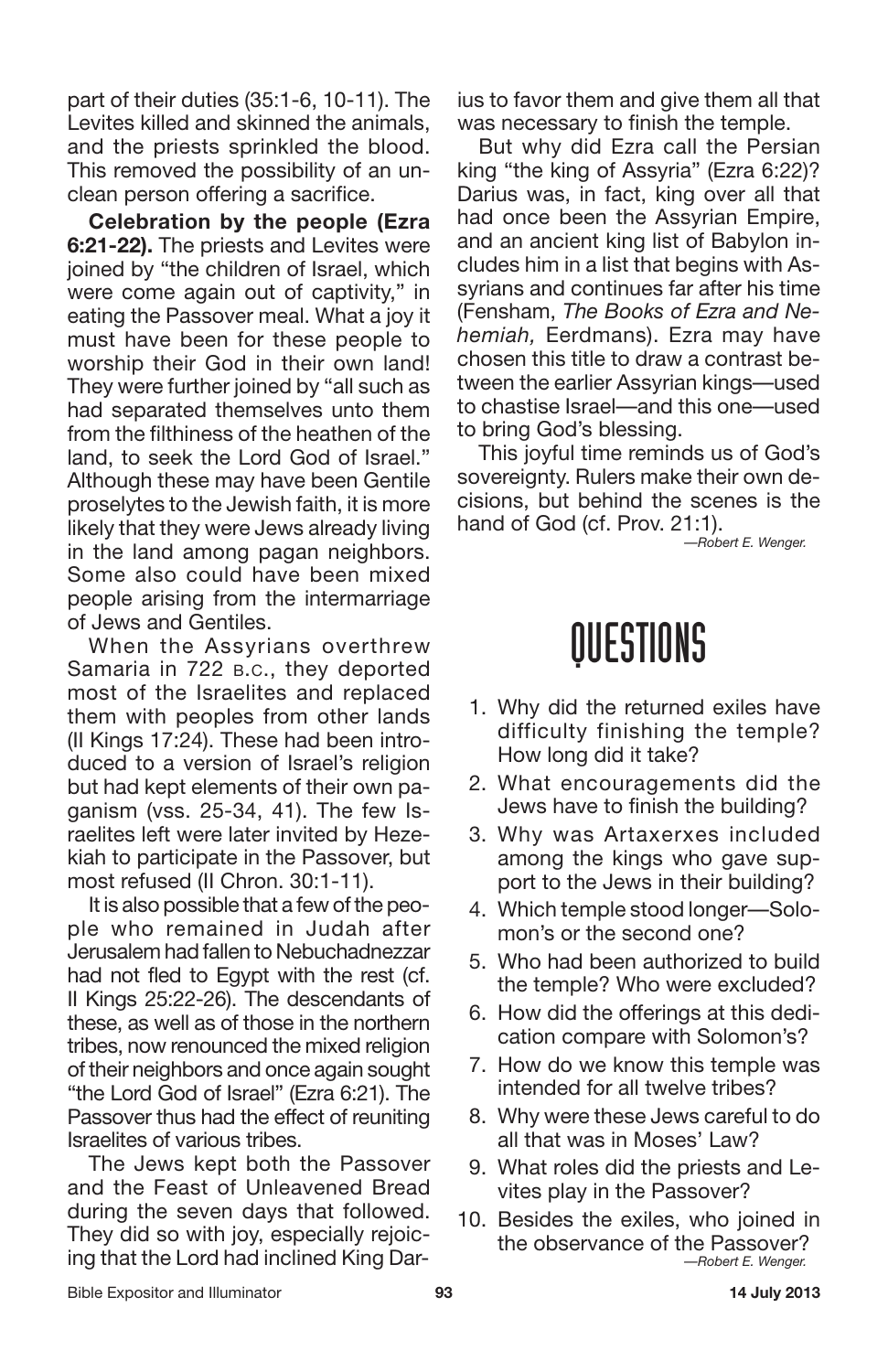### Fasting and Praying

#### Lesson: Ezra 8:21-23, 31-32

Read: Ezra 8:21-23, 31-32

TIME: 458 B.C. PLACES: Ahava Canal; Jerusalem

**GOLDEN TEXT—"So we fasted and besought our God for this: and he was entreated of us" (Ezra 8:23).**

## *Introduction*

Suppose you faced vast new opportunities that could change the direction of your life. Vistas opened before you that could bring additional influence, income, educational advancement, or opportunities for service. But along with the opportunities came challenges—overseas travel, language and cultural barriers, physical danger, or financial risk. How would you prepare?

People have many ways of preparing for the opportunities and challenges they face. They acquaint themselves with the field they are entering. They make key contacts. They arm themselves with legal credentials and medical inoculations. They study the necessary languages and cultures. And they accumulate or arrange for the financial resources they need.

For God's people, an additional preparation must be seeking the will of God and committing all their plans to Him. All else may superficially seem to be favorable, but without God's blessing, the best-laid plans come to nothing.

### **LESSON OUTLINE**

- **I. THE FAST BY THE RIVER OF AHAVA—Ezra 8:21-23**
- **II. THEJOURNEYTOJERUSALEM— Ezra 8:31-32**

*Exposition: Verse by Verse*

#### **THE FAST BY THE RIVER OF AHAVA**

**EZRA 8:21 Then I proclaimed a fast there, at the river of Ahava, that we might afflict ourselves before our God, to seek of him a right way for us, and for our little ones, and for all our substance.**

**22 ForI was ashamed to require of the king a band of soldiers and horsemen to help us against the enemy in the way: because we had spoken unto the king, saying, The hand of our God is upon all them for good that seek him; but his power and his wrath is against all them that forsake him.**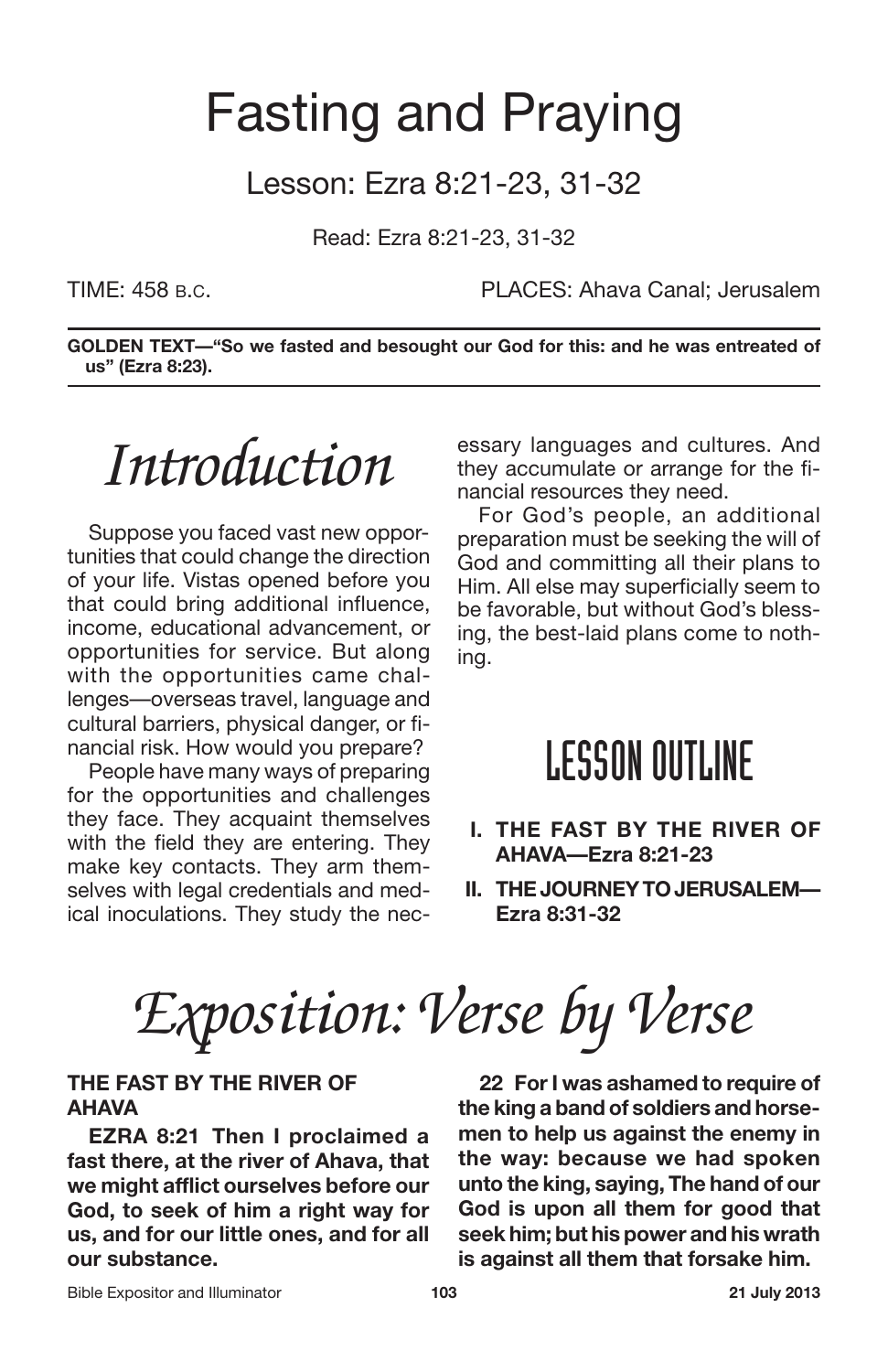#### **23 So we fasted and besought our God for this: and he was entreated of us.**

Fifty-eight years had passed since the new temple had been dedicated in the sixth year of Darius's reign (516 B.C.). The reign of Xerxes (Ahasuerus) had come and gone (485–464 B.C.). And now, in the seventh year of Artaxerxes's reign (458 B.C.), a second group of Jews returned from exile to their homeland, led by a devout priest named Ezra.

Ezra had an impressive lineage and could trace his ancestry back to Aaron through Eleazar (Ezra 7:1-5). We do not know what his position in the Persian Empire was, but he must have been important enough to gain the favor of the king. He is also called "a ready scribe in the law of Moses" (vs. 6). He was a learned man, skilled in knowledge of the law and prepared to teach it to others (cf. vs. 25).

We gain insight into Ezra's spiritual stature through a statement of his goals. He "had prepared his heart to seek (study) the law of the Lord, and to do it, and to teach in Israel statutes and judgments" (Ezra 7:10). He had a firm determination to master God's law. But to him this was more than an academic discipline; he also determined to practice it as a way of life. Beyond this, he determined to teach the law to all Israel. Only through this could they learn to please God.

With this purpose in mind, Ezra obtained permission from Artaxerxes to lead a group back to Jerusalem (Ezra 7:6-7). The king sent with him a copy of his decree, thereby establishing Ezra's authority in his homeland. The king gave permission for all who wished to accompany Ezra to do so (vs. 13). He also gave Ezra the authority to inquire about affairs in Judah (vs. 14) and to take wealth to support worship at Jerusalem (vss. 15-20).

Ezra was also authorized to draw upon tax money from the western provinces to provide for temple worship (Ezra 7:21-23) and to exempt all temple ministers from taxation (vs. 24). Remarkably, he could even establish government among the Jews based on the laws of God, teach those who were ignorant of them, and punish those who refused to obey (vss. 25-26). He and his subordinates had virtually absolute authority in that realm.

**The proclamation of the fast (Ezra 8:21).** Ezra and the expatriates with him, who numbered probably between four and five thousand persons, left Babylon on the first day of the first month (7:9). After about nine days of travel they had reached "the river of Ahava" (8:21), a place unknown to us today. There they pitched tents and stayed three days (vs. 15). By that time, Ezra had discovered that their company included no Levites. Levites had also been scarce on the earlier expedition of Zerubbabel.

Perhaps the Levites had become comfortable in the land of their captivity and were not inclined to get involved in the regimented work in the temple in a land now considered a Persian outpost. But so important were they for temple service and teaching that Ezra determined to recruit some before continuing the journey.

Eventually 38 Levites and 220 other temple workers joined the expedition (Ezra 8:16-20). But before the exiles continued their journey, Ezra proclaimed a fast; the purpose was "that we might afflict ourselves before our God, to seek of him a right way for us" (vs. 21). "Right way" is, literally, "straight way." It implies a journey free of obstacles and delays. "Afflict" indicates humbling oneself before God, and this was accompa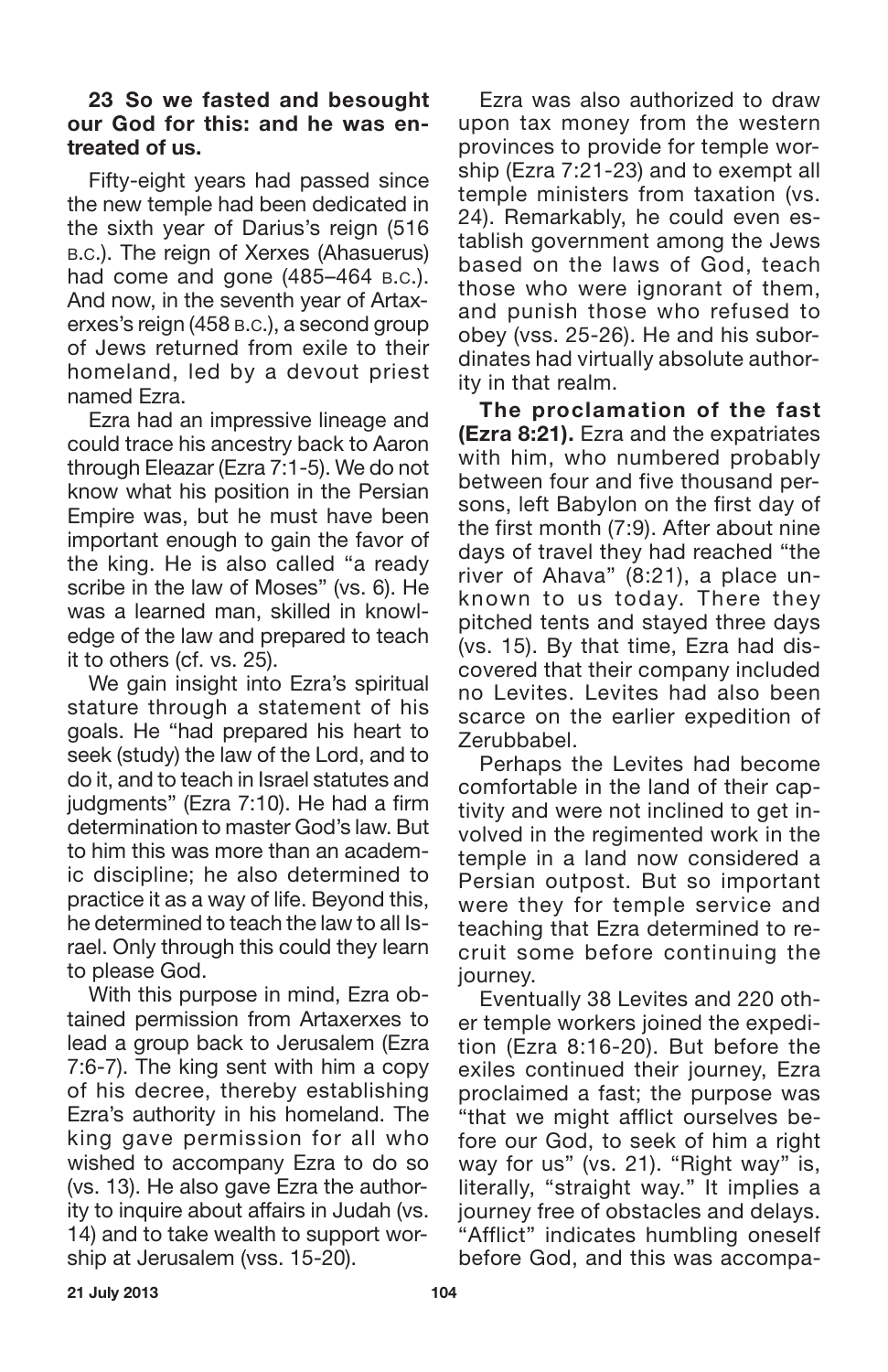nied by earnest prayer.

Before the Captivity, only one fast was required of Israel—on the Day of Atonement (Lev. 16:29, 31). Voluntary fasting was also practiced by groups or individuals in times of impending or present calamity (cf. Judg. 20:26; I Sam. 7:6; II Sam. 12:16). But during the Captivity, the practice seems to have become more common (cf. Esther 4:3, 16; Zech. 7:2-5; 8:19). Perhaps this was because of the greater consciousness and fear of sin, which could lead God's people into the calamities their fathers had suffered before them.

In this case they prayed for a safe trip "for us, and for our little ones, and for all our substance" (Ezra 8:21). "Little ones" properly refers to persons under the age of twenty, although it was also applied loosely to all the dependents a man had—wives, children, the aged, and the weak. This expedition included whole families, and any catastrophes would have fallen heavily on those who could not protect themselves.

They also prayed for the protection of their belongings. This included their household possessions as well as livestock they may have taken for food along the way. It also included the vast wealth they had accumulated to take back to Jerusalem to support the temple worship. The journey would be long, and even in Judah life would be precarious after these people got there. So it was imperative that they commit their way to the Lord as they departed.

**The reason for the fast (Ezra 8:22).** Ezra explained that they committed themselves to God's protection because he "was ashamed to require of the king a band of soldiers and horsemen to help us against the enemy in the way." "Ashamed" here means "embarrassed." He was embarrassed to ask the king for government protection, although it would have been available. Indeed, some would have considered it indispensable in light of the banditry along the way.

But Ezra felt he could not ask for such protection, for he had already boasted to Artaxerxes of God's care for His own. He had told him that the hand of God rested favorably on all who looked to Him but that His power and wrath worked against all who turned their backs on Him. This was a truth deeply embedded in Jewish theology (cf. Pss. 33:18-19; 34:15- 16), and Ezra had declared it boldly before the king.

But now he feared that a request for a military escort would weaken the testimony he had borne. He had stated a truth about God; did he have the faith to put it into practice? The king would have reason to question the goodness and power of his God if he did not. So to protect the reputation of the Lord, Ezra refused to ask for the king's protection.

We can profit from Ezra's example. We boldly proclaim the truth that our God watches over His children and provides for their needs. But do we practice what we preach? Are we inclined to complain about what we lack, worry about our future, or rush into short-range solutions that deprive God of the opportunity to work for us? Do our neighbors see in us the evidence that an all-wise and loving God really exists?

Nehemiah did not choose the same course of action as Ezra. When he returned to Jerusalem, he had an armed escort to accompany him (Neh. 2:9). Was he therefore a man of less faith? Not necessarily, for the two situations differed greatly. Ezra went as a religious leader, and for him an armed escort might seem out of place. But Nehemiah went as a political official representing the king, and soldiers were sent as a matter of course. There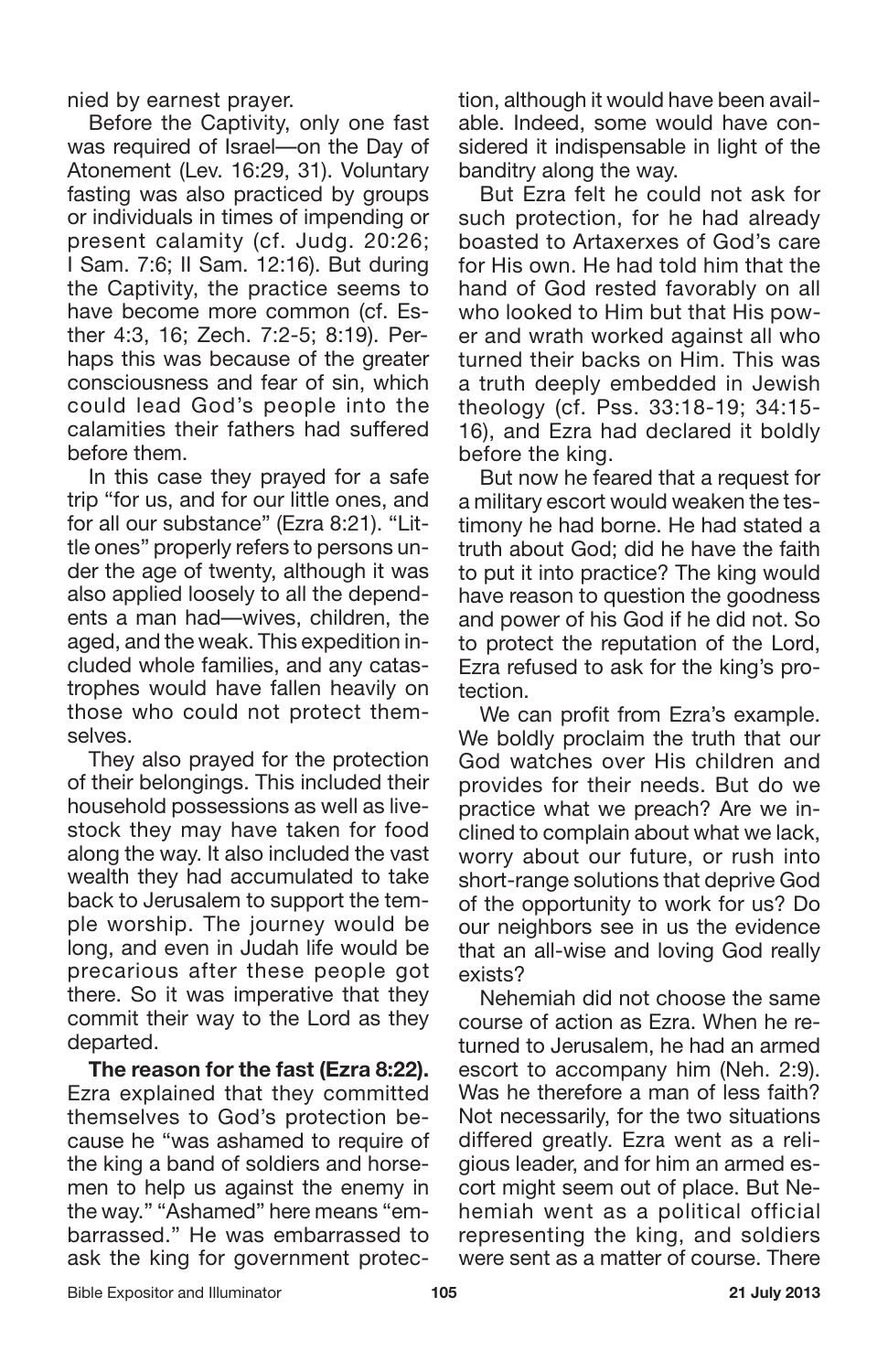is no record that Nehemiah even requested them.

**The result of the fast (Ezra 8:23).** Ezra reported, "We fasted and besought our God for this: and he was entreated of us." Fasting for Ezra and his group was not a mere ritual. They abstained from food because they were so earnest in prayer that they did not even miss it. "Besought" implies petitioning God to grant them their request, which in this case was safety in travel.

This was no minor matter for these exiles. The route they followed did not go directly westward, for that was desert. It followed the Euphrates River valley northwestward and then turned southwestward into the valleys of Syria and Palestine. In all they would travel about nine hundred miles. Although the Persians had established a postal system for their empire, they did little to build better roads. Thus, these people would travel rough roads that were often frequented by bandits awaiting unsuspecting travelers.

Looking back on the experience, Ezra reported that the Lord answered their petitions. Is fasting therefore a practice to be advocated by Christians? Does it make our prayers more effective? Fasting is rarely mentioned in the New Testament. Jesus recognized the practice but neither condoned nor condemned it. He warned, however, against making it a legalistic practice (Matt. 6:16-18) and said it was inconsistent for His disciples to fast when He was with them (Mark 2:18-22).

There are only two undisputed references to religious fasting in the book of Acts (Acts 13:2-3; 14:23), and the apostles did not command it in their epistles. Any fasting today, therefore, should be completely voluntary and an accompaniment to prayer so earnest that we become oblivious to food. God honors prayer because of the spiritual condition of the supplicant, not because of a prescribed ritual he adheres to.

#### **THE JOURNEY TO JERUSALEM**

**31 Then we departed from the river of Ahava on the twelfth day of the first month, to go unto Jerusalem: and the hand of our God was upon us, and he delivered us from the hand of the enemy, and of such as lay in wait by the way.**

**32 And we came to Jerusalem, and abode there three days.**

**The protection of God (Ezra 8:31).** For all his emphasis on fasting and prayer, Ezra was not lacking in practical wisdom. He took measures to guarantee that the wealth they were transporting was kept safe. This is a subject to which we will give attention in our next lesson. With these arrangements made, the travelers continued their journey. They "departed from the river of Ahava on the twelfth day of the first month, to go unto Jerusalem." They had left Babylon on the first day of the month (7:9), had spent three days by the river (8:15), and now embarked on a journey that would last until the first day of the fifth month (7:9). The entire trip thus lasted four months.

Ezra reflected with satisfaction, "The hand of our God was upon us, and he delivered us from the hand of the enemy, and of such as lay in wait by the way" (Ezra 8:31). He used an expression here that he had used before—"the hand of our God"—which refers to the favor of God. He recognized it in the king's favor (7:6, 28), in the prospering of his journey (vs. 9), in providing Levites (8:18), in doing good for His own (vs. 22), and here in delivering the migrants from danger. Nehemiah used the same expression (Neh. 2:8, 18).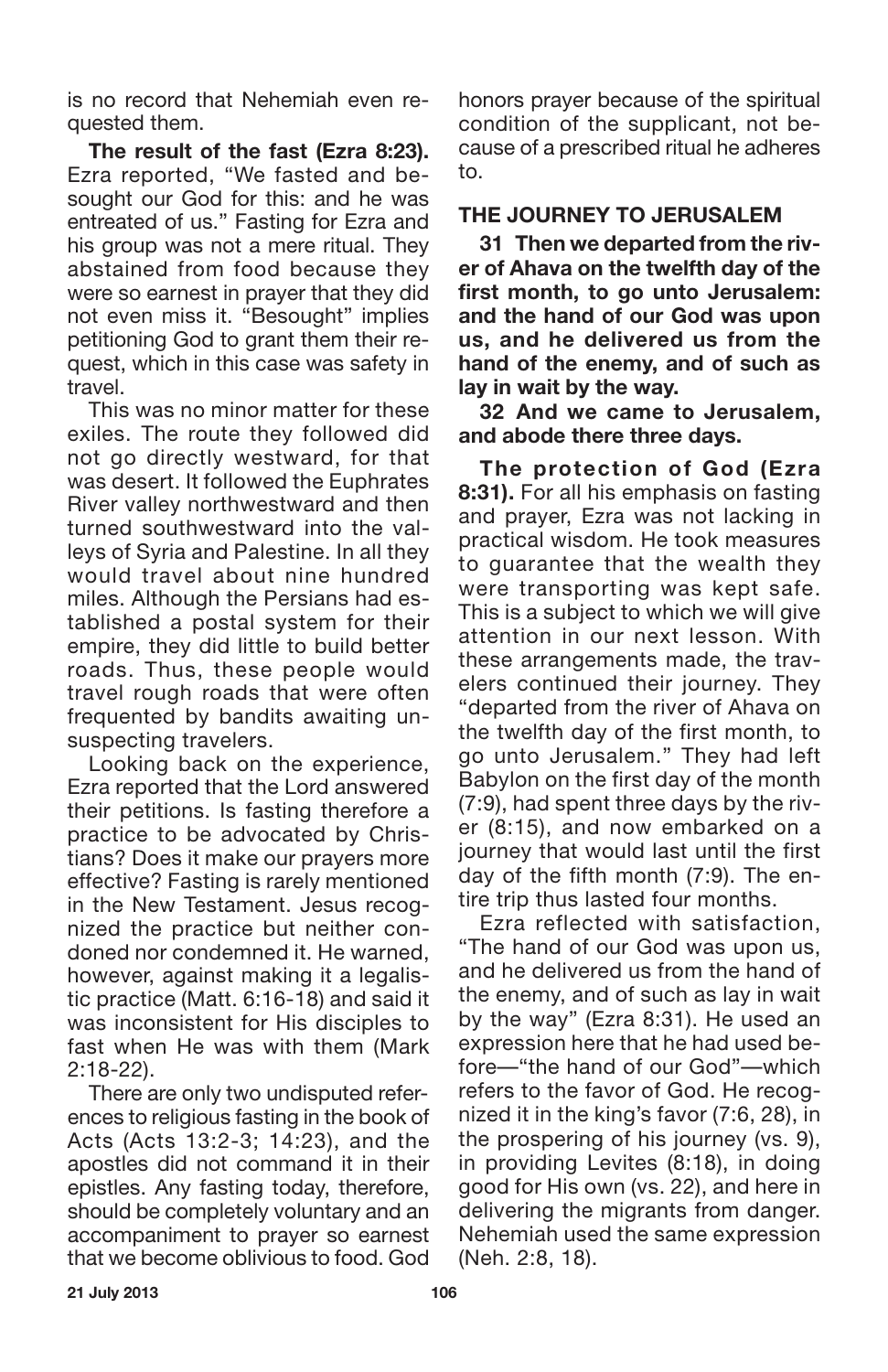The hand of God, apparently, did not clear the way so that no dangers appeared, for Ezra wrote of ambushes by enemies and bandits along the way. But the Lord delivered them whenever danger arose. This could mean that God kept would-be raiders from attacking Ezra's party or that He enabled the Jews to resist the attacks. Israel's history includes examples of both of these methods.

Whichever method God used, the outcome was truly remarkable. Here was a caravan of four to five thousand persons, including many women and children, who traveled unscathed through nine hundred miles of dangerous territory. Most of those in the party were not seasoned travelers and were unaccustomed to group discipline. Although some may have had weapons, these were not sufficient to fight off marauders. Only the grace of God, responding to earnest prayer, can account for their safety.

**The arrival in Jerusalem (Ezra 8:32).** Ezra gave no details of the journey. He simply recorded, "We came to Jerusalem, and abode there three days." The three days were probably given to much-needed rest after such an arduous journey. The caravan had started out in early spring; by the time it arrived, the hot, dry summer months had set in, making the final miles difficult.

The rest of the chapter records the completion of the task of those who arrived. They weighed out the gold and silver in the temple, confirming that it all had arrived safely (Ezra 8:33-34). They offered burnt offerings to the Lord (vs. 35). They delivered the king's edicts to the officials in the trans-Euphrates region of the empire (vs. 36). Finally, they gave their support to the Jewish people already there and to the house of God.

Ezra was a remarkable man. He

was a man of ability and influence, entrusted with a difficult task by the Persian king. He was a man of learning, educated in Israel's laws and able to teach them to others. And he was a man of faith, a godly man who knew he was doing God's will and trusted Him implicitly to enable him to carry it out. May we, like Ezra, walk with the Lord so that we may be assured that the hand of God will be upon us for good.

*—Robert E. Wenger.*

### QUESTIONS

- 1. What kind of person was Ezra in terms of his spiritual commitment to God?
- 2. Who gave permission for Ezra to lead a group in a return to Jerusalem?
- 3. Why did Ezra proclaim a fast by the river of Ahava?
- 4. What kinds of items needed protection on the journey? To whom did "little ones" refer?
- 5. Why had Ezra not requested a military escort for this trip?
- 6. How can our attitude toward our circumstances give evidence that a wise and loving God exists?
- 7. How far did the exiles have to travel and under what conditions? Why was their protection on the journey remarkable?
- 8. Is fasting commanded for Christians? What is its role for us?
- 9. What did Ezra mean when he said the hand of God was upon them?
- 10. How long did the trip from Babylon take? Why did the exiles stay three days in Jerusalem when they arrived?

*—Robert E. Wenger.*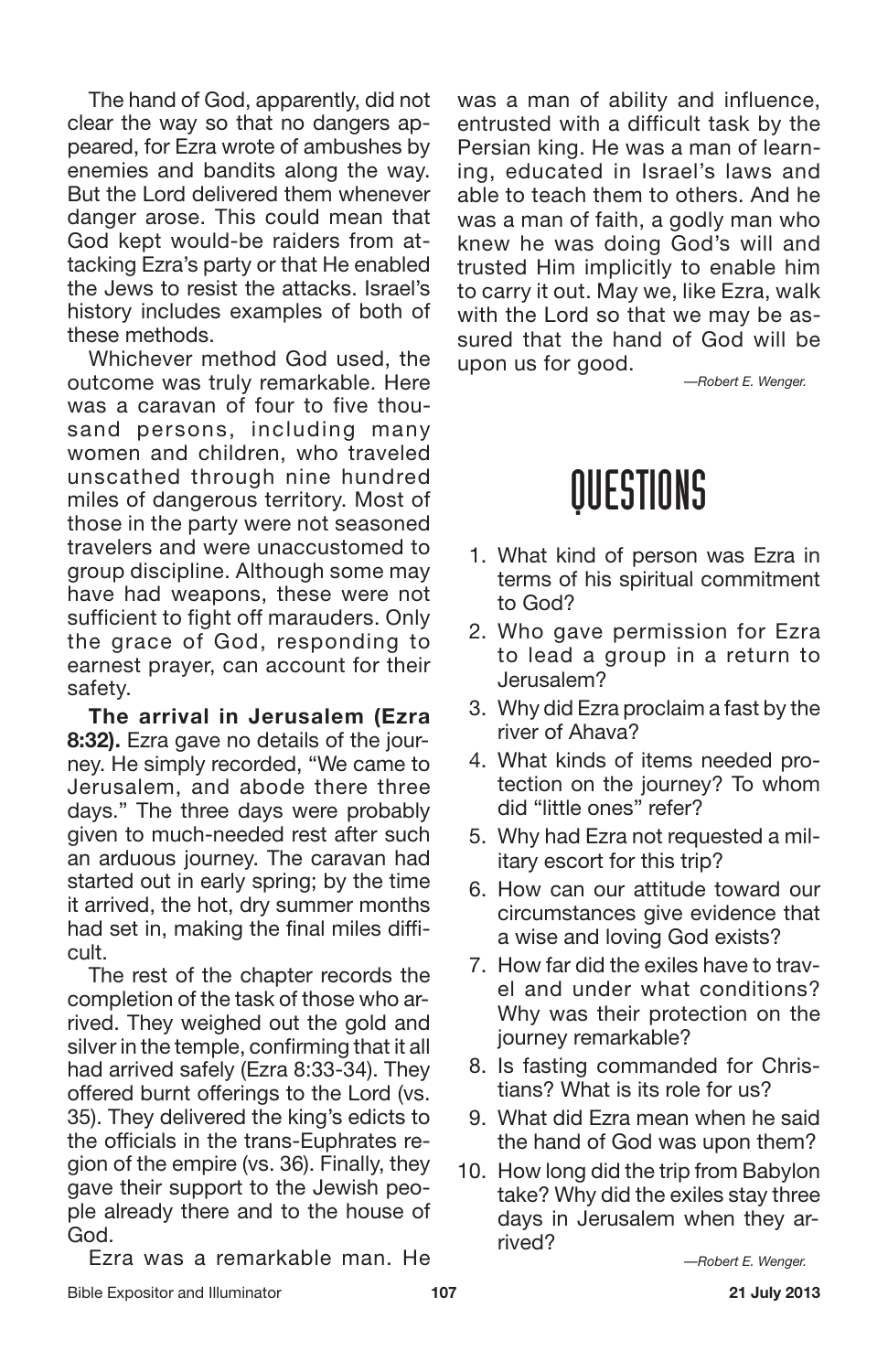### Gifts for the Temple

#### Lesson: Ezra 8:24-30

Read: Ezra 8:24-30

TIME: 458 B.C. PLACE: Ahava Canal

**GOLDEN TEXT—"Ye are holy unto the Lord; the vessels are holy also; and the silver and the gold are a freewill offering unto the Lord God of your fathers" (Ezra 8:28).**

## *Introduction*

Wealth is a subject that is hard to keep in balance. On the one hand, its lure is universal, and many live their lives to accumulate as much as possible. Their love of money overrides every other consideration, and they throw themselves headlong into the pursuit of it. We know that this is utter foolishness, leading to the ruin of the greedy.

On the other hand, we Christians often go to the other extreme and refuse to mention wealth in the same breath as our faith. We have come to think of money itself as filthy lucre and the root of all evil. We fear to talk about the legitimate use of wealth in God's work or the blessing He can bring into the life of one who is generous.

While Jesus, the prophets, and the

apostles warned often of the evils of greed, they also recognized the need for legitimate use of wealth in God's work. Gold, silver, and rich fabrics were found in abundance even in the tabernacle, and the wealth poured into Solomon's temple is almost beyond our comprehension.

It should therefore not surprise us that great wealth was again invested in the second temple in Ezra's day.

### **LESSON OUTLINE**

- **I. ASSIGNING RESPONSIBILITY— Ezra 8:24-27**
- **II. GIVING A CHARGE—Ezra 8:28- 29**
- **III. FULFILLING THE TASK—Ezra 8:30**

*Exposition: Verse by Verse*

#### **ASSIGNING RESPONSIBILITY**

**EZRA 8:24 Then I separated twelve of the chief of the priests, Sherebiah, Hashabiah, and ten of their brethren with them,**

**25 And weighed unto them the**

**silver, and the gold, and the vessels, even the offering of the house of our God, which the king, and his counsellors, and his lords, and all Israel there present, had offered:**

**26 I even weighed unto their hand**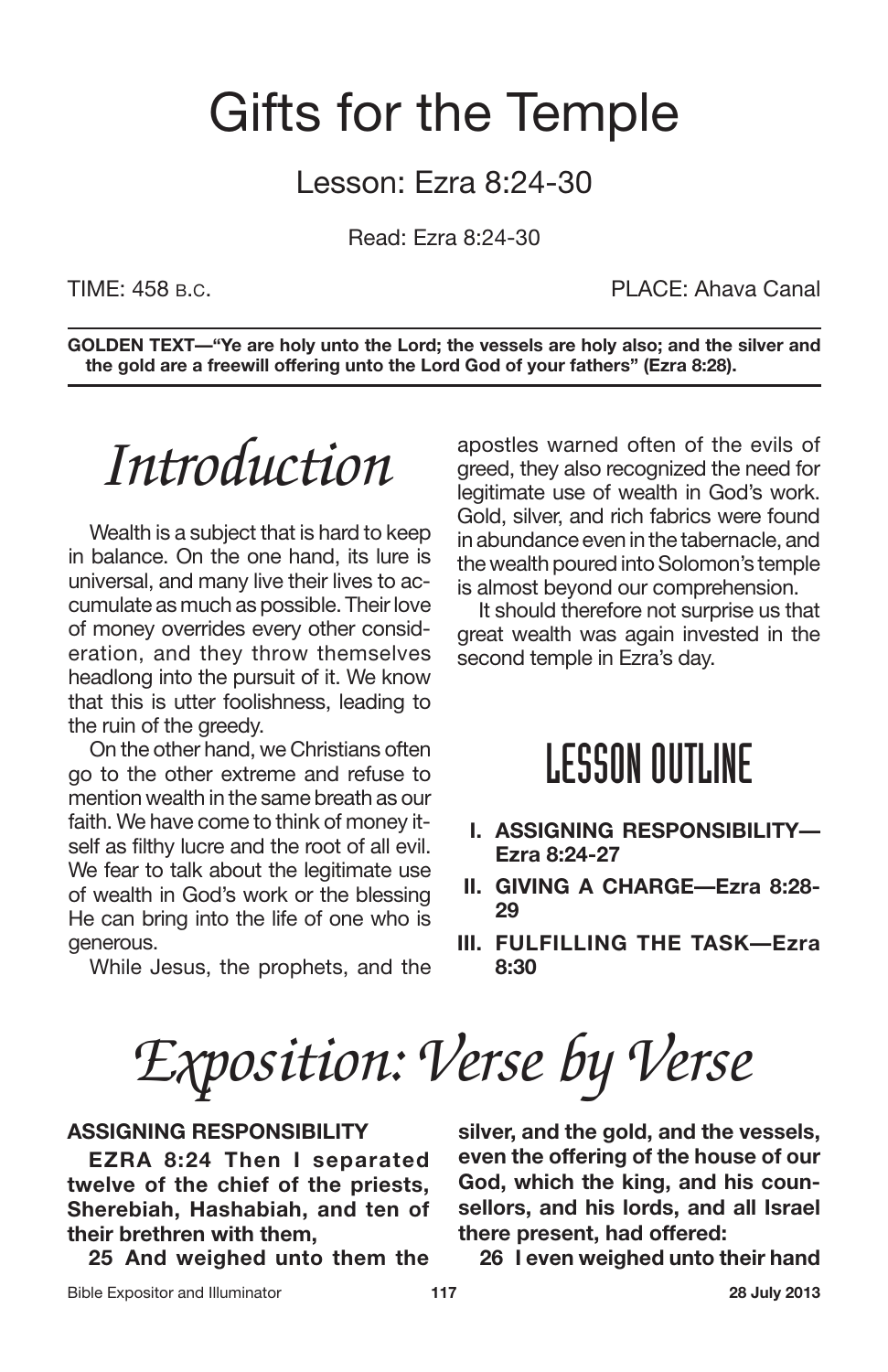**six hundred and fifty talents of silver, and silver vessels an hundred talents, and of gold an hundred talents;**

**27 Also twenty basons of gold, of a thousand drams; and two vessels of fine copper, precious as gold.**

In each of Nebuchadnezzar's three invasions of Jerusalem, his army had looted the temple (II Kings 24:13; 25:15; II Chron. 36:7, 18). The building was stripped of all its gold and silver articles before it was destroyed. Nebuchadnezzar had placed the golden and silver vessels in the treasure house of his god (Dan. 1:2), and later Belshazzar desecrated some by using them as common drinking cups (5:2- 4). But Jeremiah had foretold that these precious articles would be returned (Jer. 27:19-22).

When Cyrus of Persia allowed the Jews to return, he provided precious materials for rebuilding the temple. These included the very vessels that Nebuchadnezzar had taken away (Ezra 1:7-11). When that first migration under Zerubbabel reached Jerusalem, some of the prominent Jews also contributed sizable amounts of gold and silver to begin work on the project (2:68-69). Thus, considerable wealth was available when the new temple was dedicated.

When Ezra led a second group of exiles back to their homeland, Artaxerxes provided even more wealth to be used in temple worship (Ezra 7:15-20). This included silver and gold from the king, his counselors, and other sources in the province of Babylon, along with freewill gifts from the Jews themselves. This wealth was to be used not only to decorate the temple but also to purchase supplies needed for ongoing worship.

**The men chosen (Ezra 8:24).** Ezra realized the heavy responsibility he bore for the safe delivery of this treasure, so he divided it among men he trusted. These were "twelve of the chief of the priests, Sherebiah, Hashabiah, and ten of their brethren with them." At first this list seems to designate twelve priests, two of whom are named and ten unnamed. But earlier the two named men were listed as Levites, not priests (vss. 18-19). We should therefore take this to mean that Ezra chose twelve prominent priests (all unnamed) and twelve Levites, prominent among whom were Sherebiah and Hashabiah (vs. 24).

The law specified that the priests were to handle the sacred objects and the Levites were to carry them (Num. 3—4). Ezra, having studied the law thoroughly, knew this and no doubt tried to apply the rule as closely as possible to the present situation. As noted in earlier lessons, the postexilic Jewish leaders were especially careful to observe the details of the law. They wanted to avoid the looseness that had led their fathers into apostasy and captivity. Ezra, a priest and legal expert himself, was scrupulous in his adherence.

**The riches distributed (Ezra 8:25- 27).** Having selected the guardians, Ezra "weighed unto them" (vs. 25) the riches. In that day, most wealth was determined by weight rather than coins or paper notes. He designated three separate categories of wealth to be weighed—"the silver, and the gold, and the vessels." The vessels (utensils), though gold and silver, were finished products that had an assigned use, not raw materials to be used as media of exchange.

This wealth had been donated as an offering to the house of God, to be used either directly (as the vessels would be) or to buy supplies for its ongoing observances. The donors included the king, his advisers, and the royal officials, or princes.

It may seem remarkable that Persian kings and nobles would give support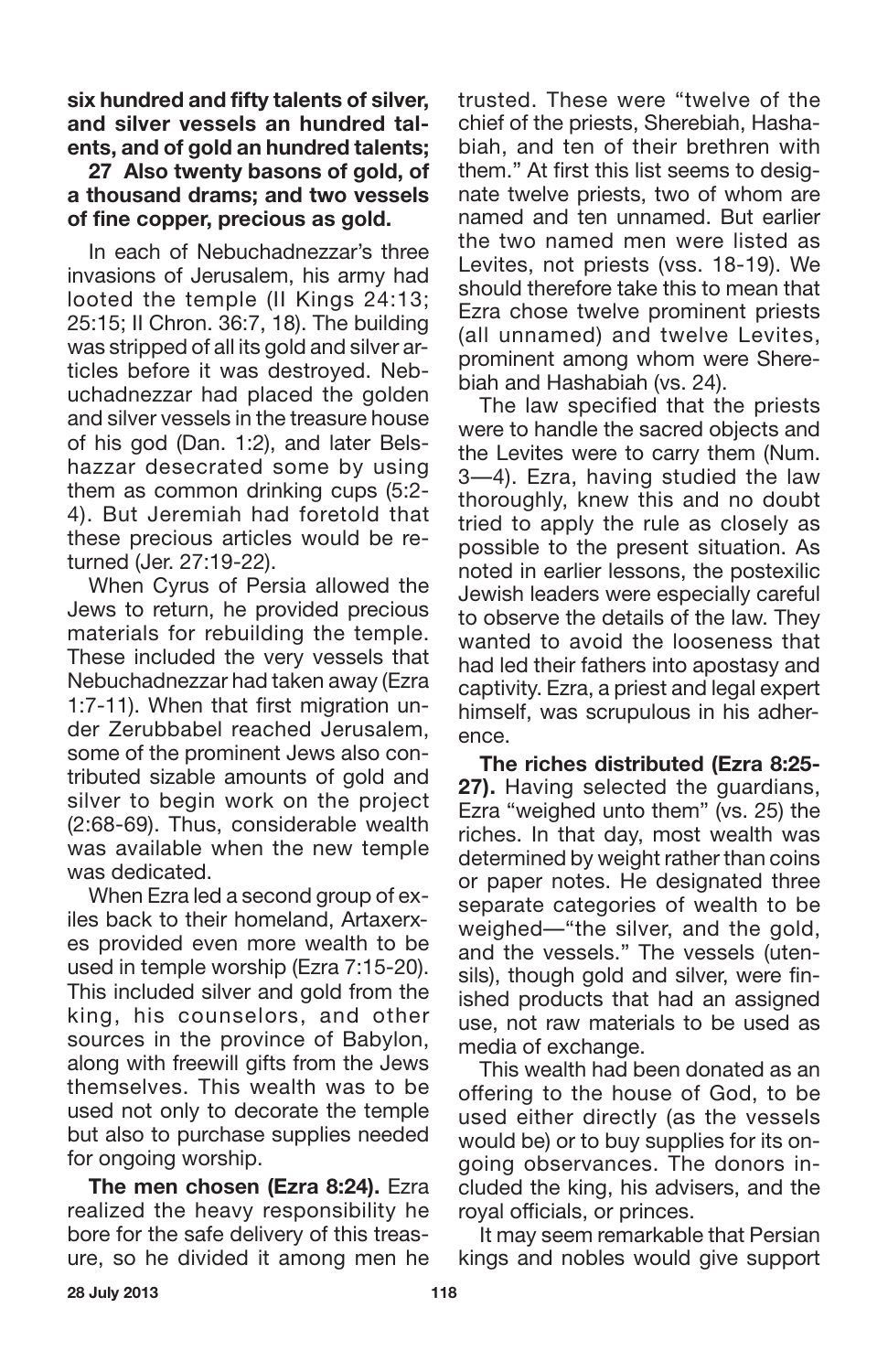for a religion not their own, but they respected all the religions of their peoples and feared the disfavor of a god they may have slighted (cf. Ezra 6:10; 7:23). The riches Ezra weighed out also included what "all Israel there present, had offered" (8:25). This refers to all the Jews still living in exile, especially in the province of Babylon (cf. 7:16). It is possible that others besides Jews had contributed to this venture, but the major part came from them. It is known from other sources that some Jewish families had become wealthy during the Captivity and had much they could contribute (Breneman, *Ezra, Nehemiah, Esther,* Broadman & Holman).

The practice of freewill giving had been established since the beginning of Jewish history. Freewill sacrifices were brought to the tabernacle and temple in addition to the prescribed offerings (cf. Lev. 22:18, 21; Deut. 12:6; II Chron. 31:4). In addition, special needs were supplied through freewill offerings. In this way the tabernacle was furnished (Exod. 25:1-8; 35:4-9) and the temple was repaired (II Chron. 24:8-13; 34:8-10). Freewill gifts also provided much of the money needed to rebuild the temple (Ezra 1:4-6).

The riches Ezra weighed are now enumerated. First, there were "six hundred and fifty talents of silver" (Ezra 8:26). The talent was the largest unit of weight, corresponding to between seventy-five and one hundred pounds. Six hundred and fifty talents thus weighed close to twenty-five tons. The silver vessels weighed one hundred talents, or about three and three-quarter tons, and the gold weighed the same amount.

Other articles Ezra weighed included "twenty basons (bowls) of gold, of a thousand drams" (Ezra 8:27). The Hebrew word for "drams" is rare, but it probably refers to Persian coins called darics, first minted by Darius. They were oval coins of pure gold that portrayed the king on one side. A thousand darics would have weighed about nineteen pounds. Finally, there were "two vessels of fine copper, precious as gold." "Copper" translates a twoword phrase, one of which occurs only here in the Old Testament. It comes from a verb meaning "to gleam" and suggests that the vessels, which may have been of a bronze-copper alloy, were polished to an unusually high luster. Apparently these two objects were so bright that they resembled gold.

It is not possible for us to know exactly what these objects, taken together, would come to in today's money. But they must have been worth millions of dollars. The vastness of this wealth has caused some to question the accuracy of the account. But the wealth of the Persian kings and their courts was renowned, and even ordinary people in their empire had considerable means. The vastness of this treasure helps us understand Ezra's concern for security.

Ezra's attention to detail here may seem excessive to us. He carefully selected guardians he could trust, weighed and recorded each part of the treasure, and kept all the figures to be compared with the weights taken later in Jerusalem. But he was taking into account his stewardship over a vast sum entrusted to him by many people, including government officials, and the sacred purpose for which it was intended.

Ezra's integrity and care should be an example to church leaders today who handle funds. To safeguard what has been entrusted to them and to protect their own reputations, they need to distribute responsibility and document all transactions in writing. This will enable them to avoid charges or suspicions of wrongdoing.

#### **GIVING A CHARGE**

**28 And I said unto them, Ye are holy unto the LORD; the vessels are holy also; and the silver and the gold**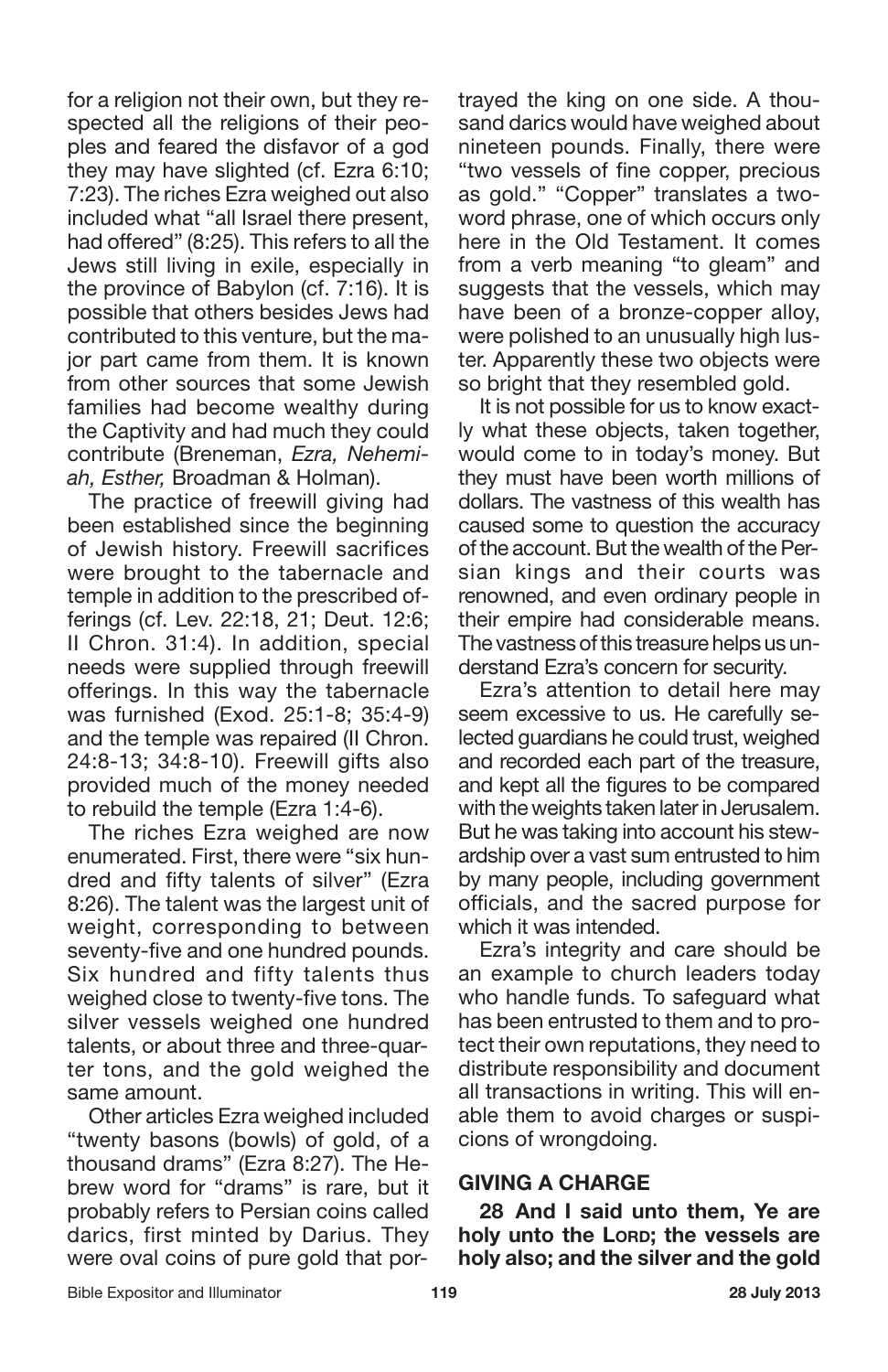**are a freewill offering unto the LORD God of your fathers.**

**29 Watch ye, and keep them, until ye weigh them before the chief of the priests and the Levites, and chief of the fathers of Israel, at Jerusalem, in the chambers of the house of the LORD.**

**The basis for the charge (Ezra 8:28).** Ezra charged the twenty-four chosen men with the task of keeping the treasure safe until they reached Jerusalem. He gave them this rationale: "Ye are holy unto the Lord; the vessels are holy also; and the silver and the gold are a freewill offering unto the Lord God of your fathers." Their responsibility was extraordinary, for both they and the objects they carried were holy to the Lord.

The concept of holiness originates in the character of God Himself, who is completely separate from anything unclean or imperfect (Exod. 15:11; Isa. 6:3; Rev. 4:8). Therefore, anything or anyone set apart for His use is also considered holy. This applied to the tabernacle and its furnishings (Exod. 40:9) as well as the temple (Ps. 65:4) and the city of Jerusalem (Neh. 11:1). The priests were holy (Lev. 21:6, 8), as were the Levites (II Chron. 35:3) and the vessels used in worship ( 5:5).

Ezra therefore reminded these men that they were among those in Israel who had been set apart to serve the Lord. Their stewardship over the wealth was included in this service. This was doubly true because the vessels they were carrying were themselves sanctified to God's service. And what about the other gold and silver? It was a freewill offering intended for divine worship, and therefore it too was to be considered holy.

In the Christian church, we do not have a separate class set apart to God and therefore holier than others.

Though we respect our clergy for their ministry of His Word, we are taught by Scripture that all those who have been redeemed by Christ's blood are holy before Him (I Pet. 2:9; Rev. 1:5). Everything we are, do, or have should therefore be considered sanctified to the Lord. We do not merely go to a sanctuary to worship; we *are* His sanctuary. So all we do should be considered worship (cf. Rom. 12:1; I Cor. 3:16; 6:19-20).

This means that the handling of wealth should be considered a holy activity. God has entrusted it to us, who are holy unto Him. So we are His stewards, responsible to handle it with care. This means that we should give generously to His work and to the needs of others (cf. Acts 20:25; II Cor. 9:7; I Tim. 6:18; Heb. 13:16). This principle should also govern such activities as shopping, furnishing our homes, caring for our property, and planning vacations.

**The nature of the charge (Ezra 8:29).** Ezra exhorted his assistants, "Watch ye, and keep them." "Watch" carries the connotation of staying alert. There was to be no lapse in vigilance. "Keep" means that they were to carefully guard their treasure. They had to make sure it was not stolen—either by attacking bandits or by dishonest persons in the caravan. This was their task until it was safely deposited in the temple chambers.

But before the wealth could be deposited, it had to be weighed again when the journey ended. The two weights could then be compared to confirm that the guards were delivering exactly what had been entrusted to them. This would both hold them accountable and protect them from unjust suspicions.

Ezra made sure there would be plenty of witnesses when the gifts were weighed (Ezra 8:29). They included "the chief of the priests and the Levites, and chief of the fathers of Is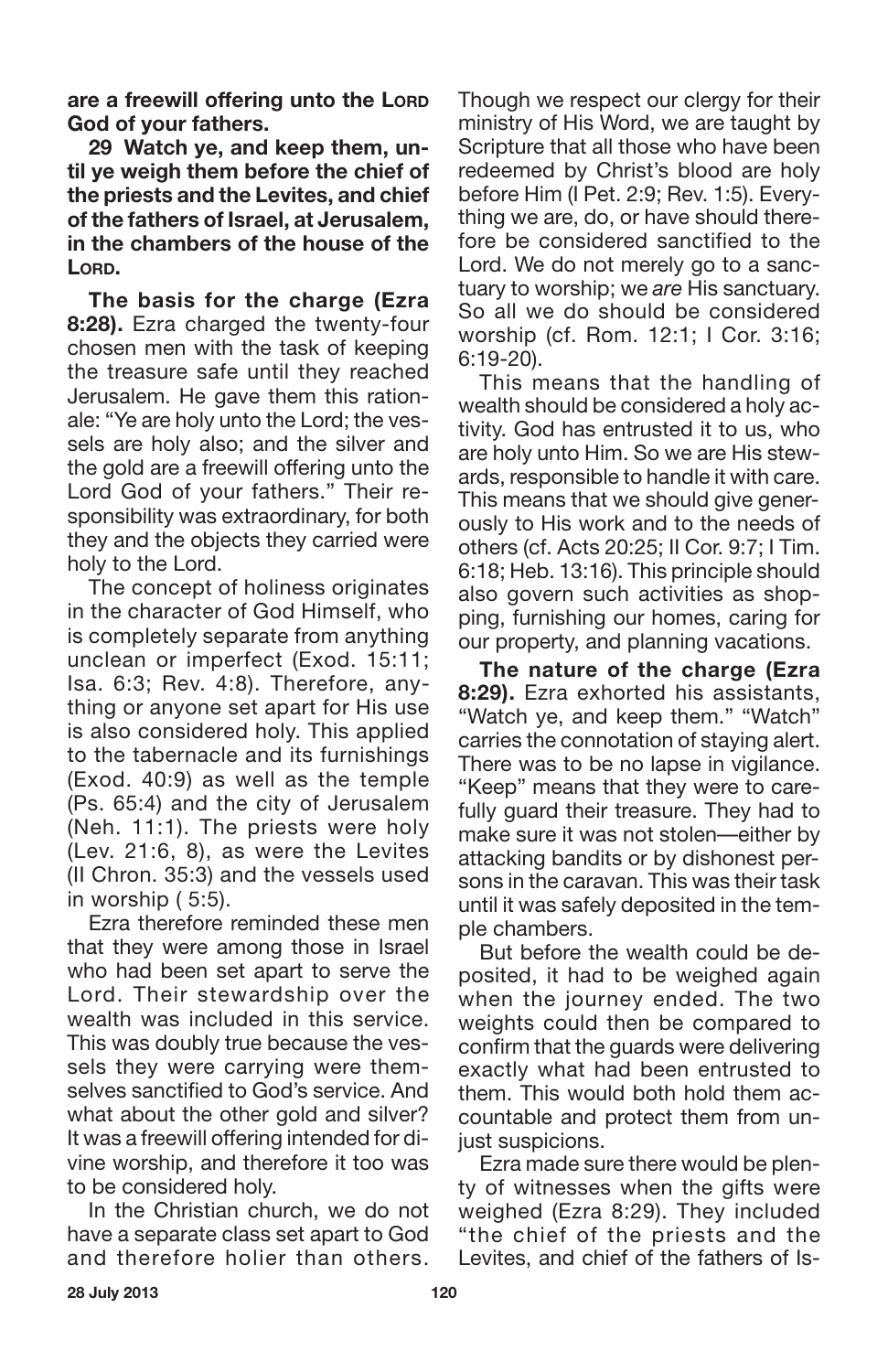rael." The latter phrase refers to the heads of the Jewish households. In verse 33 the actual names of two priests and two Levites who did the weighing in Jerusalem are given.

#### **FULFILLING THE TASK**

**30 So took the priests and the Levites the weight of the silver, and the gold, and the vessels, to bring them to Jerusalem unto the house of our God.**

Our lesson text ends with a statement that the mission assigned was eventually fulfilled. The twenty-four assistants Ezra had chosen accepted and fulfilled their responsibilities. They took "the weight of the silver, and the gold, and the vessels." This means that they accepted the three kinds of items whose values had been determined by weight. How they determined to protect them is not stated, but they willingly submitted to Ezra's charge.

Their duty did not end until they had brought the treasure into the temple of God in Jerusalem. They, along with Ezra, had a clear-cut understanding of the purpose for this wealth. It was not enough that it safely reached Jerusalem. It was dedicated to sacred use, and the mission was not completed until the donations reached the temple. No doubt the people of Judah could have found other legitimate uses for this money, for many were poor. But it was dedicated to God's service (cf. Ezra 7:15-19, 23, 27).

Our study leaves us a fine example of men who had a clear sense of stewardship over the material goods entrusted to them. Ezra set the pattern through godly leadership. His zeal for the worship of God led him to accept the challenge and take practical precautions. He had the wisdom to delegate responsibility to others and to inspire them with a sense of holy

mission.

But godly leaders must also have godly and loyal followers. Ezra's mission succeeded because the chosen priests and Levites carried out his instructions. They shared his zeal and submitted to his authority. They displayed integrity and honesty. They were courageous in protecting what was under their charge. And they recognized, above all, that both they and the riches they guarded were holy, belonging exclusively to God. That kind of dedication is still needed to further the work of Jesus Christ's church today.

*—Robert E. Wenger.*

### QUESTIONS

- 1. What wealth did Artaxerxes decree should be taken to Jerusalem? How was it to be used?
- 2. Whom did Ezra choose to care for the wealth during the journey?
- 3. Why was it necessary to weigh valuables in Ezra's day?
- 4. Why did the Persian king contribute to the Jewish religion?
- 5. In what ways did Old Testament Jews practice freewill giving?
- 6. How valuable was the treasure Ezra transported?
- 7. Do you think Ezra was excessive in the precautions he took with this treasure? Explain.
- 8. In what sense were both the treasure and its guards holy?
- 9. In the church today, are some persons, places, or objects holier than others? Explain.
- 10. Why was it necessary to weigh the wealth at both ends of the trip? *—Robert E. Wenger.*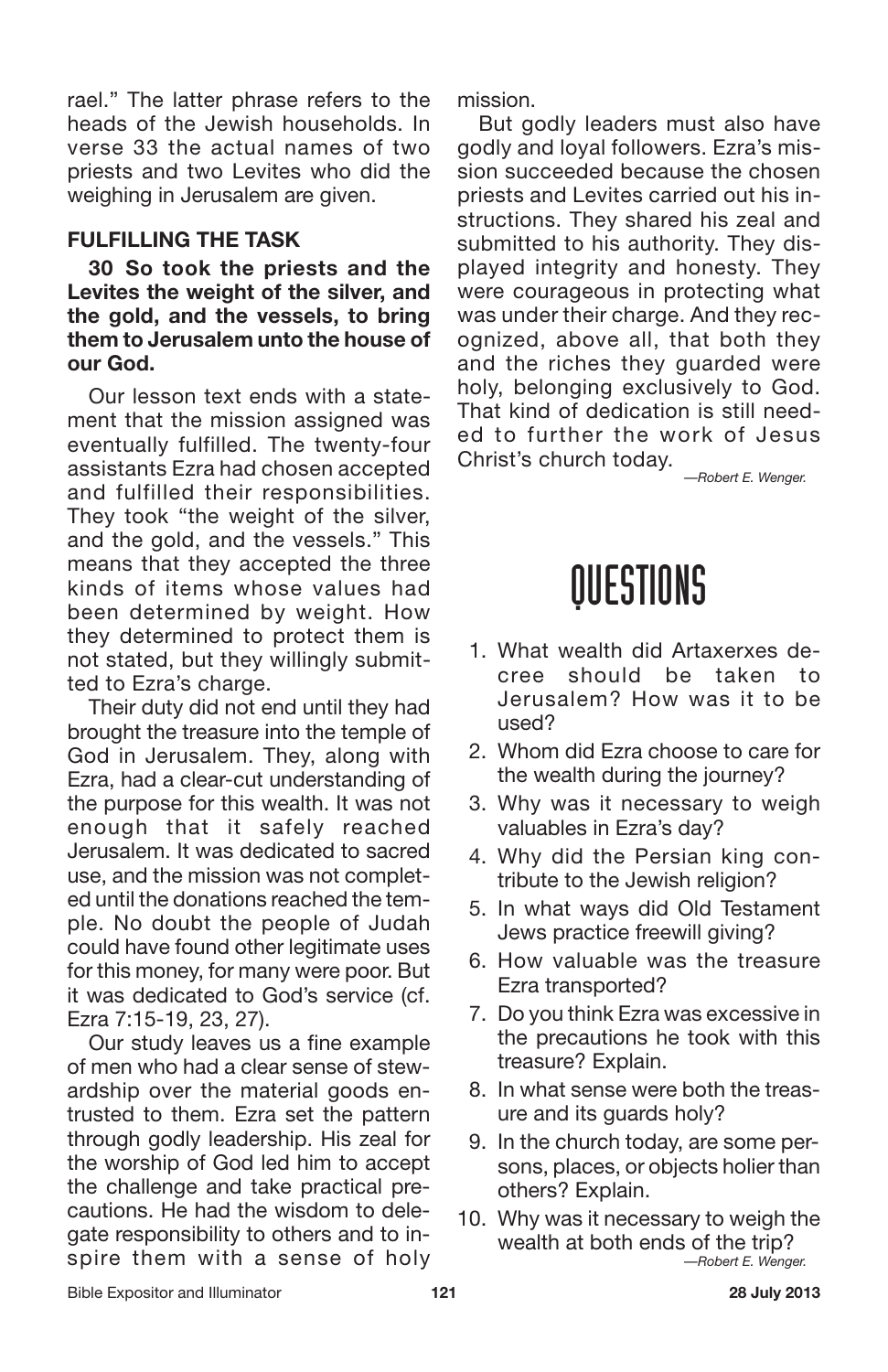### The Festival of Booths

Lesson: Nehemiah 8:13-18

Read: Nehemiah 7:73—8:18

TIME: 445 B.C. PLACE: Jerusalem

**GOLDEN TEXT—"All the congregation of them that were come again out of the captivity made booths, and sat under the booths: . . . And there was very great gladness" (Nehemiah 8:17).**

*Introduction*

Does studying God's Word produce any change in our behavior? Do we see any purpose in Bible study beyond its mere completion? Some people leave their weekly session of Sunday school and worship believing they have fulfilled their duty to God and can now get back to living life "in the real world." Even some who have a schedule of daily devotions consider these the extent of their spiritual duty. They read a text, say a prayer, and go about their daily rounds without giving further thought to what they have read.

At worst, this is legalism—expecting to gain God's favor through external observances. At best, it is merely an

academic exercise—mastering facts to be able to exhibit superior knowledge. Yet the Bible was given so that we might become more like its Author. It is intended to turn us away from sin (Ps. 119:11), make us wise unto salvation (II Tim. 3:15), and equip us for good deeds (vss. 16-17). It does this by revealing God's nature, our nature, God's will, and His power to accomplish it for His glory.

#### **LESSON OUTLINE**

- **I. THE INCENTIVE FOR THE FES-TIVAL—Neh. 8:13-15**
- **II. THE CELEBRATION OF THE FESTIVAL—Neh. 8:16-18**

*Exposition: Verse by Verse*

#### **THE INCENTIVE FOR THE FESTIVAL**

**NEH. 8:13 And on the second day were gathered together the chief of the fathers of all the people, the priests, and the Levites, unto Ezra the scribe, even to understand the** **words of the law.**

**14 And they found written in the law which the LORD had commanded by Moses, that the children of Israel should dwell in booths in the feast of the seventh month:**

**15 And that they should publish**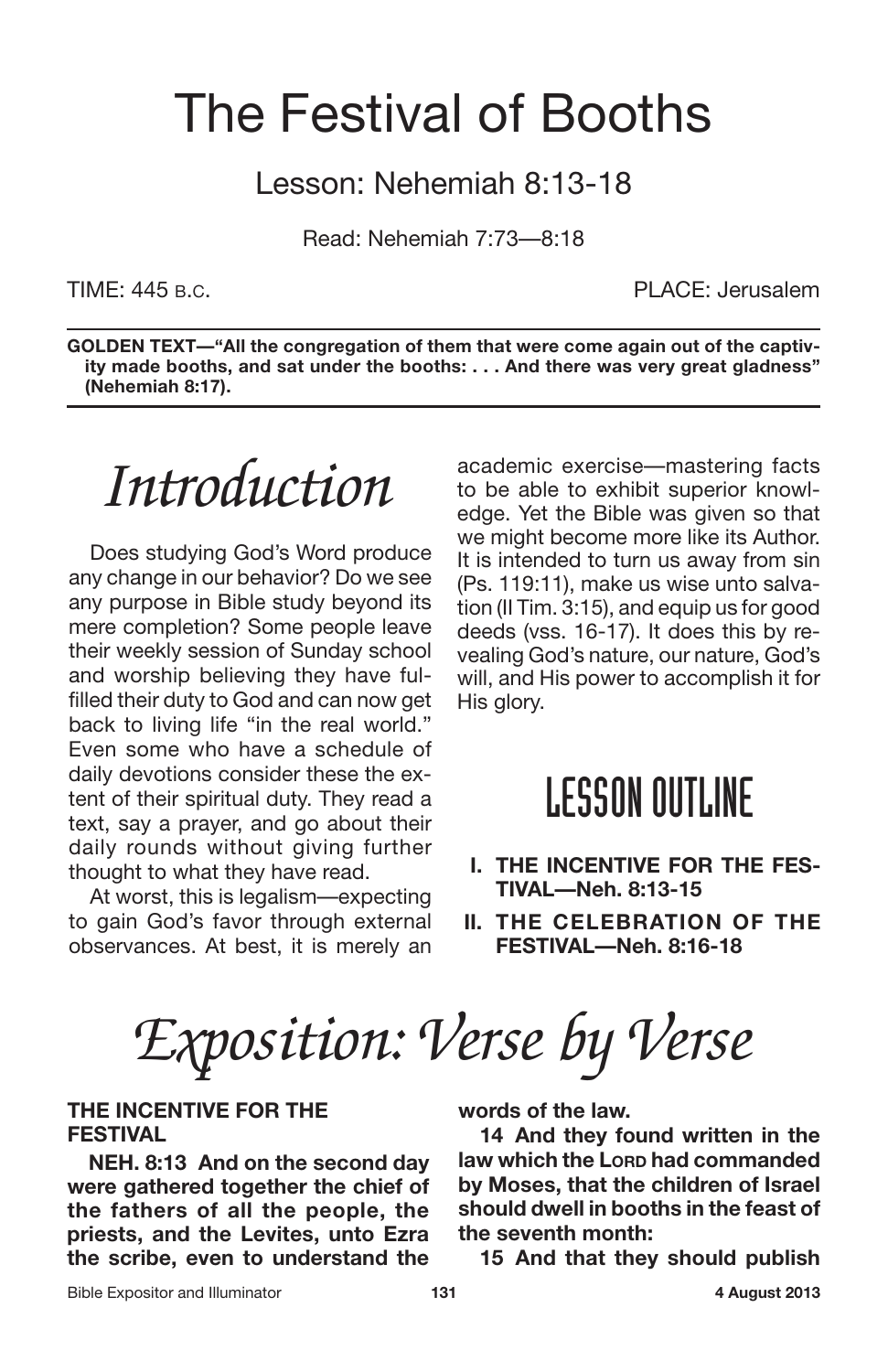**and proclaim in all their cities, and in Jerusalem, saying, Go forth unto the mount, and fetch olive branches, and pine branches, and myrtle branches, and palm branches, and branches of thick trees, to make booths, as it is written.**

The events covered in this week's lesson occurred almost a century after the first Jewish exiles returned to Judah under Zerubbabel (538 B.C.). Though much of Jerusalem continued to lie in ruins, the temple was rebuilt (516 B.C.), and the first generation of those who returned recommitted themselves to the Lord.

Ezra led a second migration back to Judah in 458 B.C., after a new generation had arisen. He hoped to beautify the temple and initiate reforms. Though he had some success, he faced difficult times, as surrounding peoples both opposed the Jews externally and infiltrated their ranks through intermarriage.

Nehemiah arrived in Jerusalem thirteen years after Ezra (445 B.C.), armed with political authority and royal permission to rebuild Jerusalem's walls. In spite of intense external opposition, he organized the Jews into a unified force to rebuild the wall and protect the workers. In a mere fifty-two days, the wall was finished (Neh. 6:15). Nehemiah then organized a city government (7:1-3) and devised a plan to repopulate Jerusalem (vss. 4-5).

**The study of the law (Neh. 8:13).** At this point Nehemiah gathered all the people to Jerusalem to renew their commitment to God's laws. On the first day of the seventh month, the beginning of the Jewish new year, Ezra read from the law, and the Levites assisted him in explaining it to the assembled crowd (vss. 1-8). Though many were moved to tears by this, the leaders encouraged them to rejoice instead (vss. 9-12).

The next day a more select group assembled for further study of the law (Neh. 8:13). Gathered to receive Ezra's teaching were "the chief of the fathers of all the people, the priests, and the Levites." The heads of households in Israel were responsible to guide their families in God's way (Deut. 6:6-9), so it was important for them to have a thorough understanding of His Word. And since the priests and Levites were the professional teachers of the law, it was imperative that they understand it thoroughly themselves.

The teaching of the day before had whetted the appetite of these leaders for something more thorough. They no doubt came with questions and with a desire to please the Lord in every respect. They needed to see how God's principles could be applied to the lives of those under their care. We too need to so "hunger and thirst after righteousness" (Matt. 5:6) that we will seek every opportunity to digest God's Word.

**The command regarding a festival (Neh. 8:14-15).** From this study of the law they discovered "that the children of Israel should dwell in booths in the feast of the seventh month." This was not just Moses' rule; it was part of "the law which the Lord had commanded by Moses." Moses was the lawgiver only in a secondary sense. Repeatedly it is said that "the Lord spake unto Moses, saying" (Lev. 23:1, 23, 33; 24:1). Thus, every statute Moses gave came from God.

This particular command was that Israel should dwell in booths in the feast of the seventh month. This was actually the third observance of the seventh month. The first was the Feast of Trumpets on the first day, a new year commemoration. A second observance was the Day of Atonement, or Yom Kippur, on the tenth day. The third was the Feast of Tabernacles (more accurately called the Feast of Booths),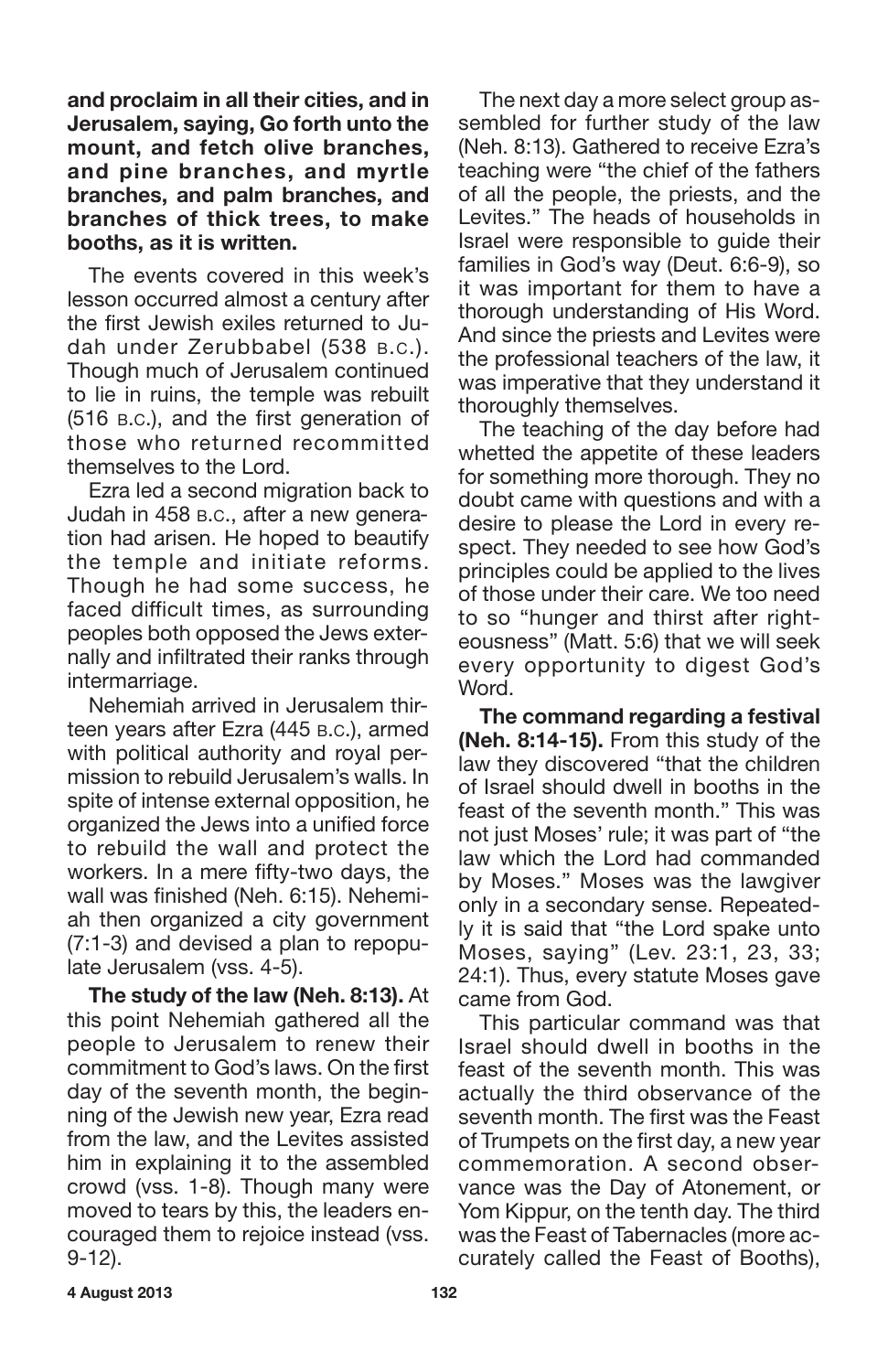celebrated from the fifteenth through the twenty-first days of the month.

The Feast of Booths was the third of three mandatory Jewish festivals, the other two being Passover and Pentecost (Exod. 23:14-17). Occurring during our October, it was chiefly a harvest festival (Exod. 23:16; Lev. 23:39; Deut. 16:13). It also commemorated historically Israel's sojourn in the wilderness, when they lived in booths (Lev. 23:42- 43). On the first and eighth days of the festival, solemn assemblies were held; the other days were given to sacrifices and rejoicing (vss. 33-36).

The feast was preceded by a proclamation that the people should cut branches they could use to make booths. The original command was to cut "the boughs of goodly trees, branches of palm trees, and the boughs of thick trees, and willows of the brook" (Lev. 23:40). Nehemiah's generation adapted this to their present situation, ordering the people to go up into the hill country and get whatever branches they could find there.

The trees mentioned in Nehemiah 8:15 include, first, the olive, the most commonly cultivated tree in Israel. Valued primarily for its fruit and oil, the olive tree also provided plentiful branches and leaves for this occasion. The second mentioned is the "pine," though the exact meaning of the term is uncertain. It may refer to a variety of fir tree.

The myrtle is an evergreen shrub valued for its fragrant leaves and flowers. Its branches have always been favorites at this festival. The palm here is the date palm, which grows to great heights. It has no limbs, but its leaves grow in compound six-foot bunches. The last are shade trees, thick with leaves, and could include any of several varieties or species.

All these were to be used "to make booths, as it is written" (Neh. 8:15). "As it is written" refers only to the original command to construct the booths (Lev. 23:42), for Scripture nowhere gives detailed instructions as to how they were to be made. Since the people were to dwell in them for seven days, we assume they had to be large and substantial enough to accommodate families for that length of time.

Modern Jewish celebrants interpret the living requirement loosely. For them it is fulfilled by eating all their meals there, although some prefer to spend more time there if the weather permits. The sides can be made of any material, including canvas or plastic, but the covering must be made of materials that have grown from the ground. These include branches, bamboo poles, cornstalks, or even pieces of wood. But they must be left loose, spaced sparsely enough to be able to see the sky.

#### **THE CELEBRATION OF THE FESTIVAL**

**16 So the people went forth, and brought them, and made themselves booths, every one upon the roof of his house, and in their courts, and in the courts of the house of God, and in the street of the water gate, and in the street of the gate of Ephraim.**

**17 And all the congregation of them that were come again out of the captivity made booths, and sat under the booths: for since the days of Jeshua the son of Nun unto that day had not the children of Israel done so. And there was very great gladness.**

**18 Also day by day, from the first day unto the last day, he read in the book of the law of God. And they kept the feast seven days; and on the eighth day was a solemn assembly, according unto the manner.**

**The booths constructed (Neh. 8:16-17).** The proclamation went out, and the people complied with its di-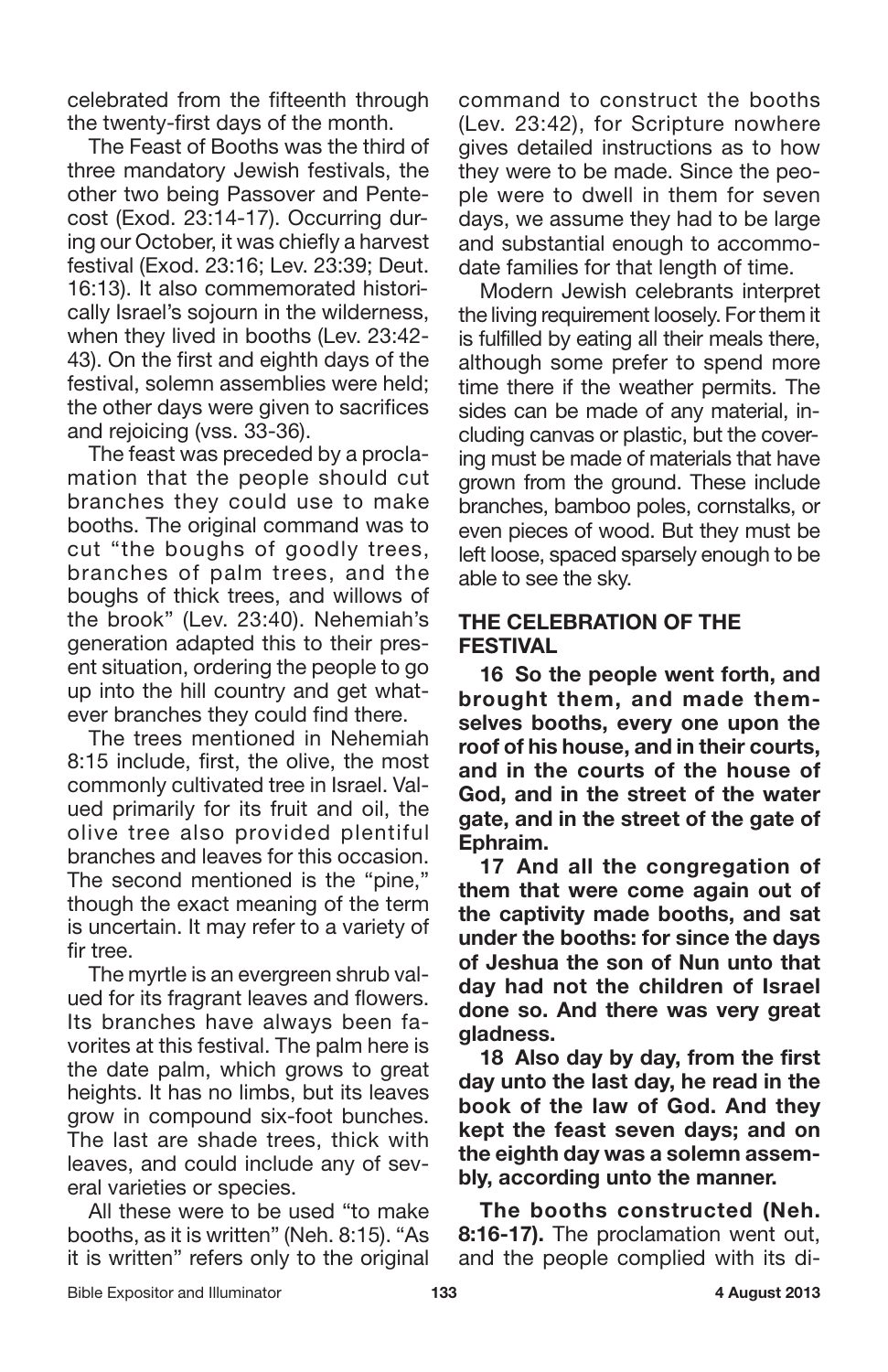rections. Since the decision to celebrate the festival was made on the second day of the month (cf. vs. 13), they had about two weeks to prepare for it. The celebration was to take place "in the place which the Lord shall choose" (Deut. 16:15), and that was now Jerusalem. Most of the people lived outside the city at this time (cf. Neh. 7:4; 11:1-2), so they had to travel and build their booths there.

Those who lived in the city made booths on the roofs of their houses. Houses in the Near East typically had flat roofs (cf. Josh. 2:6; II Sam. 11:2; Mark 2:4; Acts 10:9), and these were large enough to accommodate a booth. Some were also built "in their courts" (Neh. 8:16). Houses were built around open courts, and these too provided space for temporary booths.

Some were set up in the outer courts of the temple of God. The second temple had now been completed, and it had two courts. The inner court was restricted to priests, so they and their families could build their booths there. The outer court was open to the general populace, so families coming from the countryside could utilize this space.

Pilgrims also set up their booths in the square by the Water Gate and by the Gate of Ephraim. The Water Gate was located on the eastern side of Jerusalem, overlooking the Kidron Valley and the Gihon Spring. In times of siege, the waters from Gihon were diverted into the city through a tunnel that Hezekiah dug (cf. II Chron. 32:3-4). But in times of peace, the people went out the Water Gate and brought water up from the spring.

The square in front of the Water Gate must have been spacious, for it was there that Ezra addressed the gathered people of Judah (Neh. 8:1, 3). So it also could accommodate many booths at the time of the festival. Until the repairs under Nehemiah, this part of the city had been in serious disrepair (cf. 2:14); now it was completely restored (3:26; 12:37).

The Gate of Ephraim was on the north side of Jerusalem. It was so named because it led out toward the territory of Ephraim. Located four hundred cubits (six hundred feet) from the Corner Gate (II Kings 14:13; II Chron. 25:23), it, like the Water Gate, faced a broad square on which booths could be built.

The festival was celebrated by "all the congregation of them that were come again out of the captivity" (Neh. 8:17). None of the returned exiles excluded themselves. They "made booths, and sat under the booths." All of them fulfilled what the law commanded. Nehemiah noted that "since the days of Jeshua (Joshua) the son of Nun unto that day had not the children of Israel done so." The celebration in Joshua's time is nowhere recorded except here, but it makes sense in light of Joshua's emphasis on obedience.

Does this mean that the Festival of Booths had never been celebrated from Joshua's day to Nehemiah's? Surely not, for it was observed at the time Solomon dedicated the temple (I Kings 8:65-66; II Chron. 7:8-10) and in the first year of the exiles' return when the altar was built (Ezra 3:4). In addition, we cannot fathom it not being celebrated by such godly kings as David, Jehoshaphat, Hezekiah, and Josiah.

Nehemiah may have been referring to the spirit in which the feast was celebrated: "there was very great gladness" (Neh. 8:17). With the temple, city, and walls rebuilt and with a new zeal for the commandments of God, the people had reason to rejoice as previous generations had not. He may also have been stressing the universal participation, for "all the congregation" became involved. The extent of the celebration may have exceeded any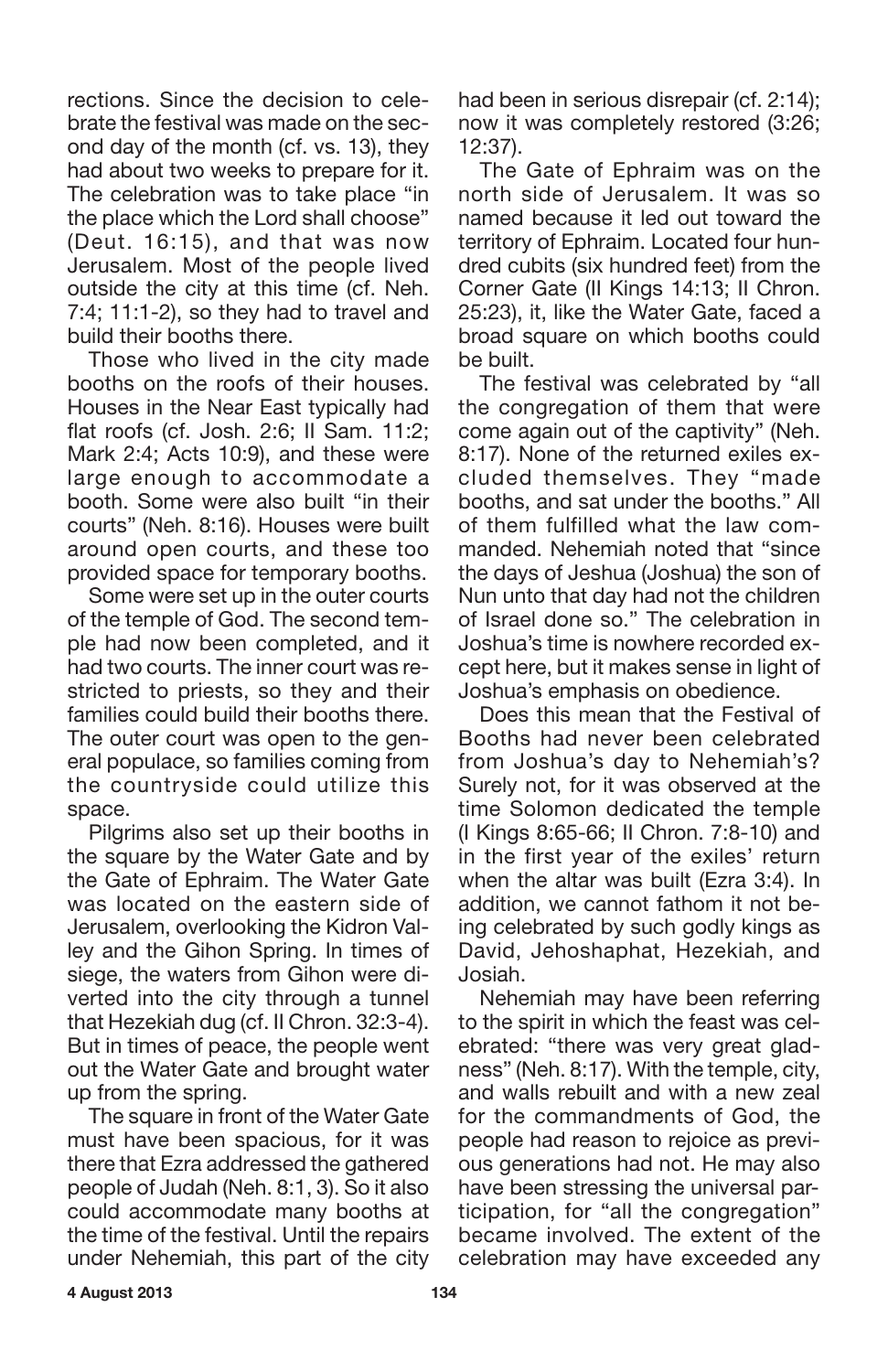other since Joshua's day.

But most likely the thing that distinguished this observance was the fact that all Israelite families actually built and lived in booths. As noted before, this festival had a twofold significance—giving thanks for the harvest and remembering God's care in the wilderness. Perhaps over the years the harvest aspect had come to be emphasized, while living in booths as in the wilderness had been minimized.

Now, however, they had a special reason for stressing their sojourn in the wilderness. Just as Israel in Joshua's day had newly arrived in the Promised Land, so they had recently returned to that land from captivity. As the booths in Joshua's generation had represented a temporary stay in the desert, so now they represented the temporary exile to foreign lands. God had sustained them in both places, and for this there was great rejoicing.

**The law read (Neh. 8:18).** This festival entailed more than just living in booths and celebrating the harvest. It included solemn assemblies at the beginning and end and prescribed offerings for each of the intervening days (Num. 29:12-38). In fact, more sacrifices were offered at the Feast of Booths than at any other festival.

In addition, at this festival Ezra read from the law of God every day, from the first day of the feast to the last. This reading was not prescribed for every observance but for every seventh year (Deut. 31:10-13). At that time men, women, children, and foreigners were to be gathered to hear the law. The purpose was not only that they learn what it said but also that they "fear the Lord your God, and observe to do all the words of this law" (vs. 12). It was especially important that children learn it (vs. 13).

The Jews thus "kept the feast seven days" (Neh. 8:18). The law specified that the festival last seven days (Lev. 23:34). The eighth day was technically not part of it but was added as a time of "solemn assembly" (vs. 36). A closing ceremony reminded the people that all their celebrating was in the context of worshipping the Lord.

We are not commanded to keep such a festival today. But we can learn from it—especially that God cares for us in all situations. As a harvest festival, it reminds us that all the bounty we enjoy comes from Him. And as a remembrance of the wilderness years, it assures us that even in lean times He supplies our needs. For both we should give thanks.

*—Robert E. Wenger.*

### QUESTIONS

- 1. What events led the returned Jewish exiles to want to observe the Festival of Booths?
- 2. When was this feast held? What did it commemorate?
- 3. What kinds of branches did the people cut? How were they used?
- 4. How long were the booths to be in place?
- 5. Where on their own property did the people put up their booths?
- 6. Where throughout Jerusalem were booths constructed?
- 7. Had the Festival of Booths not been celebrated since Joshua's day? Explain.
- 8. How were the circumstances of this festival similar in the days of Joshua and those of Nehemiah?
- 9. What occurred at this festival besides living in booths?
- 10. What can we learn about God's care from this Jewish festival? *—Robert E. Wenger.*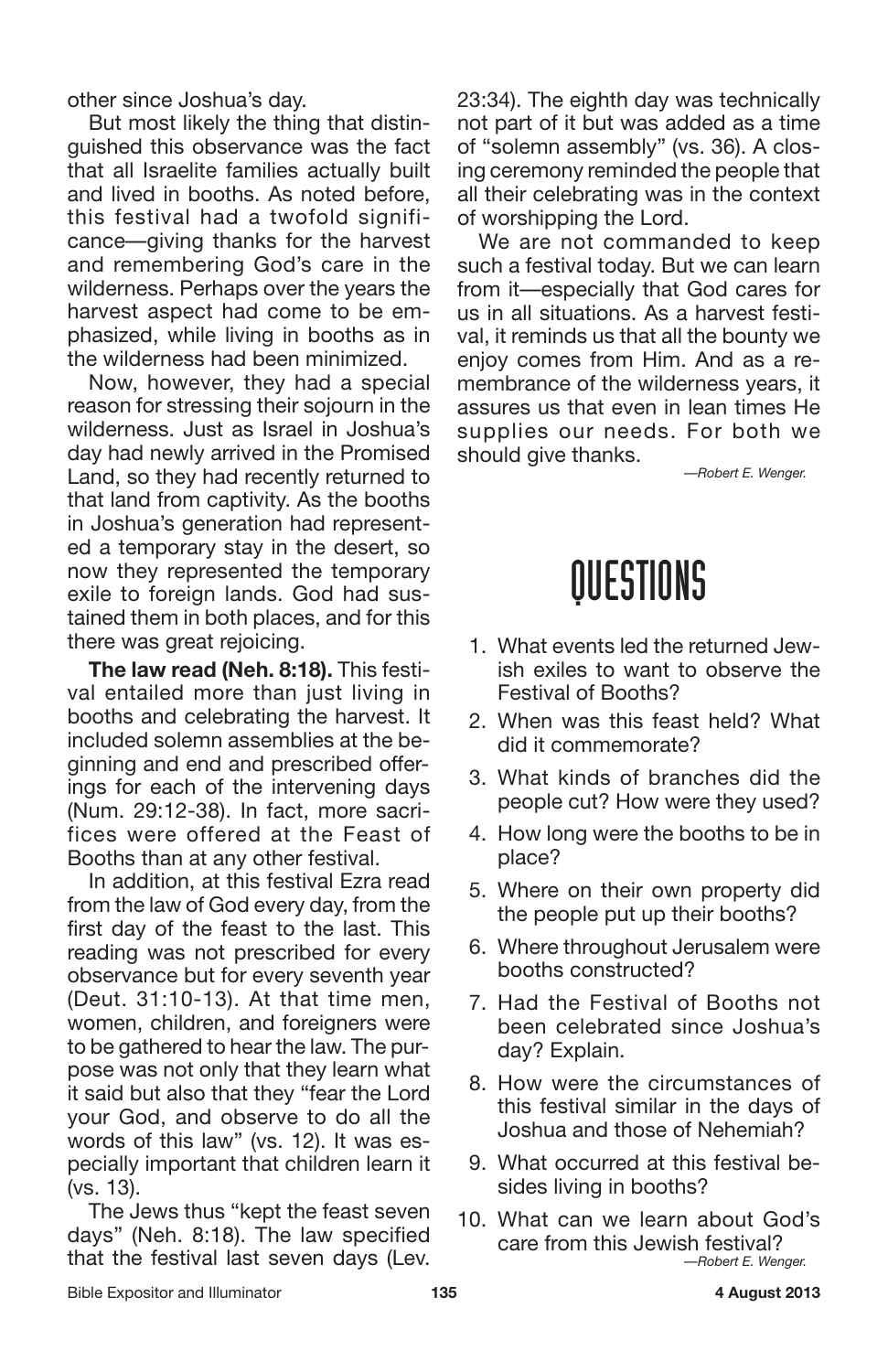### Corporate Confession of Sins

Lesson: Nehemiah 9:2, 6-7, 9-10, 30-36

Read: Nehemiah 9:1-37

TIME: 445 B.C. PLACE: Jerusalem

**GOLDEN TEXT—"Thou art just in all that is brought upon us; for thou hast done right, but we have done wickedly" (Nehemiah 9:33).**

## *Introduction*

We live in a day when self-esteem is highly valued. We are urged to think the best of ourselves in order to achieve our full potential. Counselors are busy helping clients to overcome a poor self-image and to believe in their worth. The Christian faith is often castigated for teaching that all are sinners, which allegedly keeps people from realizing their potential. Indeed, the whole idea of sin against God is scorned as a religious invention to oppress people.

With due recognition that some do need to overcome a poor self-image, we find the fact of sin a dark reality in ourselves, our society, and all human history. Scripture from beginning to end is concernedwith human sin andGod's solution for it. It teaches that the first step toward true self-esteem is repairing a broken relationship with God caused by sin. Christ died for sin, but we must acknowledge that our sin makes us hopeless without His salvation.

Thus, confession of sins is essential to enjoying God's favor and spiritual blessings. The returned Jewish exiles in Nehemiah's day realized this.

### **LESSON OUTLINE**

- **I. THE OCCASION FOR CONFES-SION—Neh. 9:2**
- **II. GOD'S GRACIOUS CHOICE OF ISRAEL—Neh. 9:6-7, 9-10**
- **III. GOD'S DEALINGS WITH A DIS-OBEDIENT PEOPLE—Neh. 9:30- 36**

*Exposition: Verse by Verse*

#### **THE OCCASION FOR CONFESSION**

**NEH. 9:2 And the seed of Israel separated themselves from all strangers, and stood and confessed their sins, and the iniquities of their fathers.**

The seventh month had been eventful for the postexilic Jews. On the first day, Ezra and the Levites had read and explained the law of God to them (Neh. 8:1-8). A Scripture study the next day convinced the leaders that they should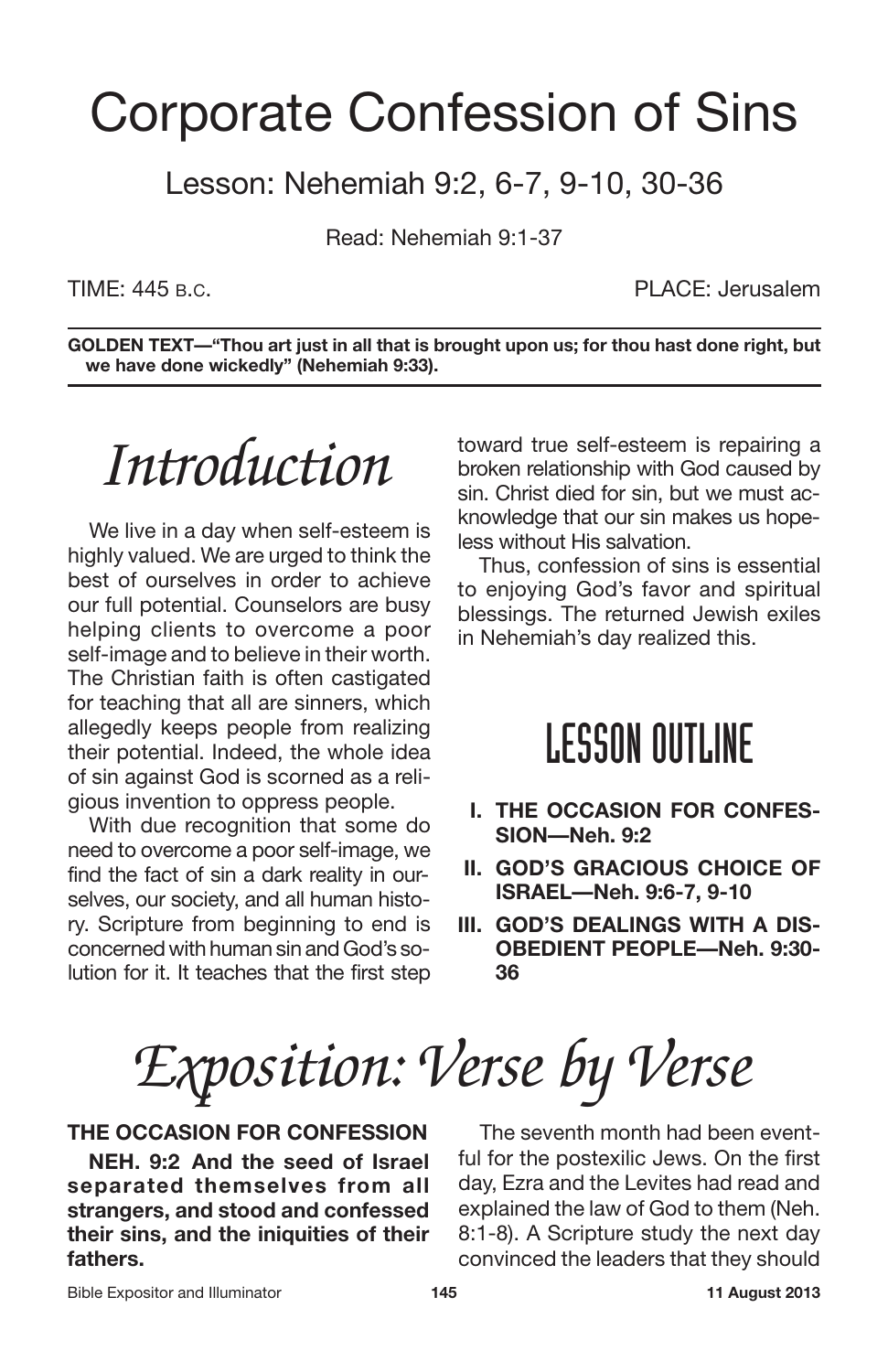announce a Festival of Booths for later in the month (vss. 13-14). This feast was held amid great rejoicing from the fifteenth to the twenty-second day (vss. 16-18).

Now, on the twenty-fourth day, they convened again for a time of fasting and confession (Neh. 9:1). This solemn event was limited to "the seed of Israel" (vs. 2). They "separated themselves from all strangers" because their confession revolved around the covenant relationship God had exclusively with Israel. They stood and confessed not only their own sins but also "the iniquities of their fathers." Though their ancestors had been responsible for their own sins, these people acknowledged them as well, knowing that national guilt had brought them to their present situation.

Is it not strange that a feast of great rejoicing should be so closely followed by fasting and sackcloth? Should they not have done this on the Day of Atonement, which normally was held on the tenth day of the month? The people actually had mourned and wept when they first heard the law read (Neh. 8:9). But the leaders had told them that rejoicing was more appropriate, and they followed this by scheduling feasts of gladness (vss. 10-18).

But now that the Festival of Booths was over, their attention once again turned to the sins that the reading of the law had disclosed. This day of confession was not a regular Jewish observance; it was an extra observance called forth by their special circumstances.

#### **GOD'S GRACIOUS CHOICE OF ISRAEL**

**6 Thou, even thou, art LORD alone; thou hast made heaven, the heaven of heavens, with all their host, the earth, and all things that are therein, the seas, and all that is therein, and thou preservest them all; and the host of heaven worshippeth thee.**

**7 Thou art the LORD the God, who**

**didst choose Abram, and broughtest him forth out of Ur of the Chaldees, and gavest him the name of Abraham.**

**9 And didst see the affliction of our fathers in Egypt, and heardest their cry by the Red sea;**

**10 And shewedst signs and wonders upon Pharaoh, and on all his servants, andon allthepeopleof his land: for thou knewest that they dealt proudly against them. So didst thou get thee a name, as it is this day.**

A fourth of the day was spent in reading from the law, and another fourth was given to confession and worship (Neh. 9:3). Several Levites (vss. 4-5) led the people in these devotions and directed them to pray the prayer of confession that makes up most of this chapter.

**God's creation and providence (Neh. 9:6).** The prayer surveys Israel's history to show how the Lord dealt with a perennially unfaithful people. But before focusing on Israel, it portrays the nature of God Himself. Recognizing the exaltation of His name (vs. 5), it focuses on His uniqueness as the only God and on His marvelous creative works.

Harking back to the declaration of Deuteronomy 6:4, "Thou, . . . art Lord alone" in Nehemiah 9:6 expresses the central feature of the Jewish faith. "Lord" is "Yahweh," the covenant name of Israel's God; there is none besides Him. He has created all things, including "heaven, the heaven of heavens, with all their host." "Heaven" here refers to the skies that surround the earth. "Heaven of heavens" refers to the highest heaven, the farthest point in deepest space. "Host" is, literally, "army," here probably referring to the heavenly bodies (cf. Isa. 40:26).

The Lord has also created "the earth, and all things that are therein, the seas, and all that is therein" (Neh. 9:6). He has made the entire universe (Gen. 1:1). In addition, this prayer acknowledges God's preservation of all that He has made. His providence sustains all of cre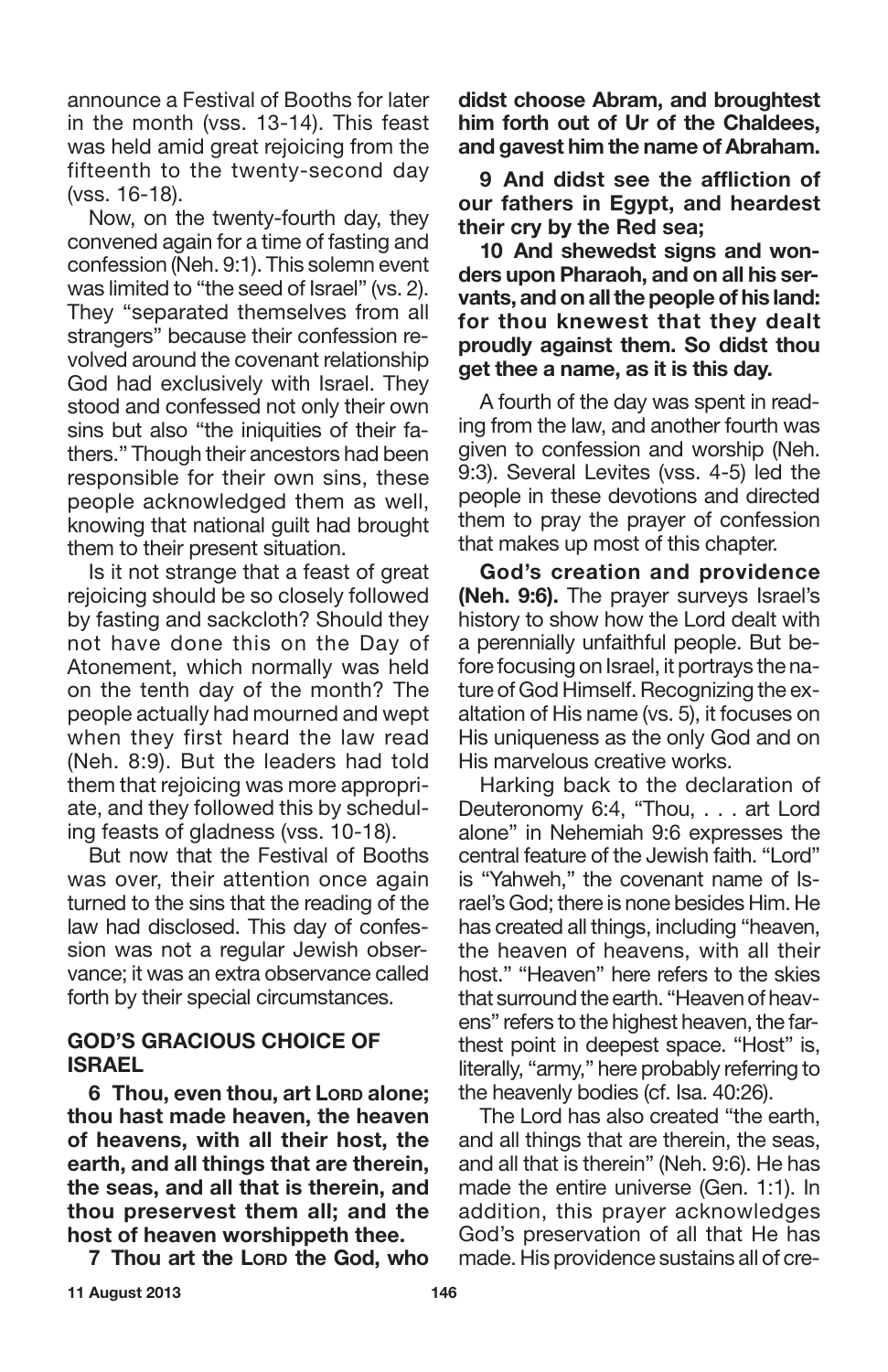ation, ensuring that every part functions in harmony with the rest. As a result, He is worshipped by all the hosts of heaven, most likely a reference to the angels (cf. Pss. 103:20-21; 148:2).

**God's choice of Abraham (Neh. 9:7).** Yahweh, this solitary Creator God, "didst choose Abram, and broughtest him forth out of Ur of the Chaldees, and gavest him the name of Abraham." This choice was the basis for all of God's mighty deeds in the history of Israel. Ur was the prominent Sumerian city-state in lower Mesopotamia that later was inhabited by the Chaldeans. From there Abraham migrated along with His family and, sustained by God's promises, eventually settled in Canaan (Gen. 11:31—12:5).

This man's name was originally "Abram" (Neh. 9:7), which means "exalted father." But the Lord changed it to "Abraham, that is, "father of a multitude," signifying His plan to make him the father of many nations (Gen. 17:4- 5). The prayer then recounts the covenant by which God promised him and his seed the land of Canaan—a covenant He had faithfully fulfilled (Neh. 9:8; cf. Gen. 15:18-21).

**God's deliverance of His people from Egypt(Neh. 9:9-10).** The prayer of confession next recounts what the Lord did to rescue Israel from slavery in Egypt. The Exodus was the signature event that marked them as the chosen people of God. He saw their affliction as mistreated slaves in Egypt and listened to their cries. "Their cry by the Red sea" could refer to their plight after they had left Egypt (Exod. 14:10-12), but it probably means their cry in Egypt, which is located next to the Red Sea (3:7, 9).

In answerto their cry, the Lord showed "signs and wonders upon Pharaoh, and on all his servants, and on all the people of his land" (Neh. 9:10). These included ten plagues of increasing severity that put to shame the magicians of Egypt and discredited their false gods. These signs affected Pharaoh and his family, his "servants" (court officials), and the whole population. None were exempted, and they finally begged Pharaoh to let Israel go before Egypt was completely destroyed (Exod. 10:7).

God had multiplied His signs against the Egyptians because He knew how arrogantly they had mistreated the Israelites. This pride had led them to increase Israel's burdens, to reduce their raw materials for making bricks, to refuse to let them go and worship, and to despise the name of their God. The Lord had not let Egyptian pride go unpunished. Through His judgments He had made a great name for Himself. He had proved that He was the one Almighty God who had chosen and redeemed Israel for Himself.

This reputation had spread far beyond Egypt. Rahab testified many years later that God's deeds for Israel had struck terror into all the surrounding peoples, and she recognized Him as "God in heaven above, and in earth beneath" (Josh. 2:11). Now those of Nehemiah's generation testified that the Lord's name was still exalted.

#### **GOD'S DEALINGS WITH A DISOBEDIENT PEOPLE**

**30 Yet many years didst thou forbear them, and testifiedst against them by thy spirit in thy prophets: yet would they not give ear: therefore gavest thou them into the hand of the people of the lands.**

**31 Nevertheless for thy great mercies' sake thou didst not utterly consumethem,norforsakethem;forthou art a gracious and merciful God.**

**32 Now therefore, our God, the great, the mighty, and the terrible God, who keepest covenant and mercy, let not all the trouble seem little before thee, that hath come upon us, on our kings, on our princes, and on our priests, and on our prophets, and on our fathers, and on all thy people,**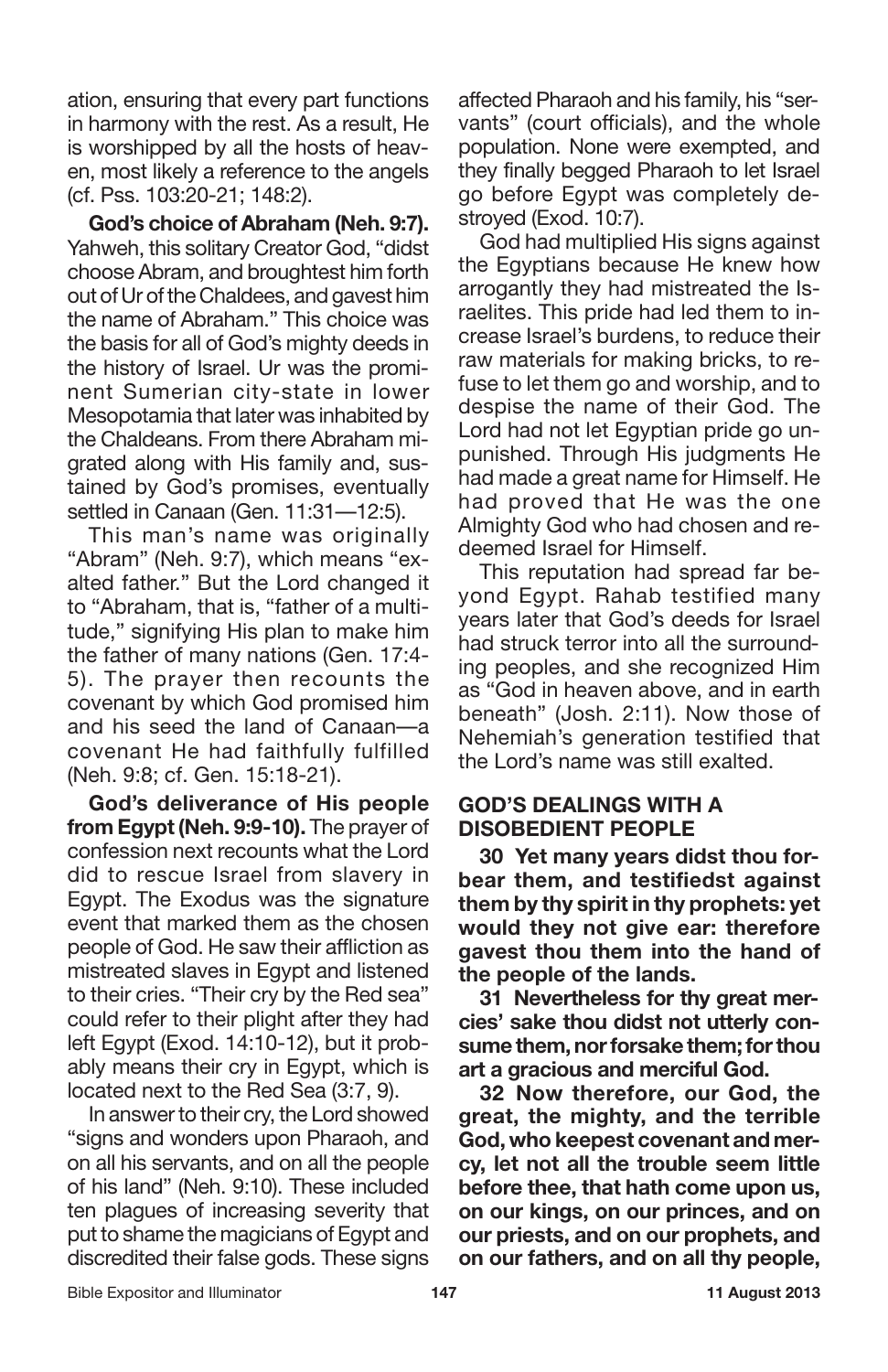**since the time of the kings of Assyria unto this day.**

**33 Howbeit thou art just in all that is brought upon us; forthou hast done right, but we have done wickedly:**

**34 Neither have our kings, our princes, our priests, nor our fathers, kept thy law, nor hearkened unto thy commandments and thy testimonies, wherewith thou didst testify against them.**

**35 For they have not served thee in their kingdom, and in thy great goodness that thou gavest them, and in the large and fat land which thou gavest before them, neither turned they from their wicked works.**

**36 Behold, we are servants this day, and for the land that thou gavest unto our fathers to eat the fruit thereof and the good thereof, behold, we are servants in it.**

**A recognition of past mercies (Neh. 9:30-31).** The prayer of confession continues to recount the Lord's unfailing provision for Israel in spite of their sinfulness. The parting of the Red Sea (vs. 11), the direction by the pillar of cloud and fire (vs. 12), the giving of the law (vss. 13-14), and the preservation of their lives in the desert (vss. 15-21) all proved His love. So did His blessings after they entered Canaan (vss. 22-29). But they had requited Him with repeated rebellion.

God dealt with His people with a combination of forbearance and discipline. For many years He withheld judgment, admonishing them through His prophets (Neh. 9:30). Had they been sensitive to His grace, they could have been forgiven. But they hardened themselves against the prophets' pleas, and the Lord finally turned them over to "the people of the lands" that surrounded them (cf. II Kings 17:13; II Chron. 36:15-17).

"Nevertheless," the prayer continues, "for thy great mercies' sake thou didst not utterly consume them, nor forsake them" (Neh. 9:31). God would have been justified in doing so (Exod. 32:10; 33:5), but even as He delivered them to captivity in a foreign land, He refused to wipe them out (Jer. 30:11; 46:28). The reason was that He is merciful and gracious. Though His holiness was greatly offended by their sin, His grace refused to abandon those to whom He had committed Himself (cf. Ezek. 36:16-24).

**A plea for present mercy (Neh. 9:32).** To this point, Israel's prayer has been a survey of God's faithfulness to an unfaithful people. But "now therefore" marks a transition to their present circumstances. Because of His record of merciful dealings with their fathers, they pleaded for His mercy in their present need. They could still address Him as "our God," but they did not take this privilege lightly. They knew He was "the great, the mighty, and the terrible God." "Terrible" (1:5; 4:14) means "awesome."

Because of His greatness and might, the Lord inspired reverence and fear. Yet for all this, He kept His covenant of mercy and unfailing love. He had been loyal to His covenants with Abraham, though His people had fallen short.

Thus, they pleaded that He not regard all the trouble that had befallen them as a trifling matter. This trouble was so comprehensive that it fell upon kings, princes, priests, prophets, fathers, and people. None had escaped it. And it also had lasted a long time—since the days of the Assyrian kings right up until this day of their confession. The first Assyrian inroads had begun some four hundred years before Nehemiah's time. Eventually Assyria toppled the ten northern tribes and threatened Judah.

**An acknowledgment of justice (Neh. 9:33-35).** Though these people prayed that God would not trivialize their centuries of suffering, they freely admitted that their troubles were deserved. "Howbeit," they prayed, "thou art just in all that is brought upon us; for thou hast done right, but we have done wickedly."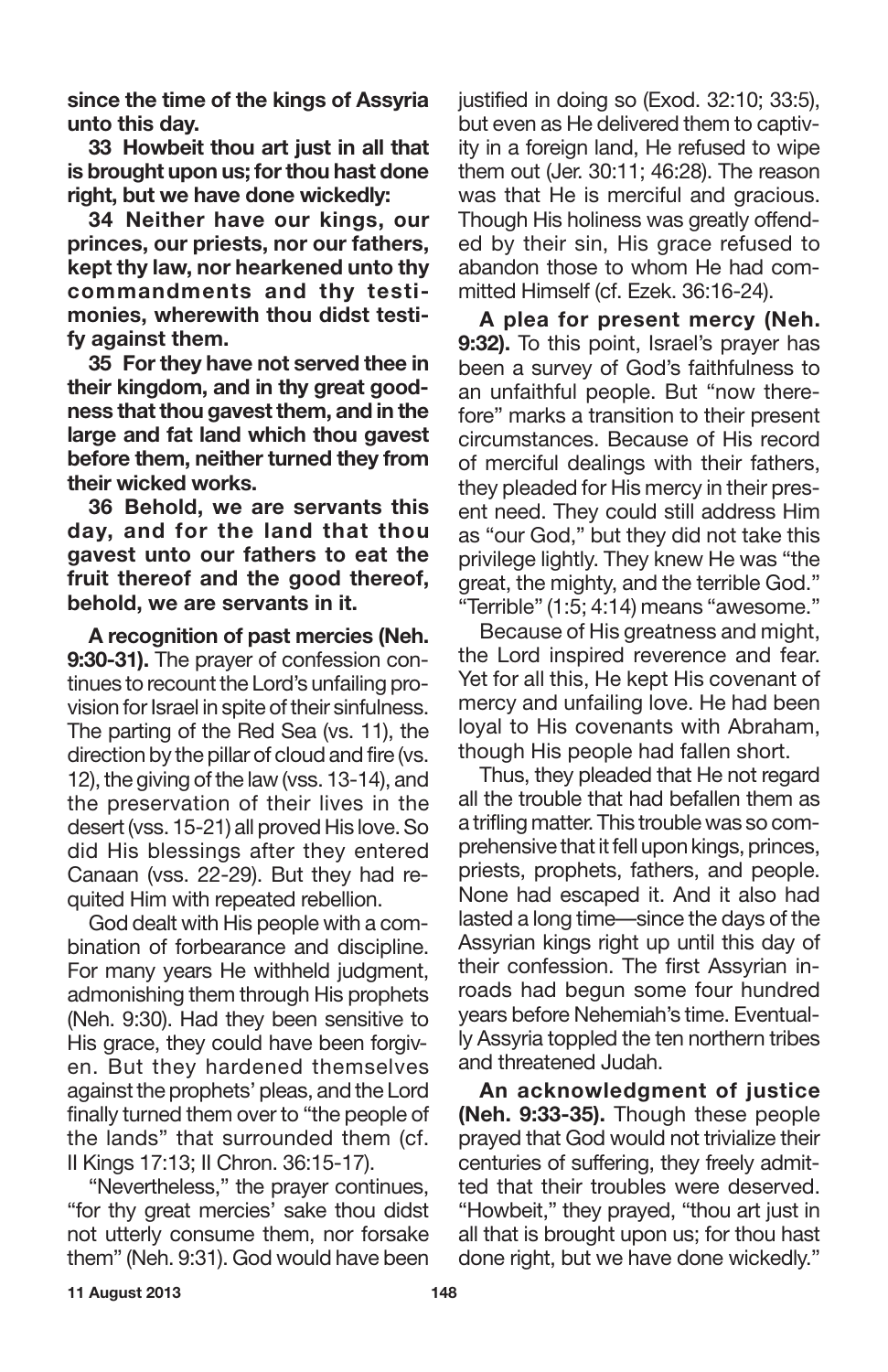Though they had not participated in the sins of their fathers, they acknowledged their national identity with them.

They further acknowledged that their leaders in the past had not kept God's law. These included their kings and princes, the political leaders. Unlike rulers in surrounding nations, Israelite kings were not the religious heads of their people. They were neither gods nor spokesmen for them. To the contrary, like everyone else they were bound by God's law. And when they tried to ignore or overrule it, they were accountable to God and brought judgment upon themselves.

The priests, on the other hand, were legitimate spiritual leaders who represented the people before God and taught them His law. But often they failed in this, going through their rituals while living in sin (I Sam. 2:22-29; Ezek. 22:26). Similarly, the "fathers" (Neh. 9:34)—heads of households who had the responsibility of teaching their children (Deut. 6:6-7)—neglected to do so and, in fact, through their actions often taught them to sin. As a result, the laws they had broken became a testimony against them.

The Israelites had failed to appreciate God's rich blessings. "They have not served thee in their kingdom" (Neh. 9:35) refers to the independent national government they had enjoyed under Saul, David, and Solomon. "Thy great goodness that thou gavest them" speaks of their many material blessings. "The large and fat land which thou gavest before them" describes the size and fertility of Canaan. They did not serve God in this setting or turn from sin.

**An acknowledgment of humiliation (Neh. 9:36).** Now they were back in that spacious and fertile land, but things were not the same as before. This was the land God had covenanted to give to their forefathers, but the descendants did not really possess it. They were "servants in it," mere tenants of foreign rulers in what should have been their own land. They

lived there at the pleasure of the Persian kings, obeyed their laws, and paid taxes to them.

They recognized that this was due to the nation's sins (Neh. 9:37). But to have foreign dominion over their bodies, livestock, and produce was a far cry from what God had intended. They admitted, "We are in great distress." Yet they used their plight as the occasion for reform. They drew up a covenant, pledging themselves to return to the ways of the Lord (9:38—10:39).

Confession is difficult. It requires humility to admit that we have sinned and invited God's displeasure, but it is essential if we wish to mature in our faith. And when we have done it, we have the assurance of His cleansing and forgiveness.

*—Robert E. Wenger.*

### QUESTIONS

- 1. What was the most likely reason for postponing confession until after the Festival of Booths?
- 2. What attributes of God did the Jews stress in their prayer?
- 3. Why did the Lord change Abram's name to "Abraham"?
- 4. How was God's name exalted by His signs and wonders in Egypt?
- 5. What past mercies of God did the Jews recount in their prayer?
- 6. Why did God not completely destroy Israel for its sins?
- 7. Why did the Jews confess their forefathers' sins as well as their own?
- 8. How had past leaders failed to fulfill God's expectations?
- 9. What rich blessings had Israel failed to appreciate?
- 10. Why were the Jews still distressed after returning to their homeland? *—Robert E. Wenger.*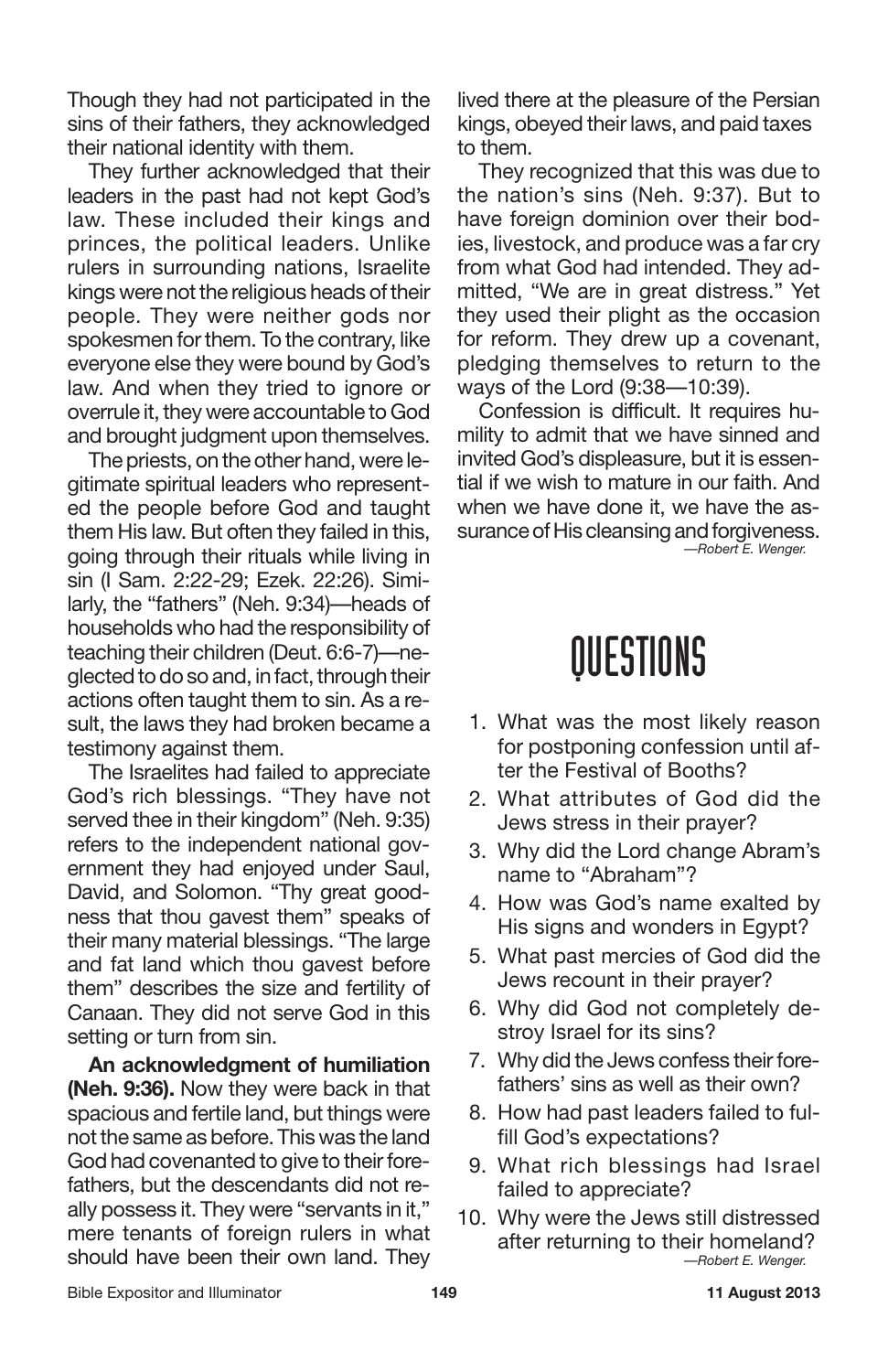### Dedication of the Wall

Lesson: Nehemiah 12:27-36, 38, 43

Read: Nehemiah 12:27-43

TIME: 445 B.C. PLACE: Jerusalem

**GOLDEN TEXT—"That day they offered great sacrifices, and rejoiced: for God had made them rejoice with great joy: . . . so that the joy of Jerusalem was heard even afar off" (Nehemiah 12:43).**

*Introduction*

Dedication is a well-known concept in our world. Books and musical compositions are dedicated to special persons. Memorials are dedicated to the memory of statesmen, reformers, and fallen heroes, as well as in remembrance of famous battles. Tombs are dedicated to unknown soldiers.

Dedication ceremonies mark the opening of highways, tunnels, and bridges. Ships and aircraft are dedicated in special observances, as are innovative cars and other inventions. Buildings and properties are dedicated: medical centers, libraries, museums, schools, office buildings, and even athletic fields. Each of these is dedicated to the public for its use.

"Dedication" is a common religious

word as well, in the sense of presenting something to God. We observe parents' dedication of their babies and missionary candidates' dedication of themselves. We dedicate to Him new houses of worship and new organizations to further His work.

Dedication observances were practiced in ancient Israel as well.

### **LESSON OUTLINE**

- **I. PREPARATION FOR THE DEDI-CATION—Neh. 12:27-30**
- **II. PROCESSIONS IN THE DEDICA-TION—Neh. 12:31-36, 38**
- **III. SIGNIFICANCE OF THE DEDI-CATION—Neh. 12:43**

*Exposition: Verse by Verse*

#### **PREPARATION FOR THE DEDICATION**

**NEH. 12:27 And atthe dedication of the wall of Jerusalem they sought the Levites out of all their places, to bring them to Jerusalem, to keep the dedi-** **cation with gladness, both with thanksgivings, and with singing, with cymbals, psalteries, and with harps.**

**28 And the sons of the singers gathered themselves together, both out of the plain country round about**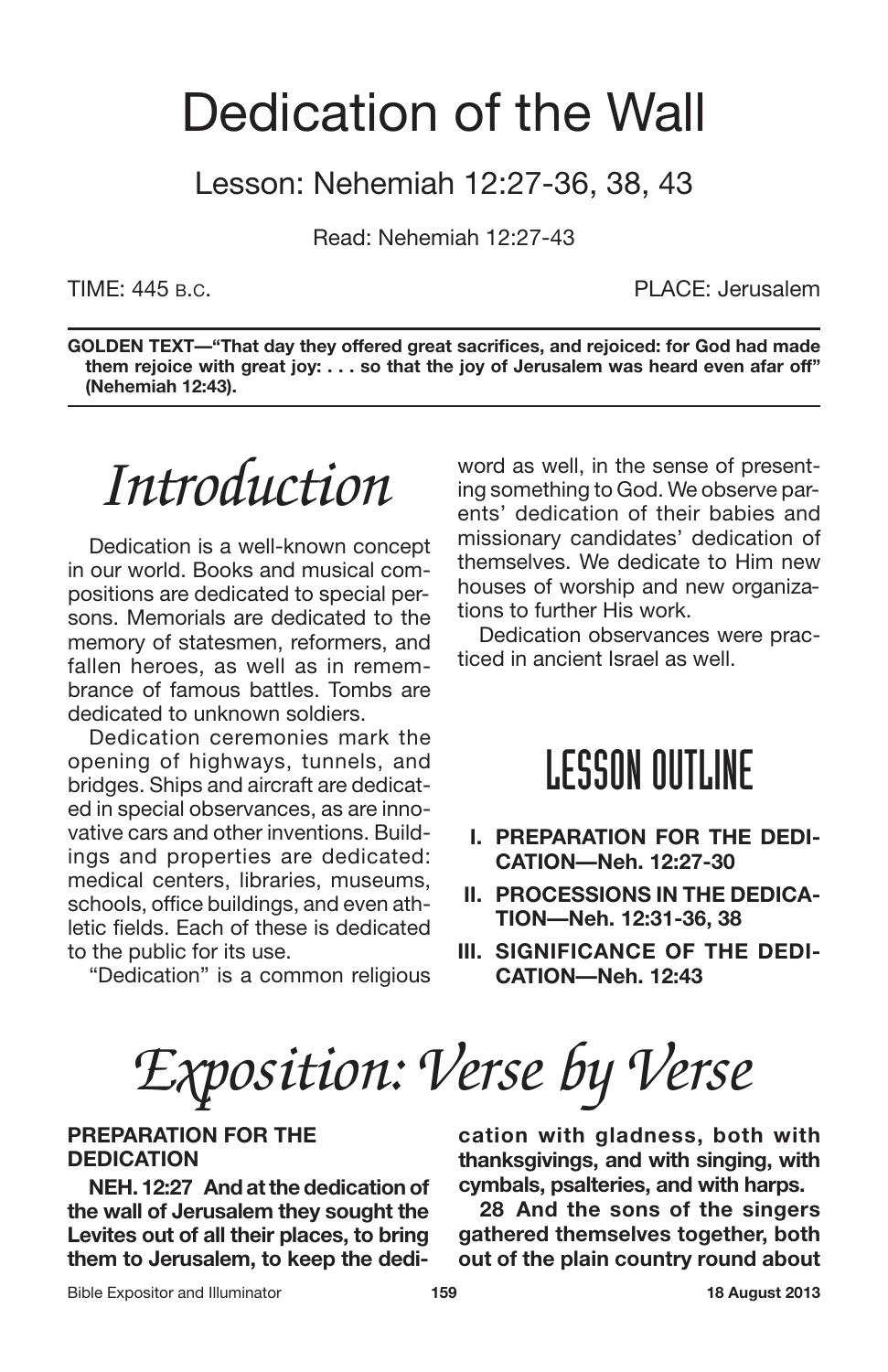**Jerusalem, and from the villages of Netophathi;**

**29 Also from the house of Gilgal, and out of the fields of Geba and Azmaveth: for the singers had builded them villages round about Jerusalem.**

**30 And the priests and the Levites purified themselves, and purified the people, and the gates, and the wall.**

**The participants gathered (Neh. 12:27-29).** Nehemiah had left his position as cupbearer to King Artaxerxes and returned to Judah with the primary goal of rebuilding Jerusalem's wall. Though the temple had been rebuilt years before, the city lay exposed to invasion, and few people would even live there. In spite of strong opposition from surrounding peoples, the protection of God and the skilled leadership of Nehemiah enabled the Jews to finish the wall in just fifty-two days.

Now it was publicly dedicated to the Lord. To prepare for this, the Levites were sent for from all the various places they were living. The Levites did not have a tribal inheritance but were scattered throughout the territories of the other tribes of Israel. Originally, forty-eight cities were designated for their use (Num. 35:2, 7), but after the Captivity this rule could not be followed. Some of them now lived in Jerusalem (Neh. 11:18), but many still lived in the countryside and came to the city only as their temple duties required.

Since this dedication was to be a joyful time of singing, Levitical musicians, both singers and instrumentalists, were sought. Three instruments are named at this point: cymbals, psalteries, and harps. All three were regularly used for religious ceremonies (I Chron. 15:16, 28). "Psalteries" were large harps with twelve strings. "Harps" were lyres, smaller than psalteries and having ten strings.

All these musicians would contribute to the gladness and thanksgiving of the day. "Thanksgivings" in Nehemiah 12:27 renders a Hebrew word that is later translated "companies of them that gave thanks" (vs. 31, cf. vs. 38). We might translate it "thanksgiving choirs." The people of Judah had reason to give thanks. The wall had been completed, their enemies had been thwarted, and Jerusalem was again habitable. They had worked hard and been vigilant, but the Lord had superintended the whole project.

The musicians gathered from outlying areas. "The sons of the singers" (Neh. 12:28) were those whose families had long served in this temple ministry. David had established these families after bringing the ark of the covenant to Jerusalem (I Chron. 25:1-7), and throughout the centuries following they had continued the tradition. Even during the Captivity they had remembered their calling, and those who returned were able to practice it again (cf. Ezra 2:41-42; Neh. 7:44). Thus, this was an especially important occasion for them.

Some of them came "out of the plain country round about Jerusalem" (Neh. 12:28). This was the rural area in southern Israel extending westward from the Jordan River in a rather wide plain. Others came "from the villages of Netophathi" (or "of the Netophathites"). Netophah was a town south of Jerusalem and Bethlehem. Even before the Captivity some Levites lived there (I Chron. 9:16), and it was repopulated after the Captivity by a small number of inhabitants (Ezra 2:22; Neh. 7:26).

Still others came from "the house of Gilgal" (or "Beth-gilgal") (Neh. 12:29). This was probably the place near Jericho where the Israelites had first encamped after crossing the Jordan (Josh. 4:19-20) and where Saul was later crowned king (I Sam. 11:15). There was another Gilgal farther west, located northwest of Beth-el, where Elijah and Elisha had a school of prophets (II Kings 2:1; 4:38), but that is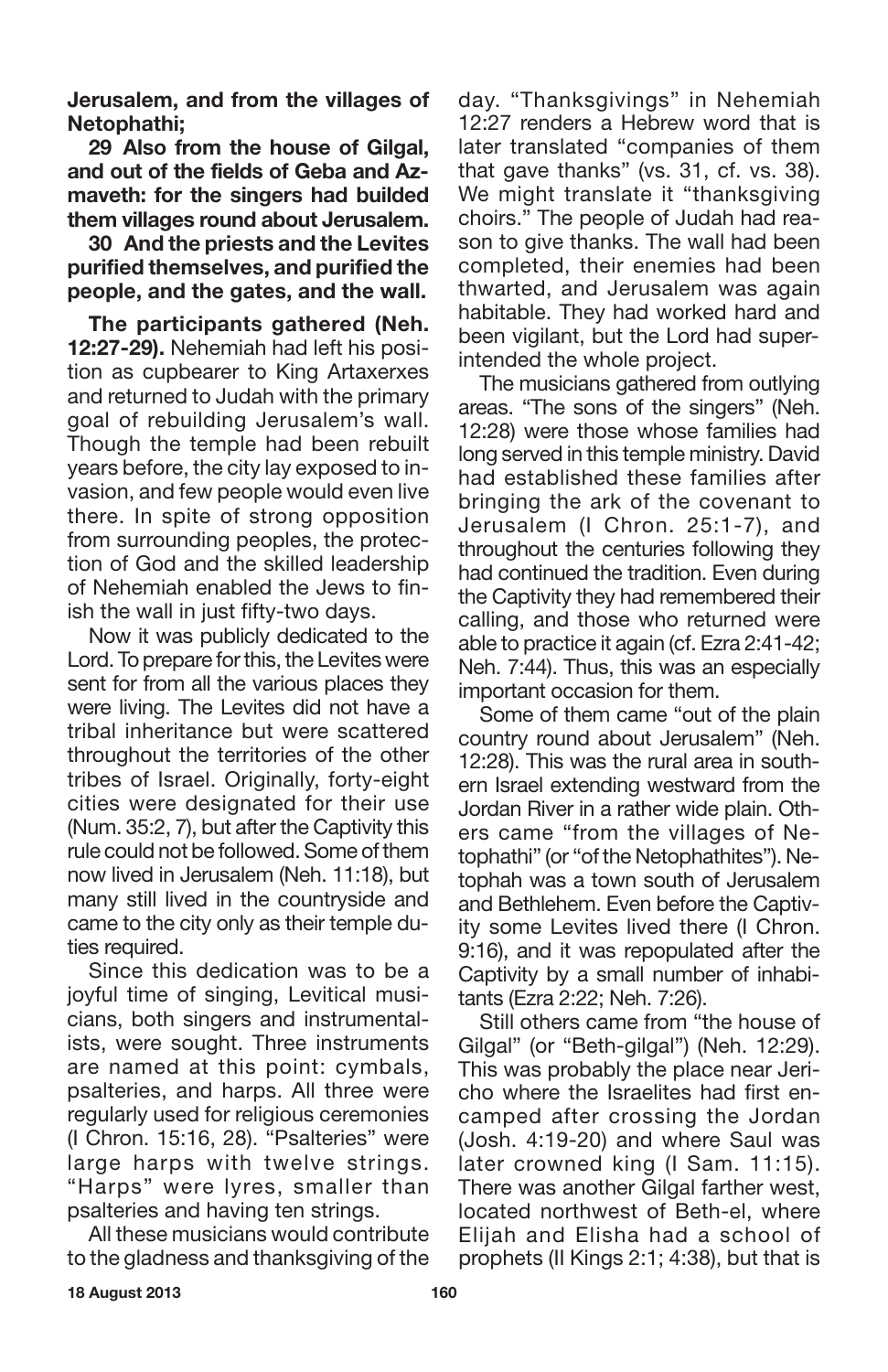not as likely a location for the residence of Levitical musicians after the Exile.

The Levites gathered, finally, from the region of Geba and Azmaveth. Geba was in the tribal lands of Benjamin, about six miles north of Jerusalem. It had been designated by Joshua as a town for priests (Josh. 21:17; I Chron. 6:60) and was one of the areas newly repopulated after the Exile (Ezra 2:26; Neh. 11:31). Even closer to Jerusalem was Azmayeth, five miles to the northeast, on the border of Judah and Benjamin. It was the home of a small number of exiles (Neh. 7:28).

Thus, the Levitical singers gathered from villages they had established and settled in around Jerusalem. They were not far from the city, but they were scattered to the south, east, and north.

**The participants purified (Neh. 12:30).** Before the time of rejoicing occurred, the priests and Levites performed works of purification—first for themselves, then for the people, the gates, and the walls. Since Israel worshipped a holy God, ceremonial purification was essential before worship could take place. Uncleanness contracted through contact with a corpse, the birth of a child, certain diseases and running sores, and various other causes had to be removed (Lev. 22:4- 9). Physical objects used in worship also had to be cleansed.

Our text does not tell us what this purification included. Judging from other instances, it may have involved fasting, making sacrifices of sin and burnt offerings, abstaining from marital intercourse, bathing, and putting on clean garments. The gates and walls may have been sprinkled with the blood of sacrifices.

The New Testament does not lay on Christians any requirements for ritual purification. However, we are reminded often that our God is holy and that our lives should therefore be pure from the defilement of sin (cf. Rom. 12:1-2; Titus 2:11- 14; I Pet. 1:15-16; II Pet. 3:11). If we do allow ourselves to be defiled, sincere confession will bring God's cleansing (I John 1:9). Beyond this we are to cleanse and purify hands, heart, and mind (Jas. 4:8) and recommit ourselves to a holy life (II Cor. 7:1).

#### **PROCESSIONS IN THE DEDICATION**

**31 Then I brought up the princes of Judah upon the wall, and appointed two great companies of them that gave thanks, whereof one went on the right hand upon the wall toward the dung gate:**

**32 And after them went Hoshaiah, and half of the princes of Judah,**

**33 And Azariah, Ezra, and Meshullam,**

**34 Judah, and Benjamin, and Shemaiah, and Jeremiah,**

**35 And certain of the priests' sons with trumpets; namely, Zechariah the son of Jonathan, the son of Shemaiah, the son of Mattaniah, the son of Michaiah, the son of Zaccur, the son of Asaph:**

**36 And his brethren, Shemaiah, and Azarael, Milalai, Gilalai, Maai, Nethaneel, and Judah, Hanani, with the musical instruments of David the man of God, and Ezra the scribe before them.**

**38 And the other company of them that gave thanks went over against them, and I after them, and the half of the people upon the wall, from beyond the tower of the furnaces even unto the broad wall.**

**Location of the procession to the right (Neh. 12:31).** Nehemiah now wrote of his personal involvement in the dedication: "Then I brought up the princes of Judah upon the wall." This refers to the leaders of all the Jews at that time, since after the Exile "Judah" was used of the entire Jewish state, not just the tribe by that name (cf. Ezra 10:7; Neh. 5:14; 6:7; 12:44). Nehemiah led these men to the top of the wall to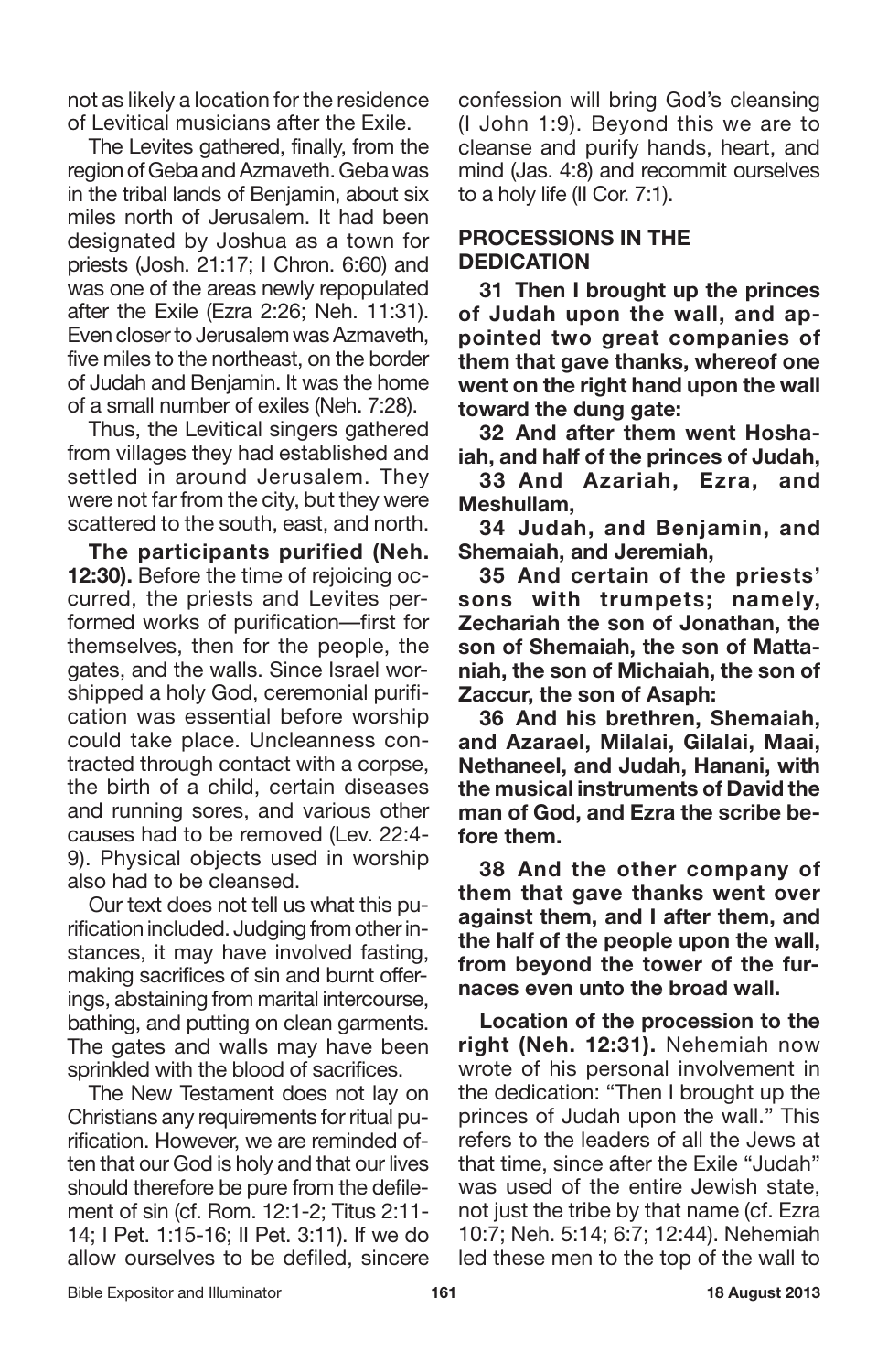participate in the festal processions.

Some have questioned whether the choirs could have walked "upon the wall" (Neh. 12:31) and suggested the translation "alongside the wall." But archeological excavations that have uncovered a portion of this wall have revealed that it was almost nine feet wide at that point (Breneman, *Ezra, Nehemiah, Esther,* Broadman & Holman). This would have been wide enough for these processions.

Nehemiah appointed two large assemblies of vocalists to give thanks that is, two thanksgiving choirs. One was to proceed to the right and the other to the left. Since right and left to the Jews were determined while looking eastward, the right was toward the south, proceeding on the wall clockwise. The second choir then went to the left (northward). The two were to circle the wall until they met.

Although the starting point is not designated, it was probably in the vicinity of the Valley Gate, along the southern segment of the western wall. Going opposite directions, they eventually met on the eastern side of the city and together entered the temple area (cf. Neh. 12:40). The first choir thus went southward toward the Dung Gate, at the southern extremity of Jerusalem.

**Leaders of Judah involved (Neh. 12:32-34).** As to the order of the march, "after them" seems to indicate that a group of singers went first, giving thanks (cf. vs. 31). Then followed "Hoshaiah, and half of the princes of Judah" (vs. 32). We know nothing additional about Hoshaiah, but since his name appears first, he must have been a prominent official.

Included in the group led by Hoshaiah were Azariah, Ezra, Meshullam, Judah, Benjamin, Shemaiah, and Jeremiah (Neh. 12:33-34). Since the "Judah" in verse 32 designates all the Jews, these leaders could have come from any of the twelve tribes, even Levi. It is not likely that the Ezra here was the priestly scribe, since he is mentioned separately in verse 36. Neither are the "Judah" and "Benjamin" of verse 34 tribal names; they are names of a list of individuals. We have no further indication of who these men were.

**Priestly musicians involved (Neh. 12:35-36).** Following the singers and the princes of Judah came "certain of the priests' sons with trumpets." The trumpets they were playing were long, silver instruments like those used in the wilderness to call the people together to break camp (Num. 10:1-8), to call Israel to battle, and to announce their festivals (vss. 9-10). Blowing these trumpets was always the prerogative of the priests (vs. 8).

Leading this group was "Zechariah the son of Jonathan" (Neh. 12:35), whose lineage is here traced back to Asaph, one of the most prominent musicians during the reigns of David and Solomon (I Chron. 16:4-5; II Chron. 5:12). Asaph apparently established a school of music, or musicians' guild; the term "sons of Asaph" became synonymous with being musicians (I Chron. 25:1-2).

Accompanying Zechariah were "his brethren" (Neh. 12:36). "Brethren" here may mean members of the same musical group. Eight men are named, and they are said to be playing "the musical instruments of David the man of God." Thus, some had other instruments besides trumpets (cf. I Chron. 15:16; II Chron. 29:26). David was esteemed as a man of God because of his devotion to Israel's true worship of the Lord.

Following the singers, but in front of the rest of the procession, was the Ezra we know as a scribe. His position shows the respect in which he was held for his spiritual leadership. Ezra had seen the Jewish province through a severe spiritual crisis (Ezra 9—10) and more recently had led in a renewal of devotion to the law (Neh. 8). So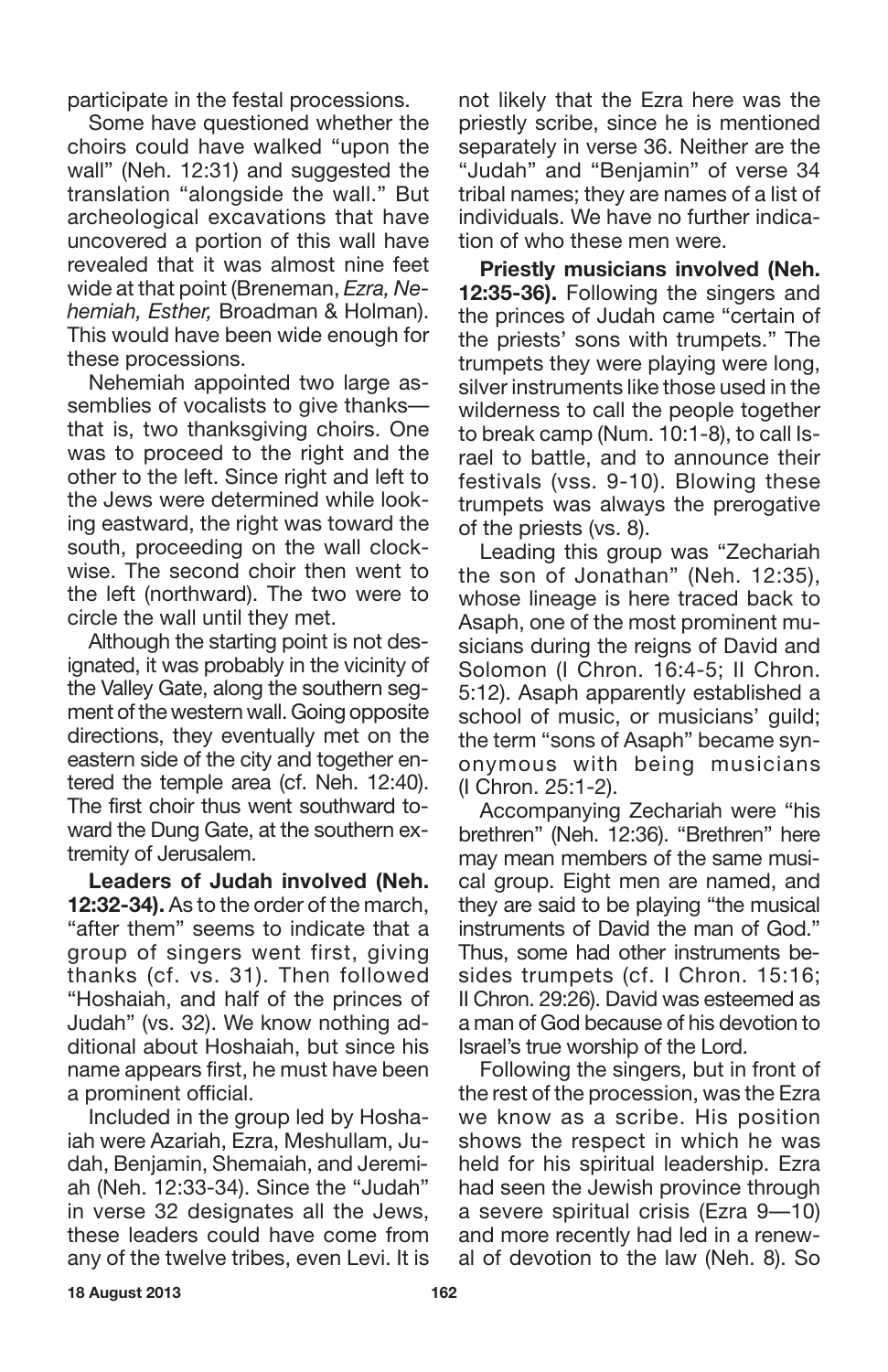while Nehemiah was the governor, Ezra was the spiritual leader and deserved this honored position this day.

**Location of the procession to the left (Neh. 12:38).** The choir going right circled the southern edge of the city, passed the Fountain Gate, and proceeded up the east side to the area of the Water Gate (vs. 37). At the same time, a second choir moved in the opposite direction, circling the northern end of the wall to the east side (vs. 38). "I after them" indicates that Nehemiah had a position in this procession analogous to Ezra's in the other one. He walked behind the initial group of singers but ahead of "the half of the people upon the wall."

The procession went to the Broad Wall. This may refer to a wall built by Hezekiah extending to the west. Its name may have come from its unusual thickness (twenty-three feet). From there the choir moved around the north side of Jerusalem to the east. The two groups then went into the temple together.

#### **SIGNIFICANCE OF THE DEDICATION**

**43 Also that day they offered great sacrifices, and rejoiced: for God had made them rejoice with great joy: the wives also and the children rejoiced: so that the joy of Jerusalem was heard even afar off.**

The dedication consummated in the temple service. The singers of the choirs "sang loud" (Neh. 12:42), an expression that means they caused their voices to be heard. Priests then offered "great sacrifices" (vs. 43), a number suitable for the occasion. They also rejoiced in all that had occurred.

What had caused this overwhelming joy? First, with the wall completely repaired, their city had security from its enemies. Second, they had the satisfaction of knowing they could undertake a major project together and complete it. Thus, their morale was raised as they contemplated the future of their province.

But most significantly, God Himself had given them cause for great joy. They realized that while Nehemiah's leadership and their hard work had sustained them, it was the Lord who had made everything come together. They could rejoice because they had a powerful God who worked on their behalf. The women and children joined the heads of households in rejoicing so that the joy of Jerusalem could be heard from far away.

God has done great things for us as well. Let us, like this Jewish community, make sure His name is magnified in our communities as we rejoice in His grace. *—Robert E. Wenger.*

### QUESTIONS

- 1. How were the Jews able to complete the rebuilding of the wall in such a short time?
- 2. Why was it important to have Levites at this dedication?
- 3. Where were the places from which the Levites came in relation to Jerusalem?
- 4. Why did the Jews have to undergo ritual purification before this event?
- 5. What kind of purification do Christians need? Why?
- 6. Explain how the two thanksgiving choirs were to proceed as they walked on the wall.
- 7. What kinds of instruments did priests and Levites use?
- 8. What roles did Ezra and Nehemiah have in this dedication?
- 9. Where did the dedication end? What was done there?
- 10. Why was this a time of great joy for the Jewish community?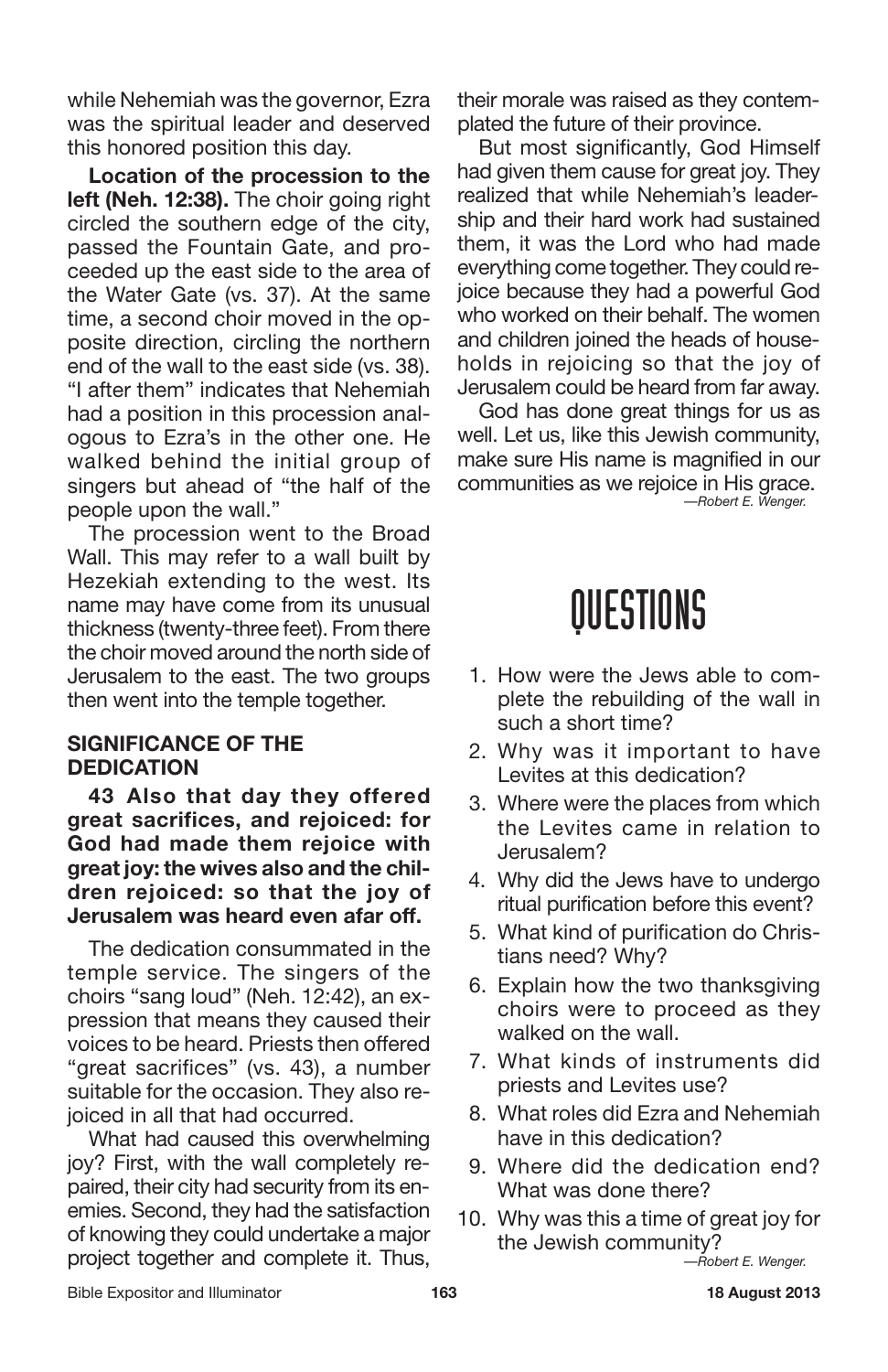### Sanctifying the Lord's Day

#### Lesson: Nehemiah 13:15-22

Read: Nehemiah 13:4-31

TIME: about 420 B.C. PLACE: Jerusalem

**GOLDEN TEXT—"I commanded the Levites that they should cleanse themselves, and that they should come and keep the gates, to sanctify the sabbath day" (Nehemiah 13:22).**

## *Introduction*

"Man shall not live by bread alone, but by every word that proceedeth out of the mouth of God" (Matt. 4:4). We all know these words of Jesus and acknowledge their truth; but how difficult it is to live by them! How many people live as though economic considerations override all other motivations in life?

The commercialization of our society takes many forms. The advertising industry thrives by convincing people that they simply *must* have certain goods. Religious holidays become nothing more than lucrative seasons for increasing profits. And Sunday, no longer a day of worship, has become the primary shopping day for many.

In His dealings with Old Testament Is-

rael, God incorporated the Sabbath principle to remind His people that work and accumulation are not the most important pursuits in life. The weekly Sabbath, the Sabbath Year, and the Year of Jubilee all taught them that, in the midst of needed rest and restoration, God would continue to supply their needs.

Sadly, greed often led Israel to ignore the Sabbath. This week's lesson finds Nehemiah having to deal with this perennial problem.

#### **LESSON OUTLINE**

- **I. THE PROBLEM—Neh. 13:15-16**
- **II. THE REMEDY—Neh. 13:17-19**
- **III. THE SEQUEL—Neh. 13:20-22**

*Exposition: Verse by Verse*

#### **THE PROBLEM**

**NEH. 13:15 In those days saw I in Judah some treading wine presses on the sabbath, and bringing in sheaves, and lading asses; as also wine, grapes, and figs, and all manner of burdens, which they brought** **into Jerusalem on the sabbath day: and I testified against them in the day wherein they sold victuals.**

**16 There dwelt men of Tyre also therein, which brought fish, and all manner of ware, and sold on the sabbath unto the children of Judah, and in Jerusalem.**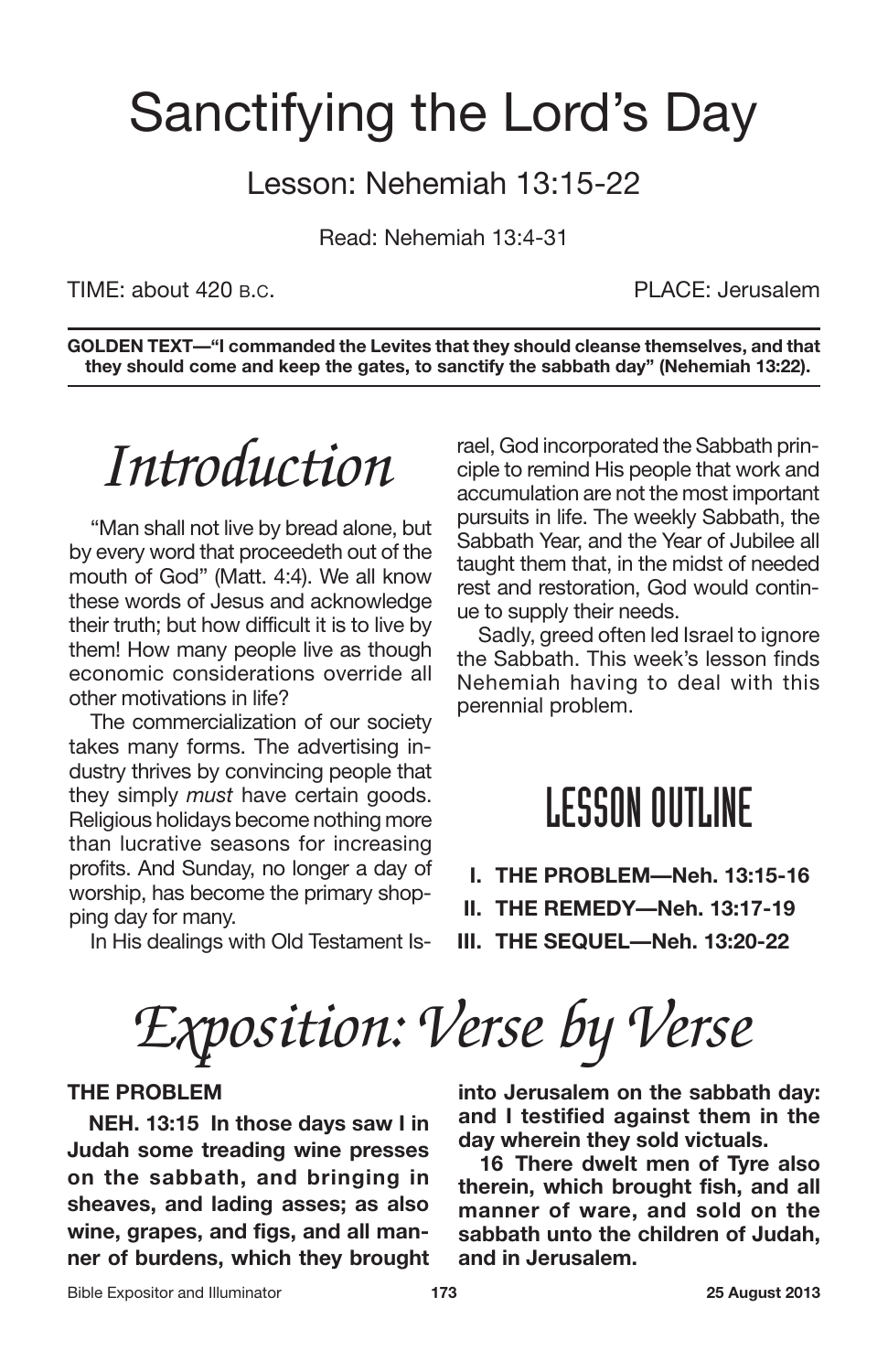Nehemiah's term as governor of Judah had been productive, and by the end of twelve years the province seemed stable and spiritually focused. But Nehemiah had to return to the king of Persia at that time (Neh. 13:6) because he had been granted a fixed leave of absence (cf. 2:6; 5:14). He probably took up his duties again as the king's cupbearer, but after a time he got permission to return to Judah.

The period of his absence, though unspecified, could not have been long—not more than a few years. But when he returned, he found conditions in disarray. For one thing, Eliashib the priest had converted some storage chambers in the temple into a residence for a former enemy, Tobiah the Ammonite (Neh. 13:4-7). Nehemiah, furious at this, threw out Tobiah's possessions and restored the chambers to their rightful use (vss. 8-9).

A second problem he had to deal with was neglect of the needs of the Levites, who were supposed to be supported by the people's tithes. The gifts had not been given, and the Levites were forced to neglect the temple worship and farm their lands to support themselves (Neh. 13:10). After rebuking the rulers of Judah, Nehemiah restored the tithes and appointed men to oversee their collection and distribution (vss. 11-13).

**Jews working on the Sabbath (Neh. 13:15).** The lapses Nehemiah discovered were inexcusable, for the Jewish leaders had earlier signed a solemn oath to obey the law and honor the temple worship (10:1-39). But they violated it in yet a third way: they desecrated the Sabbath. The people were working and doing business on the Sabbath as on every other day.

God, citing His own example of resting after six days of creative work, had commanded that the Israelites set apart the Sabbath as holy (Exod. 20:8-11). He had even made provision so that they did not have to gather manna on the Sabbath (16:22-26). Yet Nehemiah found them treading wine presses, harvesting grain, loading donkeys, and bringing produce to sell in Jerusalem on the Sabbath (Neh. 13:15). This was in spite of their earlier oath (cf. 10:31).

Most of this work was being done for commercial purposes, for Nehemiah reported that he warned those involved against continuing to sell food on the Sabbath Day. Some may have been farming merely to meet the needs of their own families, but even this betrayed a lack of faith in the Lord. He had promised to provide on the other six days enough to compensate for what they did not harvest on the seventh.

**Foreigners trading on the Sabbath (Neh. 13:16).** The produce the Jews brought to Jerusalem was for more than just local consumption. Foreigners were there to trade other products for it. "There dwelt men of Tyre also therein," Nehemiah observed. Tyre (along with Sidon) was one of the two famous Phoenician trading cities of ancient times. From its harbor along the Mediterranean, merchant ships sailed forth to the far reaches of the known world, bringing back exotic products from both east and west (Ezek. 27:12-25).

Situated just to the north of Israel, Tyre had cordial relations with both David and Solomon, supplying materials for Solomon's temple and acting as a hub in his commercial empire. In Nehemiah's day, Tyre was past its prime and, like Judah, part of the Persian Empire. But it still made its living by trade, as is evident in our passage.

Sabbath observance was unique to the Jews, sowe can understandwhy foreigners had no scruples against trading on that day. The Tyrians brought their fish and other merchandise to Jerusalem to trade for the Jews' agricultural products. Indeed, they settled there, apparently establishing commercial headquarters to better conduct their trade.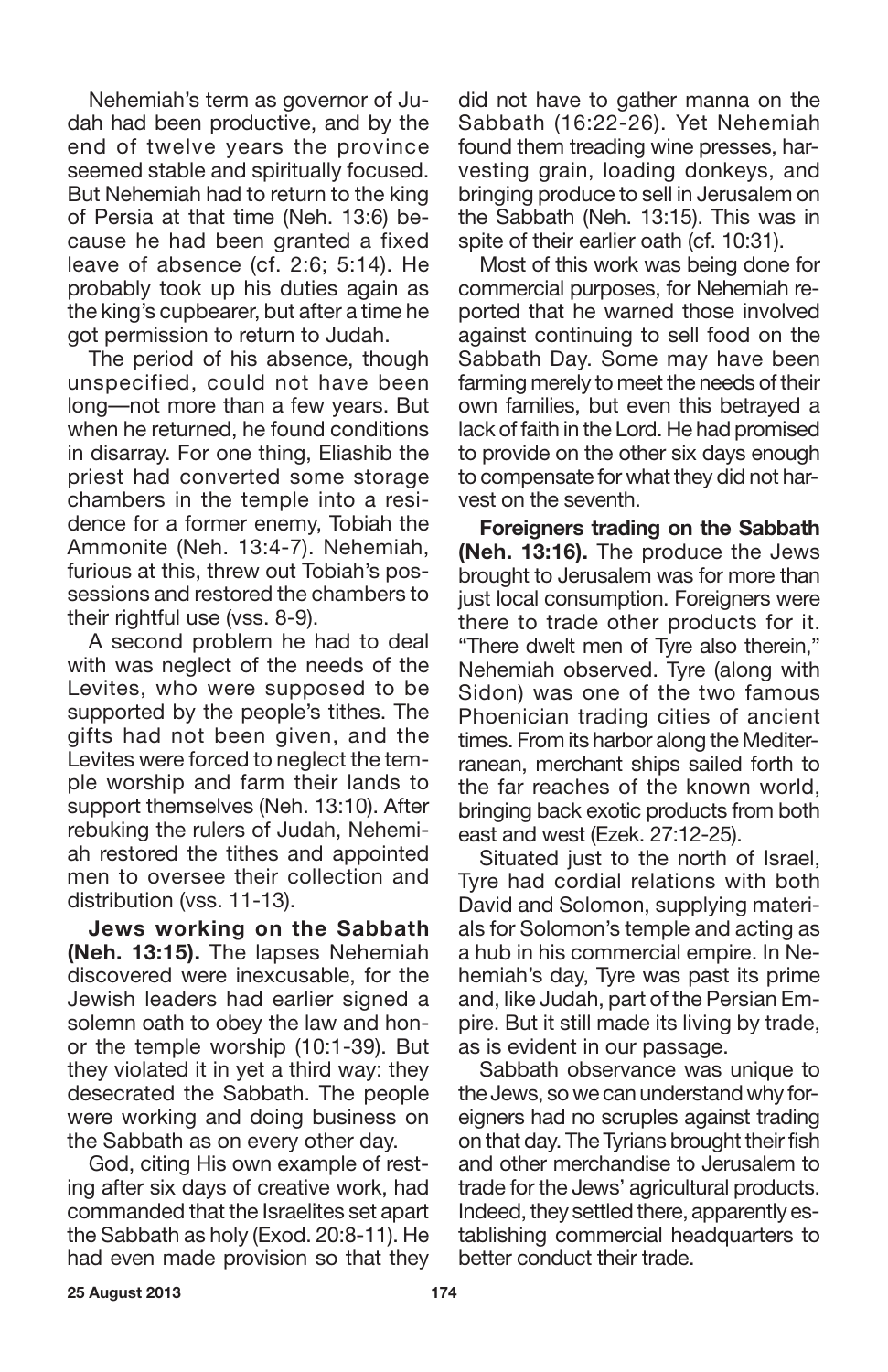It was not wrong for the Jews to trade with these foreigners. What was wrong was letting foreigners impose customs on them that were contrary to their law. Fearful of losing business, they violated the revealed will of God. Their priorities were material, not spiritual. And their failure serves as a warning to Christians today, who are called to be in the world but forbidden to descend to its thinking and ways.

#### **THE REMEDY**

**17 Then I contended with the nobles of Judah, and said unto them, What evil thing is this that ye do, and profane the sabbath day?**

**18 Did not your fathers thus, and did not our God bring all this evil upon us, and upon this city? yet ye bring more wrath upon Israel by profaning the sabbath.**

**19 And it came to pass, that when the gates of Jerusalem began to be dark before the sabbath, I commanded that the gates should be shut, and charged that they should not be opened till after the sabbath: and some of my servants set I at the gates, that there should no burden be brought in on the sabbath day.**

**Rebuking the nobles of Judah (Neh. 13:17-18).** Nehemiah was a remarkable leader. He did not look for trouble, but when it came, he faced it directly, fortified by convictions of God's will. He had already rebuked those trading on the Sabbath (vs. 15); now he confronted members of Judah's nobility. These men should have been vigilant against evil, but they were often part of it themselves (cf. Ezra 10:14; Neh. 5:7; 13:11).

Nehemiah challenged them: "What evil thing is this that ye do, and profane the sabbath day?" (Neh. 13:17). They may have thought Sabbath business was essential to Judah's economy, but he called it evil, for it took what God said was holy (Exod.

20:8) and made it common.

But was Sabbath desecration that serious? Was it not just a minor breach of the law? Nehemiah let them know it was not: "Did not your fathers thus, and did not our God bring all this evil upon us, and upon this city?" (Neh. 13:18). From the beginning the Israelites apparently had difficulty keeping this law. Pollution of the Sabbath was one reason the Exodus generation could not enter the land (Ezek. 20:11-16).

In Leviticus Moses had foretold Israel's exile from the land, when Canaan would finally enjoy the Sabbaths its people had neglected (Lev. 26:33-35, 43). Shortly before the fall of Jerusalem, Jeremiah had warned of the doom that awaited those who refused to honor the Sabbath (Jer. 17:21-27). And after Judah finally went into Captivity, the chronicler observed that their absence would finally enable the land to enjoy its Sabbaths (II Chron. 36:20-21). Moses' warning had been fulfilled.

Nehemiah knew these Scriptures and had a good understanding of why the Babylonian catastrophe had occurred. But the shortsighted leaders of Judah did not. Ezra probably had died by this time, and the priestly leadership that remained was not having a strong impact (cf. Neh. 13:4-5). So it remained for this governor, Nehemiah, to correct the disastrous direction they were going.

He said that in spite of all the evil God had visited on their fathers, they were stirring up more wrath for Israel by polluting the Sabbath. God had been gracious to this remnant, but they had not learned anything from their history. The path they were following could only bring more divine retribution.

As much as we hate to admit it, our spiritual memories are short. Because we still have a sinful nature, we easily forget the lessons of God's blessing and discipline and wander again into sin. The only remedy for this is to absorb the mind of God through His Word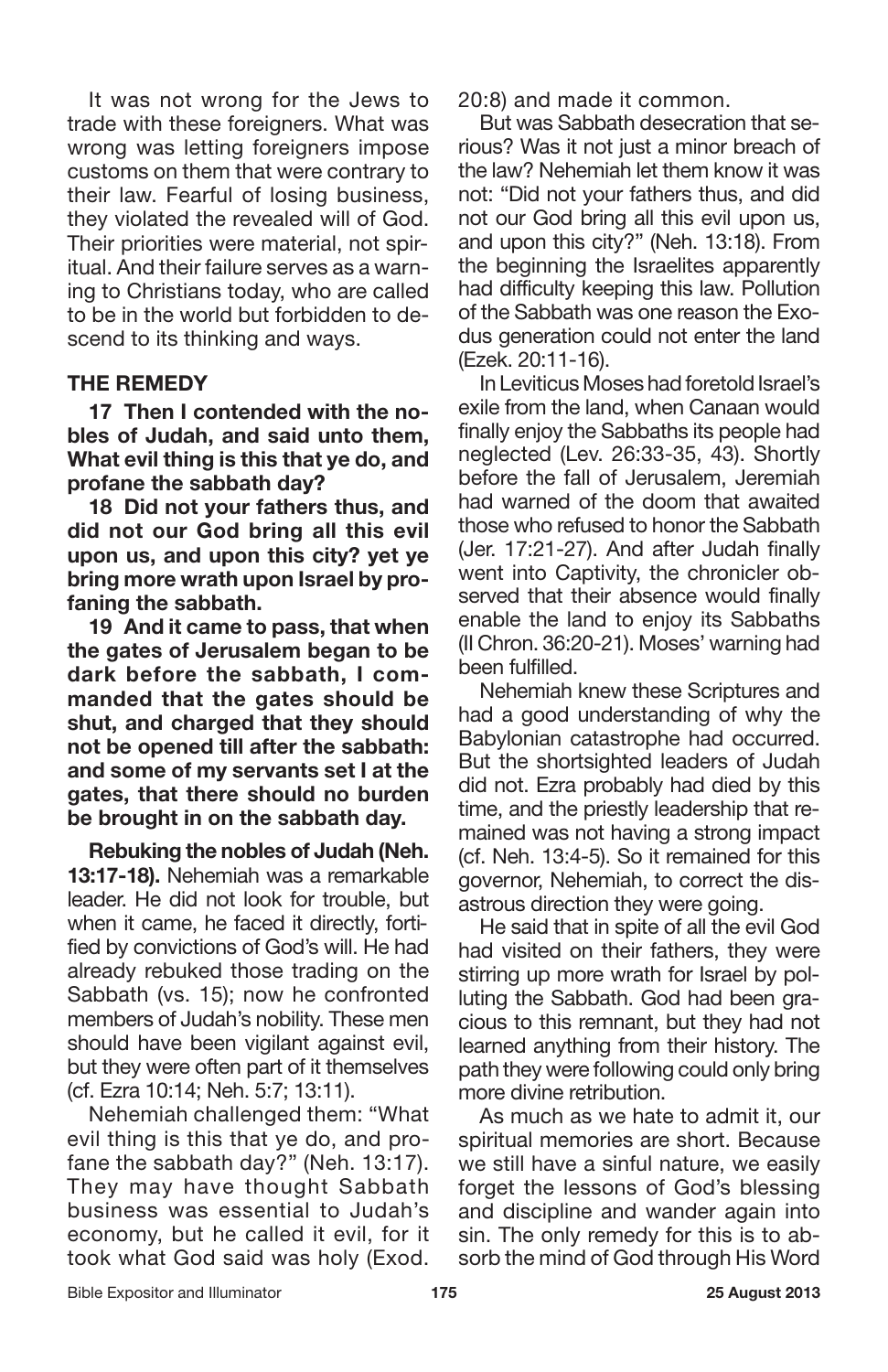and to pray that the Holy Spirit will enable us to apply it to our lives (cf. Ps. 119:11).

**Closing the gates on the Sabbath (Neh. 13:19).** Nehemiah was not only a godly man who could remind his people of the will of God but also a practical leader who used his authority to enforce it. Having shamed the rulers for their disobedience, he made sure commercial activity on the Sabbath stopped. He ordered that the city gates be shut before the Sabbath began and remain so until it ended.

The Jews reckoned their days from sunset to sunset, so the Sabbath began when the sun set on Friday and ended when it set on Saturday. Nehemiah commanded that at the time when evening shadows began to fall on the gates of Jerusalem—even before the sun set the gates be shut and that they remain so for the next twenty-four hours.

He also stationed some of his servants by the gates to ensure that no merchandise was brought into the city on the Sabbath. These servants were subordinate officials who served under the governor (cf. Neh. 4:16, 23; 5:10, 16). These men refused to allow anyone with a load of merchandise to enter the city. Nehemiah reasoned that when admonition and persuasion did not produce results, coercion would.

#### **THE SEQUEL**

**20 So the merchants and sellers of all kind of ware lodged without Jerusalem once or twice.**

**21 Then I testified against them, and said unto them, Why lodge ye about the wall? if ye do so again, I will lay hands on you. From that time forth came they no more on the sabbath.**

**22 And I commanded the Levites that they should cleanse themselves, and that they should come and keep the gates, to sanctify the sabbath day. Remember me, O my** **God, concerning this also, and spare me according to the greatness of thy mercy.**

**Discouraging merchants (Neh. 13:20-21).** Even closing the gates did not end the problem: on at least two occasions the merchants and vendors of various goods camped outside Jerusalem. Perhaps they initially came expecting the gates to be open and finding them closed decided to wait until they opened in the morning. When that did not happen, they could still hope the people of Jerusalem would come out to them.

It is not clear whether the people of the city were permitted to leave on the Sabbath. But even if they were not, foreign merchants could meet Jewish farmers and craftsmen from the countryside and exchange goods outside the gates. Either way, their presence defeated Nehemiah's purpose for having the gates closed.

After two weeks of this, Nehemiah decided it must stop. So he issued a warning. Demanding to know why they were camping by the wall, he informed the merchants that if they did so again, he would take action against them. As governor, Nehemiah had the authority to remove them by force. He always approached problems straightforwardly (cf. Neh. 5:6-7; 13:7-9, 10-11, 25), so there is no doubt that he would have carried out his threat. The offenders understood this, and from that time on they no longer showed up on the Sabbath.

This sequence of events surrounding Jewish Sabbath observance teaches us much about the human heart. God gave Israel this law for their good: "The Sabbath was made for man, and not man for the sabbath" (Mark 2:27). Yet many Jews failed to believe this and violated the command. Even when rebuked, they continued to violate it until they were forced to obey. So even in their obedience, their hearts were wicked and their wills unbent.